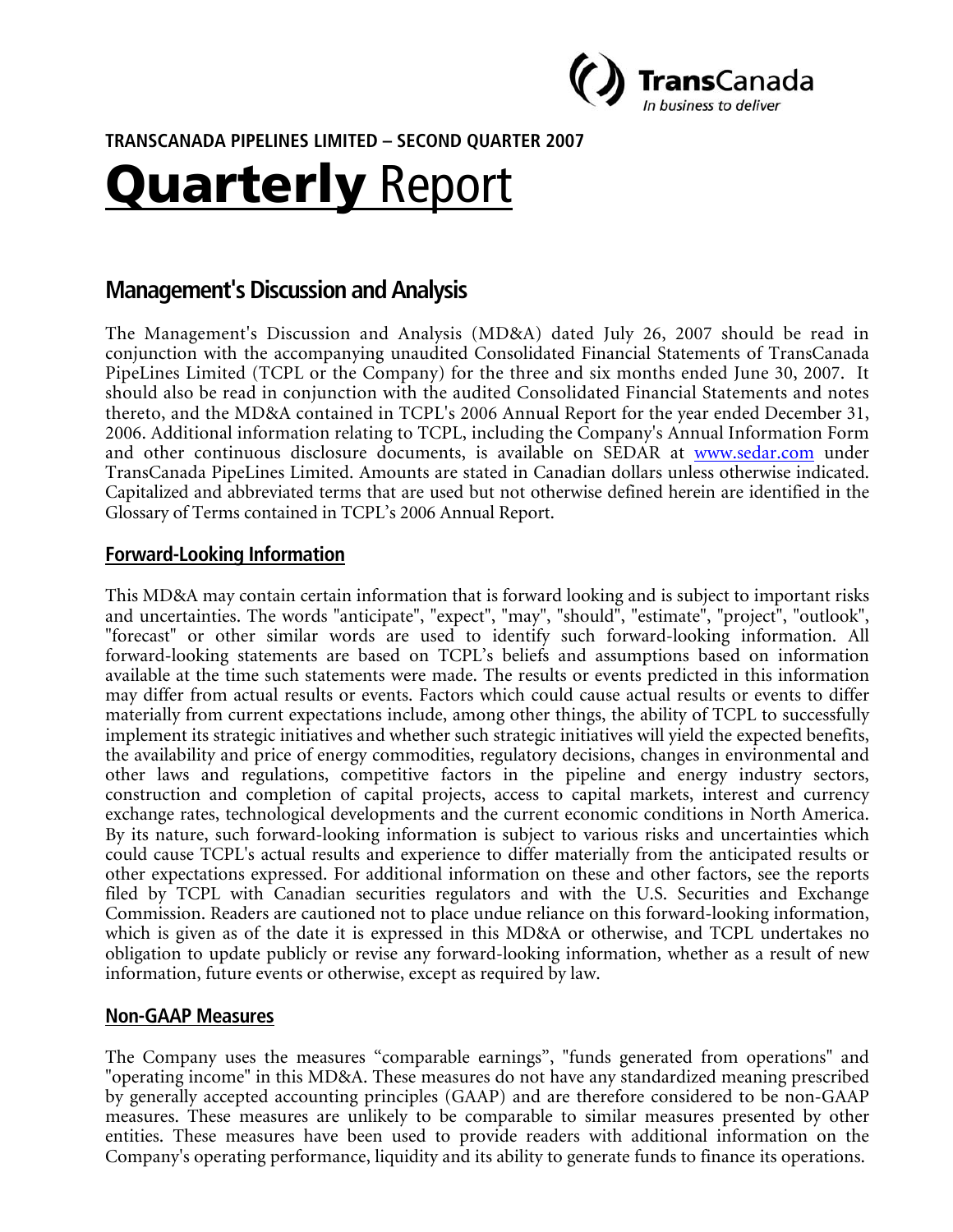Comparable earnings is comprised of net income from continuing operations adjusted for specific items that are significant and not typical of the Company's operations. The identification of specific items is subjective and management uses judgement in determining the items to be excluded in calculating comparable earnings. Specific items may include, but are not limited to, certain income tax refunds and adjustments, gains or losses on sales of assets, legal settlements and bankruptcy settlements received from former customers. A reconciliation of comparable earnings to net income is presented in the Consolidated Results of Operations section in this MD&A.

Funds generated from operations is comprised of net cash provided by operations before changes in operating working capital. A reconciliation of funds generated from operations to net cash provided by operations is presented in the Liquidity and Capital Resources section in this MD&A.

Operating income is used in the Energy segment and is comprised of revenues less operating expenses as shown on the consolidated income statement. A reconciliation of operating income to net earnings is presented in the Energy section in this MD&A.

## **Acquisitions**

#### ANR and Great Lakes

On February 22, 2007, TCPL acquired American Natural Resources Company and ANR Storage Company (together ANR) and an additional 3.55 per cent interest in Great Lakes from El Paso Corporation for approximately US\$3.4 billion, subject to certain post-closing adjustments, including US\$491 million of assumed long-term debt. TCPL began consolidating ANR and Great Lakes in the Pipelines segment subsequent to the acquisition date. The acquisition was financed with a combination of proceeds from the Company's issuance of common shares, cash on hand and funds drawn on loan facilities.

#### Great Lakes

On February 22, 2007, PipeLines LP acquired a 46.45 per cent interest in Great Lakes from El Paso Corporation for approximately US\$945 million, including US\$209 million of assumed long-term debt, subject to certain post-closing adjustments. The acquisition was financed with debt facilities and a private placement offering of PipeLines LP units, which included a US\$312-million investment by TCPL.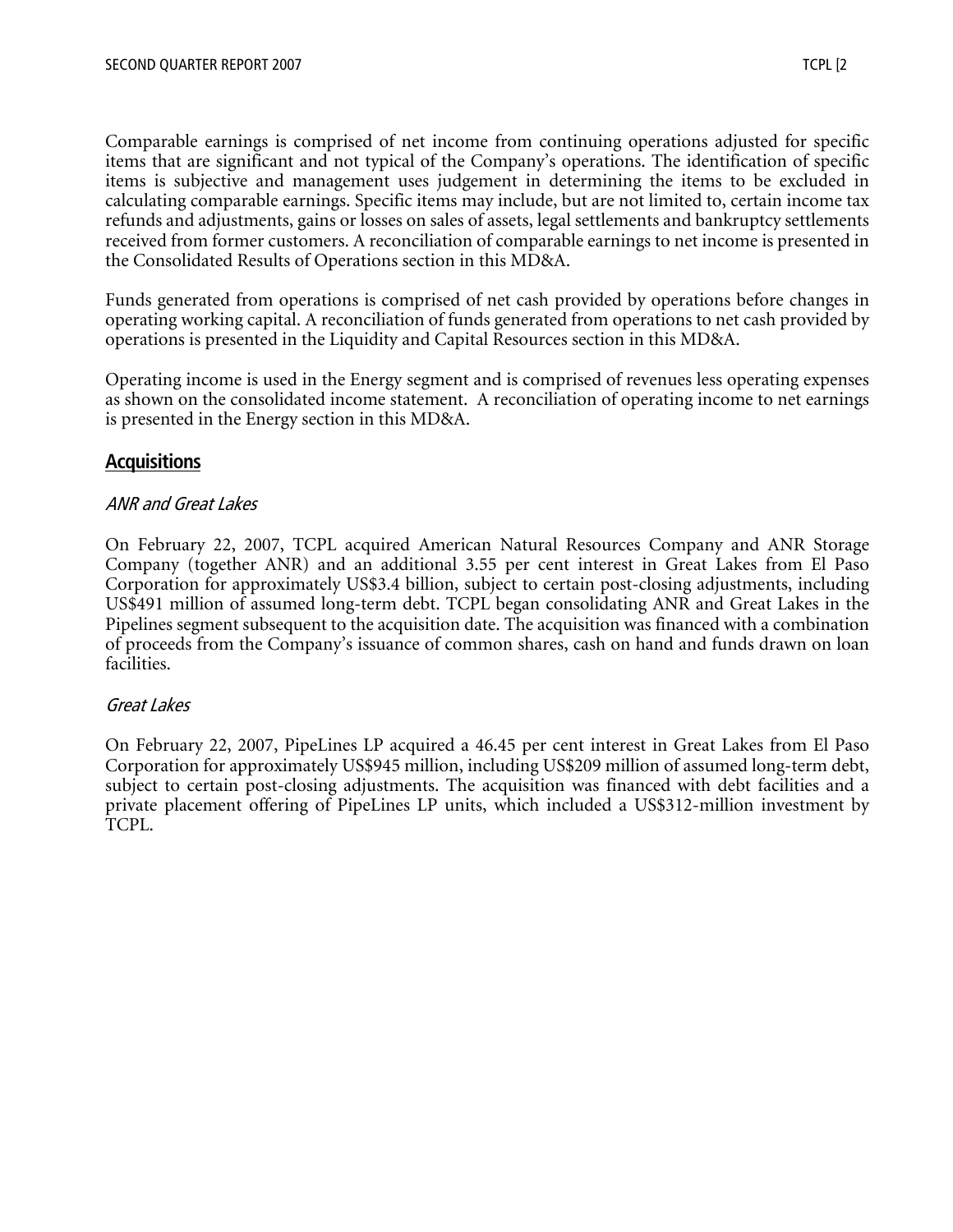# **Consolidated Results of Operations**

#### **Reconciliation of Comparable Earnings to Net Income**

| (unaudited)                                             | Three months ended June 30 |      | Six months ended June 30 |      |
|---------------------------------------------------------|----------------------------|------|--------------------------|------|
| (millions of dollars)                                   | 2007                       | 2006 | 2007                     | 2006 |
| <b>Pipelines</b>                                        |                            |      |                          |      |
| Comparable earnings                                     | 166                        | 134  | 321                      | 273  |
| Specific items:                                         |                            |      |                          |      |
| <b>Bankruptcy settlement with Mirant</b>                |                            |      |                          | 18   |
| Gain on sale of Northern Border Partners, L.P. interest |                            | 13   |                          | 13   |
| Net earnings                                            | 166                        | 147  | 321                      | 304  |
| <b>Energy</b>                                           |                            |      |                          |      |
| Comparable earnings                                     | 90                         | 74   | 196                      | 174  |
| Specific item:                                          |                            |      |                          |      |
| Income tax adjustments                                  | 4                          | 23   | 4                        | 23   |
| Net earnings                                            | 94                         | 97   | 200                      | 197  |
| Corporate                                               |                            |      |                          |      |
| Comparable (expenses)/earnings                          | (18)                       | (10) | (31)                     | (23) |
| Specific item:                                          |                            |      |                          |      |
| Income tax adjustments                                  | 12                         | 10   | 27                       | 10   |
| Net (expenses)/earnings                                 | $\overline{(6)}$           |      | $\overline{(4)}$         | (13) |
| <b>Net Income Applicable to Common Shares</b>           |                            |      |                          |      |
| Continuing operations <sup>(1)</sup>                    | 254                        | 244  | 517                      | 488  |
| <b>Discontinued operations</b>                          |                            |      |                          | 28   |
| <b>Net Income Applicable to Common Shares</b>           | 254                        | 244  | 517                      | 516  |
|                                                         |                            |      |                          |      |
| (1)<br><b>Comparable Earnings</b>                       | 238                        | 198  | 486                      | 424  |
| Specific items (net of tax, where applicable):          |                            |      |                          |      |
| Income tax adjustments                                  | 16                         | 33   | 31                       | 33   |
| Bankruptcy settlement with Mirant                       |                            |      |                          | 18   |
| Gain on sale of Northern Border Partners, L.P. interest |                            | 13   |                          | 13   |
| <b>Net Income Applicable To Common Shares</b>           |                            |      |                          |      |
| from Continuing Operations                              | 254                        | 244  | 517                      | 488  |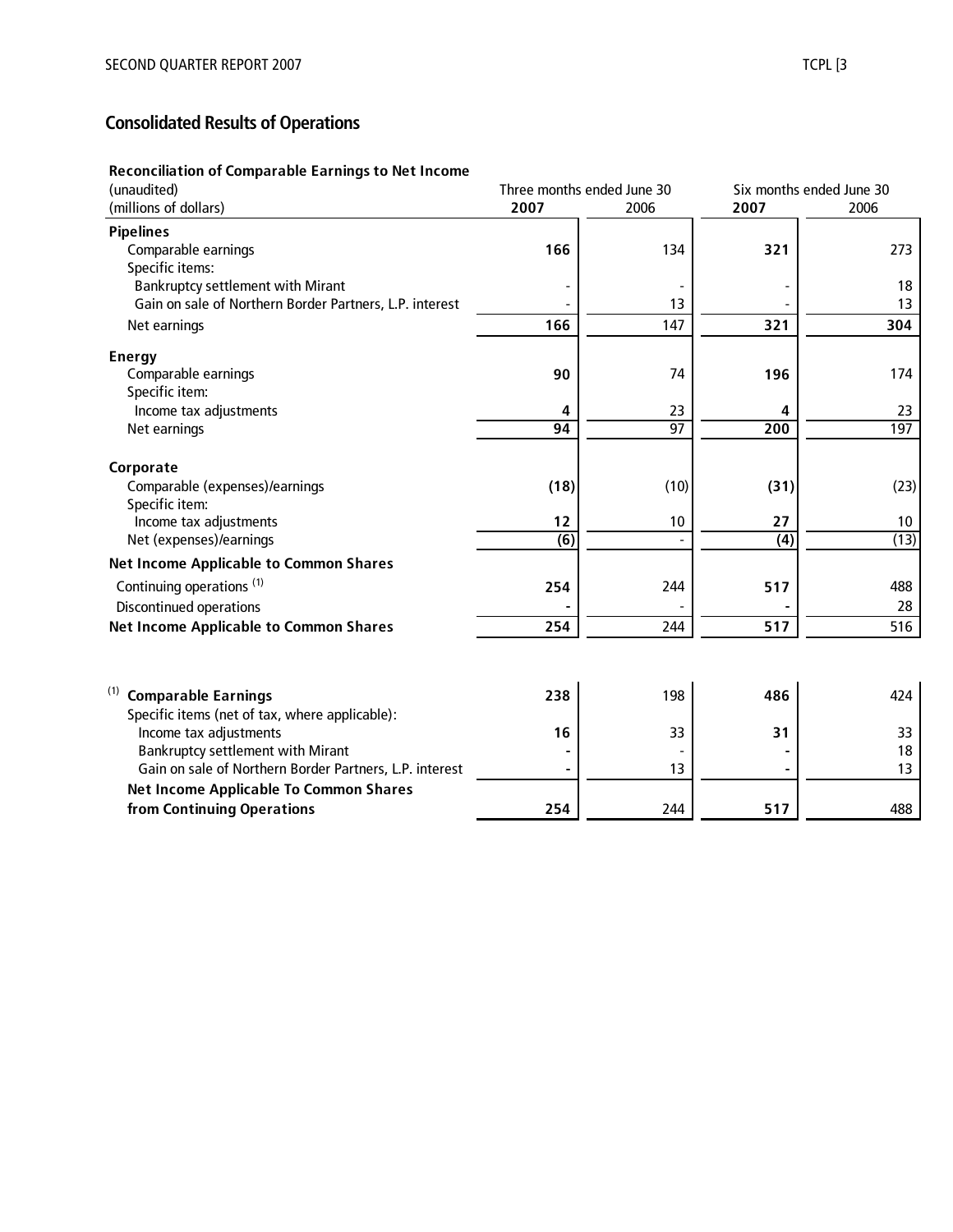TCPL's net income applicable to common shares and net income applicable to common shares from continuing operations (net earnings) in second quarter 2007 were \$254 million compared to \$244 million in second quarter 2006. The \$10-million increase in net earnings in second quarter 2007 compared to 2006 was primarily due to income from the acquisition of ANR in February 2007, higher income recorded due to a five-year settlement on the Canadian Mainline approved by the National Energy Board (NEB) in May 2007 and start-up of the Bécancour cogeneration plant in September 2006. Net income and net earnings for second quarter 2007 also included positive income tax adjustments of \$16 million resulting from changes in Canadian federal income tax legislation. These increases were partially offset by a \$33-million favourable impact on future income taxes arising from a reduction in Canadian federal and provincial corporate income tax rates and a \$13-million (\$23 million pre-tax) gain on the sale of TCPL's interest in Northern Border Partners, L.P. that were recorded in second quarter 2006.

Comparable earnings for second quarter 2007 were \$238 million compared to \$198 million for the same period in 2006. Comparable earnings excluded the positive income tax adjustments of \$16 million in second quarter 2007. In second quarter 2006, comparable earnings excluded the \$33-million favourable impact on future income taxes arising from a reduction in Canadian federal and provincial corporate income tax rates and the \$13-million (\$23 million pre-tax) gain on the sale of TCPL's interest in Northern Border Partners, L.P.

Net income applicable to common shares was \$517 million for the first six months in 2007 compared to \$516 million for the same period last year. Net earnings for the six months ended June 30, 2007 were \$517 million compared to \$488 million for the same period in 2006. The increase in net income applicable to common shares and net earnings was due to factors discussed above as well as positive income tax adjustments of \$15 million in first quarter 2007, which included the resolution of certain income tax matters and an internal restructuring. Net income applicable to common shares and net earnings for the six months ended June 30, 2006 included an \$18-million (\$29 million pre-tax) bankruptcy settlement with Mirant Corporation and certain of its subsidiaries (Mirant). TCPL's net income applicable to common shares for the six months ended June 30, 2006 also included net income from discontinued operations of \$28 million, reflecting bankruptcy settlements with Mirant received in first quarter 2006 related to TCPL's Gas Marketing business divested in 2001.

Comparable earnings for the first six months of 2007 were \$486 million compared to \$424 million for the same period in 2006. Comparable earnings for the six months ended June 30, 2007 excluded positive income tax adjustments of \$31 million recorded in the first six months of 2007. In the first six months of 2006, comparable earnings excluded the \$33-million favourable impact on future income taxes, the \$18-million (\$29 million pre-tax) bankruptcy settlement with Mirant and the \$13-million gain on the sale of TCPL's interest in Northern Border Partners, L.P.

Results from each business segment for the three and six months ended June 30, 2007 are discussed further in the Pipelines, Energy and Corporate sections of this MD&A.

Funds generated from operations of \$591 million and \$1.2 billion for the three and six months ended June 30, 2007 increased \$52 million and \$115 million, respectively, when compared to the same periods in 2006.

## **Pipelines**

The Pipelines business generated net earnings of \$166 million for the three months ended June 30, 2007 compared to \$147 million for the same period in 2006. Excluding the \$13-million gain on the sale of TCPL's interest in Northern Border Partners, L.P. in second quarter 2006, comparable earnings increased \$32 million in second quarter 2007 compared to the same period in 2006.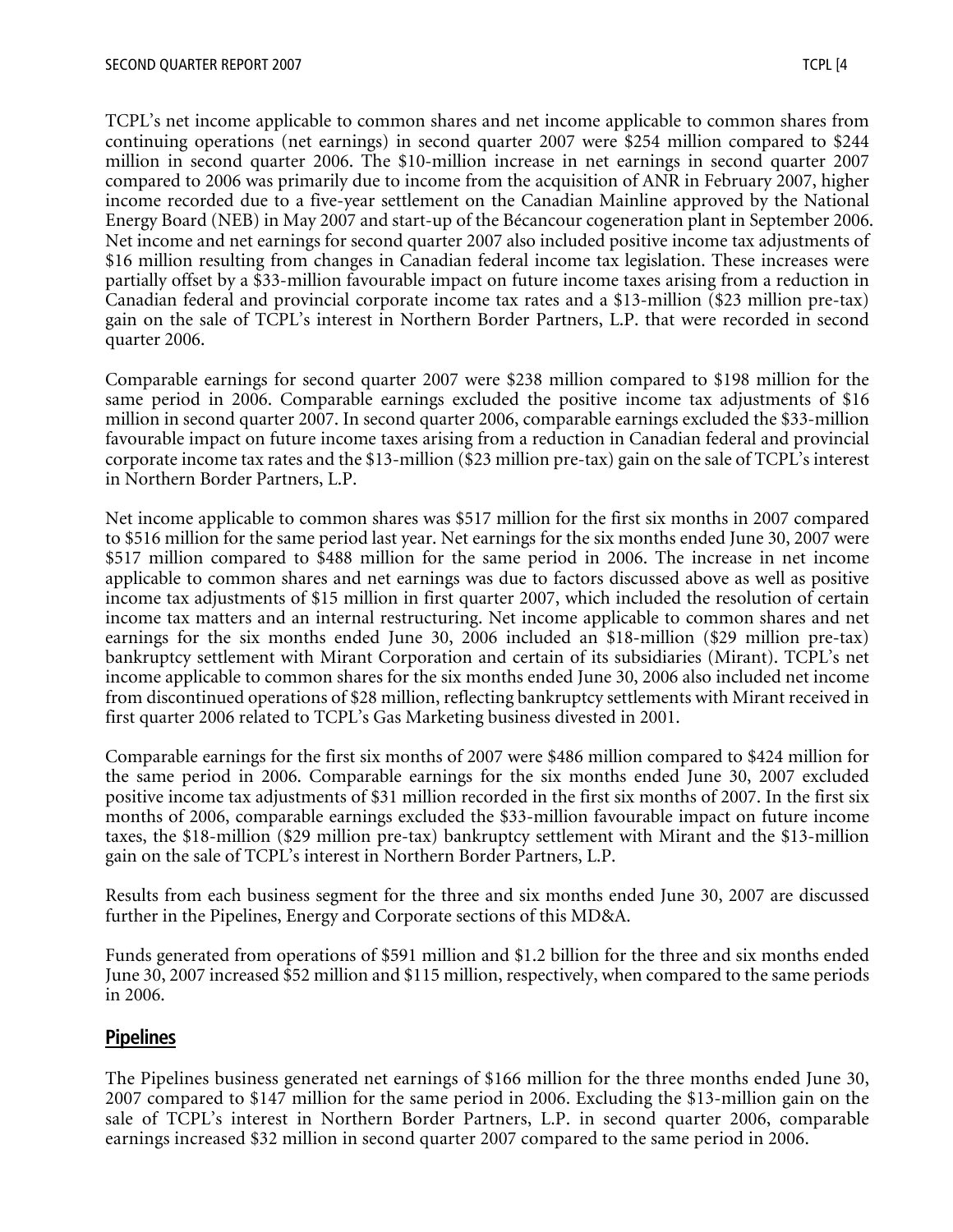Net earnings for the six months ended June 30, 2007 were \$321 million compared to \$304 million for the same six months in 2006. Excluding the gain on the sale of TCPL's interest in Northern Border Partners, L.P. and an \$18-million Mirant settlement in first quarter 2006, comparable earnings increased \$48 million.

| Pipelines Results-at-a-Glance                           |      |                            |      |                          |
|---------------------------------------------------------|------|----------------------------|------|--------------------------|
| (unaudited)                                             |      | Three months ended June 30 |      | Six months ended June 30 |
| (millions of dollars)                                   | 2007 | 2006                       | 2007 | 2006                     |
| <b>Wholly Owned Pipelines</b>                           |      |                            |      |                          |
| <b>Canadian Mainline</b>                                | 75   | 61                         | 132  | 120                      |
| Alberta System                                          | 34   | 34                         | 65   | 67                       |
| ANR $(1)$                                               | 29   |                            | 50   |                          |
| GTN                                                     | 5    | 13                         | 16   | 27                       |
| Foothills <sup>(2)</sup>                                | 8    | 7                          | 14   | 14                       |
|                                                         | 151  | 115                        | 277  | 228                      |
| <b>Other Pipelines</b>                                  |      |                            |      |                          |
| Great Lakes <sup>(3)</sup>                              | 11   | 11                         | 25   | 23                       |
| <b>Iroquois</b>                                         | 3    | 3                          | 8    | $\overline{7}$           |
| Portland                                                |      | (2)                        | 6    | 4                        |
| PipeLines LP <sup>(4)</sup>                             | 4    | 3                          | 6    | 4                        |
| <b>Ventures LP</b>                                      | 3    | 3                          | 6    | 6                        |
| <b>TQM</b>                                              | 1    | 1                          | 3    | 3                        |
| TransGas                                                | 5    | 2                          | 8    | 5                        |
| <b>Gas Pacifico/INNERGY</b>                             |      | 3                          | 2    | 4                        |
| Tamazunchale                                            | 2    |                            | 5    |                          |
| Northern Development                                    | (1)  | (1)                        | (2)  | (2)                      |
| General, administrative, support costs and other        | (14) | (4)                        | (23) | (9)                      |
|                                                         | 15   | 19                         | 44   | 45                       |
| Comparable earnings                                     | 166  | 134                        | 321  | 273                      |
| <b>Bankruptcy settlement with Mirant</b>                |      |                            |      | 18                       |
| Gain on sale of Northern Border Partners, L.P. interest |      | 13                         |      | 13                       |
| <b>Net Earnings</b>                                     | 166  | 147                        | 321  | 304                      |

(1) ANR includes results of operations since February 22, 2007.

 $^{(2)}$  Foothills reflects the combined operations of Foothills and the BC System since January 1, 2007. Effective April 1, 2007, Foothills and BC System were integrated.

 $^{(3)}$  Great Lakes' results reflect TCPL's 53.55 per cent ownership in Great Lakes since February 22, 2007.

<sup>(4)</sup> PipeLines LP's results include TCPL's effective ownership of an additional 15 per cent in Great Lakes as a result of TCPL's 32.1 per cent interest in PipeLines LP since February 22, 2007.

#### Wholly Owned Pipelines

Canadian Mainline's net earnings increased \$14 million and \$12 million for the three and six months ended June 30, 2007, respectively, compared to the corresponding periods in 2006. These increases reflect the impact of a five-year tolls settlement (the Settlement) with interested stakeholders effective January 1, 2007 to December 31, 2011 on the Canadian Mainline. The Settlement was approved by the NEB in May 2007, and included an increase in the deemed common equity ratio from 36 per cent to 40 per cent. As a result of the Settlement, Canadian Mainline's net earnings for the three months ended June 30, 2007, compared to the same period in the prior year, increased \$12 million as a result of the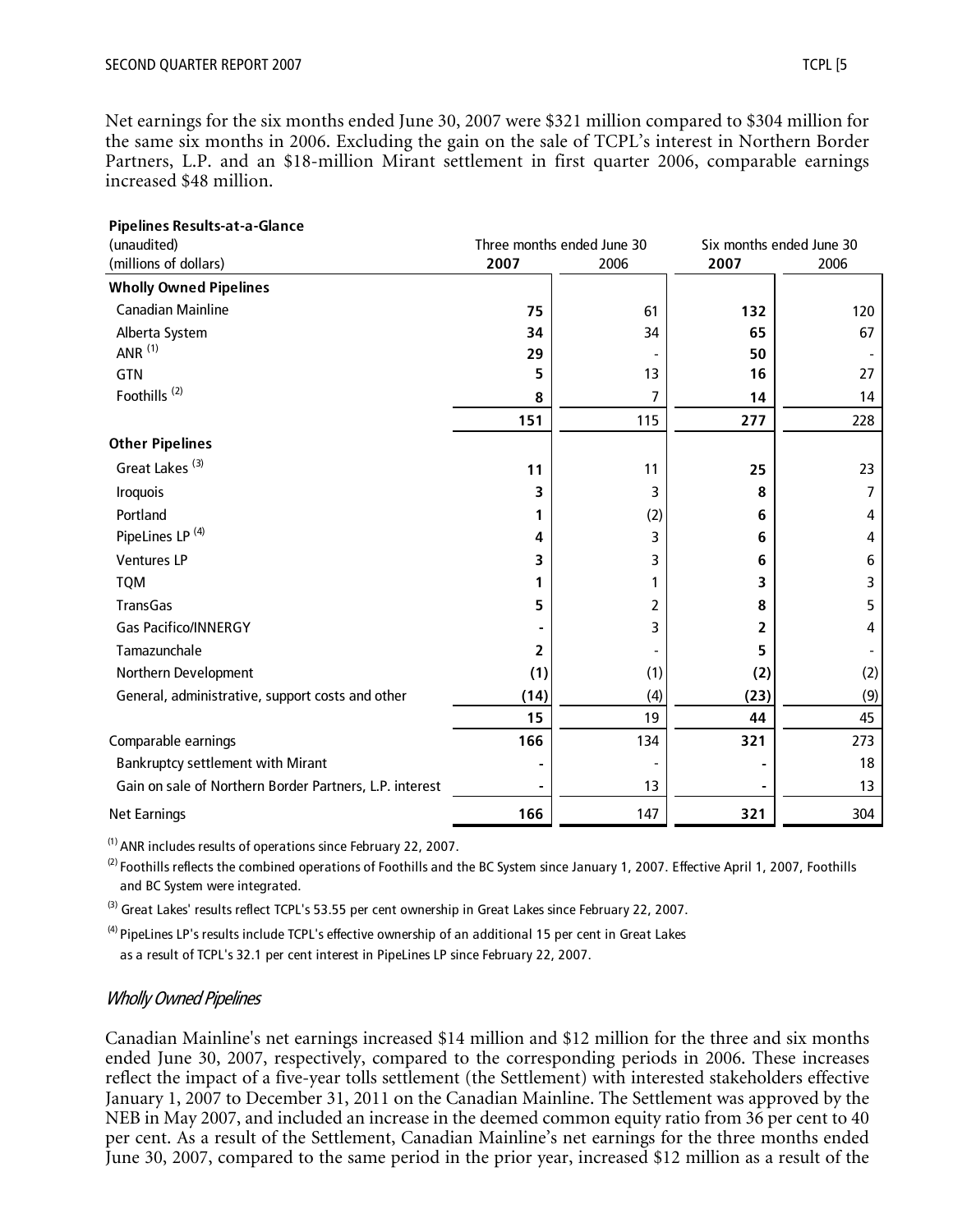higher common equity ratio (\$6 million related to first quarter 2007). In addition, Canadian Mainline's net earnings were positively impacted by certain performance-based incentive arrangements and operations, maintenance and administrative (OM&A) cost savings, some of which related to first quarter 2007. Partially offsetting these increases were the negative impacts of a lower rate of return on common equity (ROE) of 8.46 per cent in 2007 (8.88 per cent in 2006) and a lower average investment base.

Canadian Mainline's net earnings for the six months ended June 30, 2007, compared to the same period in the prior year, increased \$12 million as a result of the higher common equity ratio, certain performance-based incentive arrangements and OM&A cost savings under the Settlement, partially offset by a lower ROE in 2007 and a lower average investment base.

The Alberta System's net earnings were \$34 million in second quarter and \$65 million for the first six months in 2007, respectively, compared to \$34 million and \$67 million for the same periods in 2006. Net earnings in 2007 reflect an ROE of 8.51 per cent in 2007 compared to an ROE of 8.93 per cent in 2006, on deemed common equity of 35 per cent.

For the three and six months ended June 30, 2007, ANR's net earnings were \$29 million and \$50 million, respectively, which are generally in line with the Company's expectations. TCPL completed the acquisition of ANR on February 22, 2007 and included net earnings from this date. ANR's revenues are primarily derived from its interstate natural gas transmission, storage, gathering and related services. Due to the seasonal nature of the business, ANR's volumes, revenues and net earnings are generally higher in the winter months.

GTN's comparable earnings for the three and six months ended June 30, 2007 decreased \$8 million and \$11 million, respectively, from the same periods in 2006 primarily due to lower operating revenues as a result of lower volumes contracted on a long-term firm basis, higher maintenance costs and a higher provision taken for non-payment of contract transportation revenues from a subsidiary of Calpine Corporation that filed for bankruptcy protection. Pending resolution of GTN's current rate case filing, GTN is recording its 2007 revenues at 2006 rates. As a result, GTN has been recording a provision for rate refund equal to the difference in transportation revenue based on GTN's interim 2007 rates and the rates that were in effect in 2006.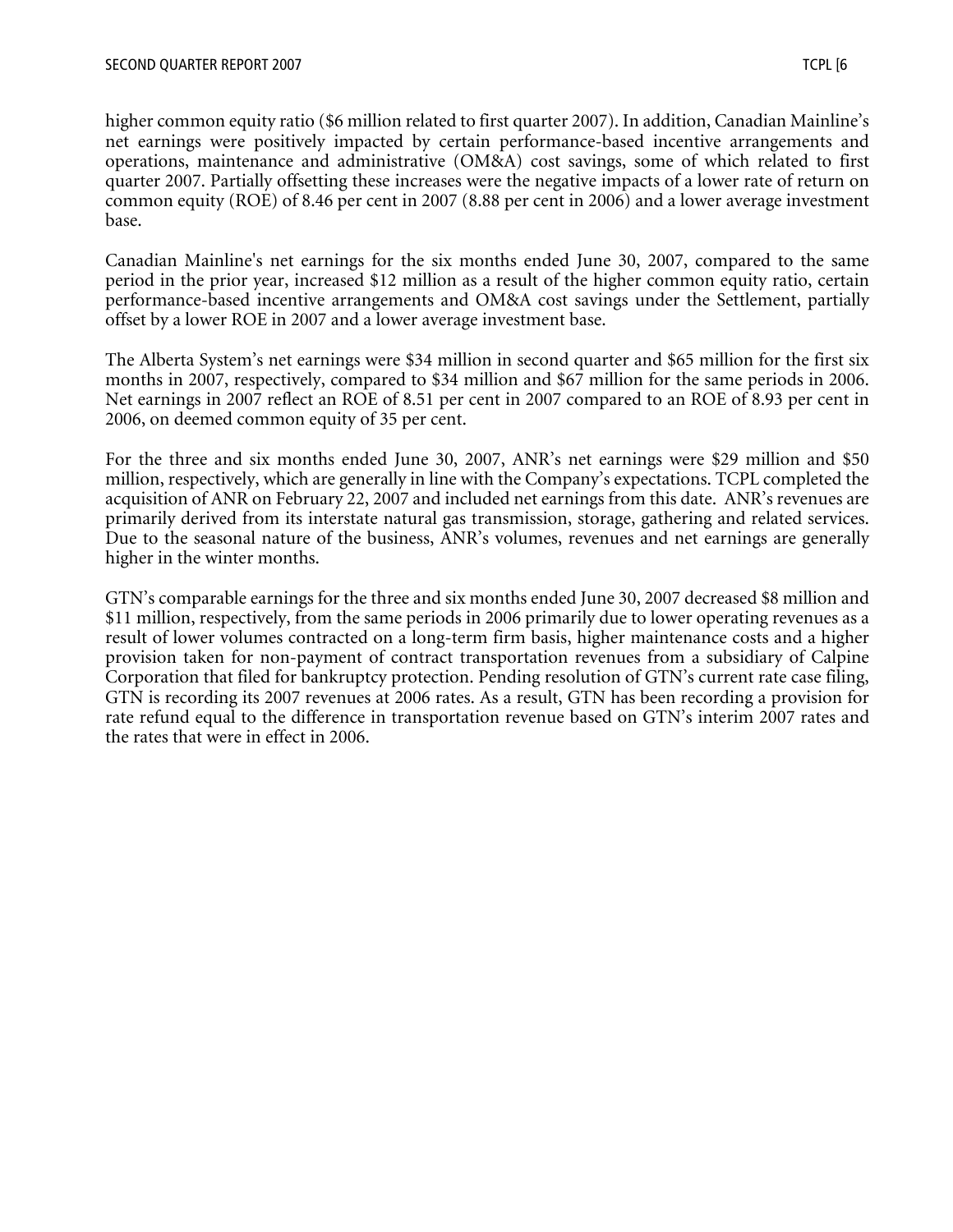#### **Operating Statistics**

|                          |                         |       |              |       | Gas         |                  |              |                       |      |
|--------------------------|-------------------------|-------|--------------|-------|-------------|------------------|--------------|-----------------------|------|
|                          |                         |       |              |       |             |                  | Transmission |                       |      |
|                          | Canadian                |       | Alberta      |       |             | <b>Northwest</b> |              | <b>Foothills</b>      |      |
| Six months ended June 30 | Mainline <sup>(1)</sup> |       | System $(2)$ |       | ANR (3) (4) | System $(3)$     |              | System <sup>(5)</sup> |      |
| (unaudited)              | 2007                    | 2006  | 2007         | 2006  | 2007        | 2007             | 2006         | 2007                  | 2006 |
| Average investment base  |                         |       |              |       |             |                  |              |                       |      |
| (\$ millions)            | 7.359                   | 7.454 | 4.254        | 4.305 | n/a         | n/a              | n/a          | 816                   | 861  |
| Delivery volumes (Bcf)   |                         |       |              |       |             |                  |              |                       |      |
| Total                    | 1.614                   | 1,534 | 2.004        | 2.026 | 498         | 371              | 349          | 676                   | 656  |
| Average per day          | 8.9                     | 8.5   | 11.1         | 11.2  | 3.9         | 2.0              | 1.9          | 3.7                   | 3.6  |

<sup>(1)</sup> Canadian Mainline deliveries originating at the Alberta border and in Saskatchewan for the six months ended June 30, 2007 were 1,110 Bcf (2006 - 1,170 Bcf); average per day was 6.1 Bcf (2006 - 6.5 Bcf).

 $^{(2)}$  Field receipt volumes for the Alberta System for the six months ended June 30, 2007 were 2,039 Bcf (2006 -2,070 Bcf); average per day was 11.3 Bcf (2006 - 11.4 Bcf).

<sup>(3)</sup> ANR and the Gas Transmission Northwest System operate under a fixed rate model approved by the United States Federal Energy Regulatory Commission (FERC) and, as a result, the systems' current results are not dependent on average investment base.

 $<sup>(4)</sup>$  ANR includes results of pipeline operations since February 22, 2007.</sup>

<sup>(5)</sup> Foothills reflects the combined operations of Foothills and the BC System since January 1, 2007. Effective April 1, 2007, Foothills and BC System were integrated.

#### Other Pipelines

TCPL's proportionate share of comparable earnings from Other Pipelines was \$15 million for the three months ended June 30, 2007 compared to \$19 million for the same period in 2006. The decrease was primarily due to higher project development and support costs as a result of growing the Pipelines business and decreased earnings from Gas Pacifico/INNERGY in second quarter 2007. These decreases were partially offset by earnings from Tamazunchale, which commenced operations in December 2006, and increased earnings from Portland and TransGas.

TCPL's proportionate share of comparable earnings from Other Pipelines for the six months ended June 30, 2007 were \$44 million compared to \$45 million in the corresponding period in 2006. The \$1 million decrease in earnings was primarily due to higher project development and support costs as a result of growing the Pipelines business, offset by earnings in 2007 from Tamazunchale and higher earnings from TransGas, Great Lakes, Portland and PipeLines LP in the first six months of 2007.

As at June 30, 2007, TCPL had advanced \$131 million to the Aboriginal Pipeline Group with respect to the Mackenzie Gas Pipeline Project (MGP) and had capitalized \$65 million related to the Keystone oil pipeline. These amounts were included in Other Assets.

TCPL and its co-venturers on the MGP continue to pursue the development of the project, focusing on the regulatory process and discussions with the Canadian federal government on fiscal framework. Project timing is uncertain and is conditional upon regulatory and fiscal matters. TCPL's ability to recover its investment remains dependent on the successful outcome of the project.

## **Energy**

Energy's net earnings of \$94 million in second quarter 2007 decreased \$3 million compared to \$97 million in second quarter 2006. Excluding \$4 million of income tax adjustments in second quarter 2007 and \$23 million of income tax adjustments in second quarter 2006, comparable earnings of \$90 million increased \$16 million in second quarter 2007.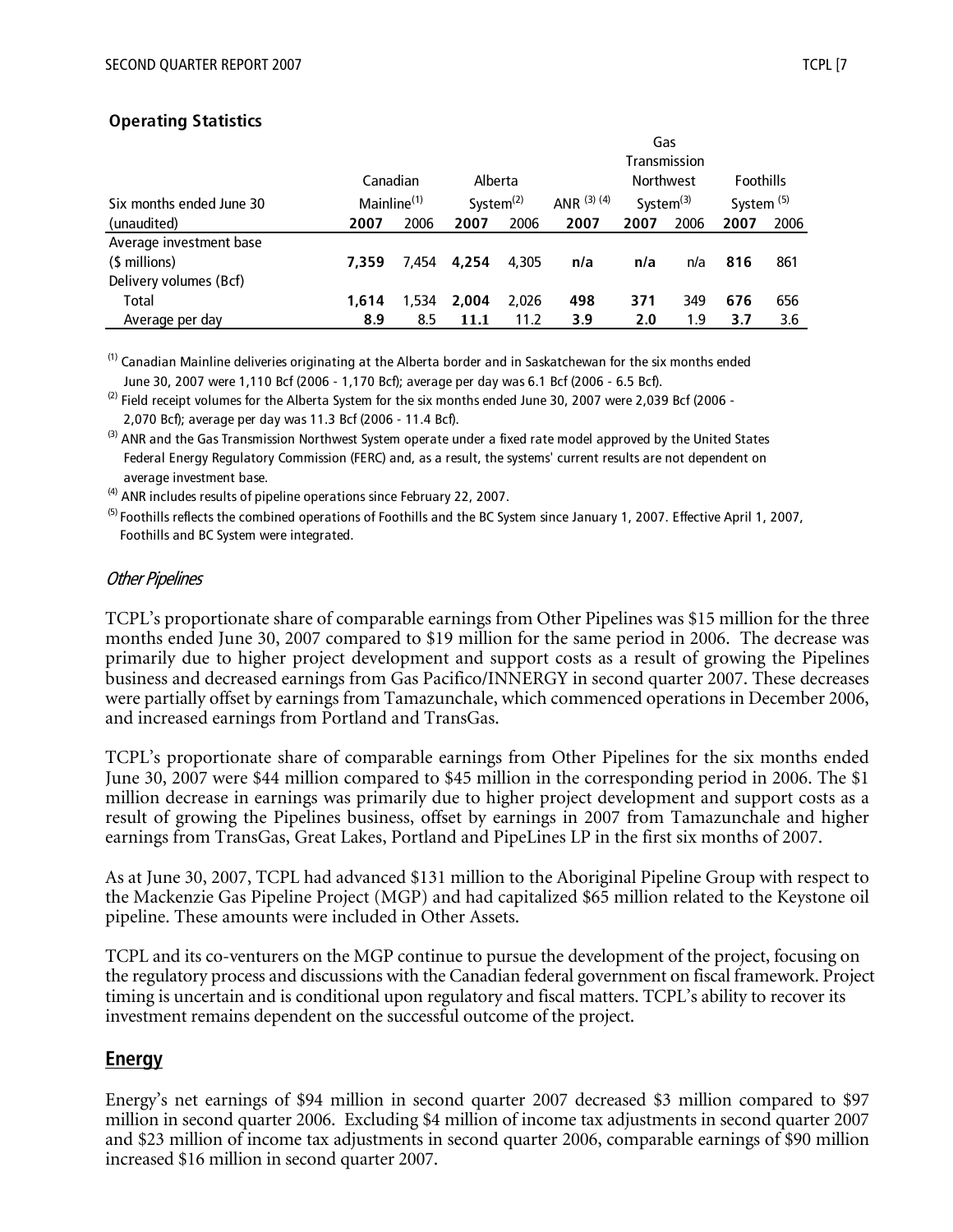Energy's net earnings for the six months ended June 30, 2007 of \$200 million increased \$3 million compared to \$197 million for the same period in 2006. Excluding the 2007 and 2006 income tax adjustments, comparable earnings for the six months ended June 30, 2007 increased \$22 million.

| <b>Energy Results-at-a-Glance</b><br>(unaudited) |      | Three months ended June 30 |       | Six months ended June 30 |
|--------------------------------------------------|------|----------------------------|-------|--------------------------|
| (millions of dollars)                            | 2007 | 2006                       | 2007  | 2006                     |
| <b>Bruce Power</b>                               | 31   | 41                         | 60    | 104                      |
| <b>Western Power Operations</b>                  | 57   | 46                         | 130   | 104                      |
| <b>Eastern Power Operations</b>                  | 70   | 43                         | 137   | 92                       |
| Natural Gas Storage                              | 20   | 17                         | 50    | 39                       |
| General, administrative, support costs and other | (39) | (35)                       | (75)  | (65)                     |
| Operating income                                 | 139  | 112                        | 302   | 274                      |
| <b>Financial charges</b>                         | (6)  | (5)                        | (10)  | (12)                     |
| Interest income and other                        | 3    |                            | 6     | 3                        |
| Income taxes                                     | (46) | (34)                       | (102) | (91)                     |
| <b>Comparable Earnings</b>                       | 90   | 74                         | 196   | 174                      |
| Income tax adjustments                           | 4    | 23                         |       | 23                       |
| Net earnings                                     | 94   | 97                         | 200   | 197                      |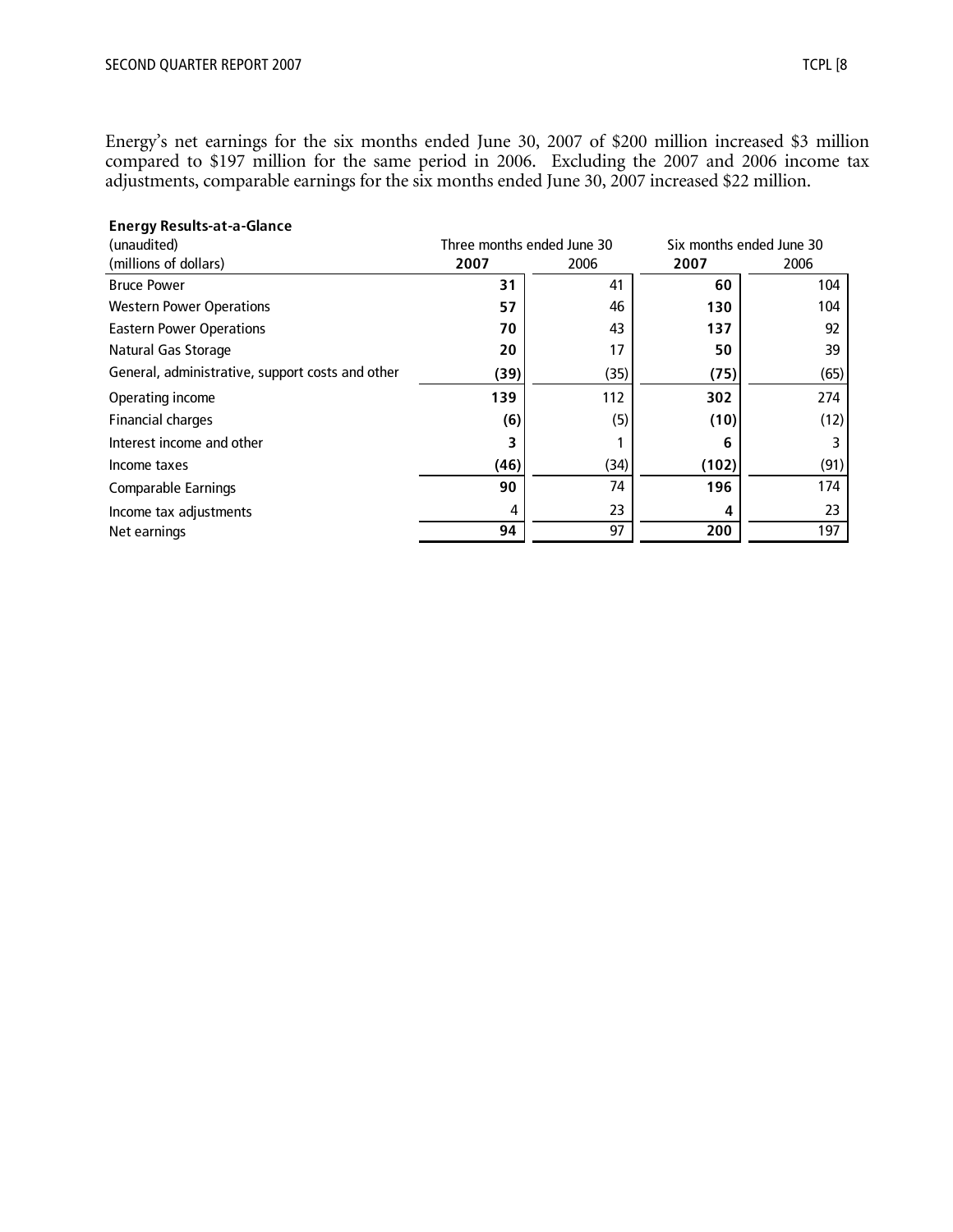#### Bruce Power

| Bruce Power Results-at-a-Glance <sup>(1)</sup>                 |                | Three months ended June 30 |                 | Six months ended June 30 |  |
|----------------------------------------------------------------|----------------|----------------------------|-----------------|--------------------------|--|
| (unaudited)                                                    | 2007           | 2006                       |                 | 2006                     |  |
| <b>Bruce Power (100 per cent basis)</b>                        |                |                            |                 |                          |  |
| (millions of dollars)                                          |                |                            |                 |                          |  |
| Revenues                                                       |                |                            |                 |                          |  |
| Power                                                          | 450            | 439                        | 910             | 918                      |  |
| Other <sup>(2)</sup>                                           | 30             | 11                         | 50              | 28                       |  |
|                                                                | 480            | 450                        | 960             | 946                      |  |
| <b>Operating expenses</b>                                      |                |                            |                 |                          |  |
| Operations and maintenance                                     | (259)          | (226)                      | (554)           | (446)                    |  |
| Fuel                                                           | (28)           | (22)                       | (53)            | (42)                     |  |
| Supplemental rent                                              | (42)           | (42)                       | (85)            | (85)                     |  |
| Depreciation and amortization                                  | (36)           | (34)                       | (72)            | (65)                     |  |
|                                                                | (365)          | (324)                      | (764)           | (638)                    |  |
| <b>Operating Income</b>                                        | 115            | 126                        | 196             | 308                      |  |
|                                                                |                |                            |                 |                          |  |
| TCPL's proportionate share                                     | 37             | 39                         | 68              | 101                      |  |
| Adjustments                                                    | (6)            | 2                          | (8)             | 3                        |  |
| TCPL's operating income from                                   |                |                            |                 |                          |  |
| <b>Bruce Power</b>                                             | 31             | 41                         | 60              | 104                      |  |
| <b>Bruce Power - Other Information</b>                         |                |                            |                 |                          |  |
| Plant availability                                             |                |                            |                 |                          |  |
| <b>Bruce A</b>                                                 | 74%            | 63%                        | 82%             | 71%                      |  |
| <b>Bruce B</b>                                                 | 91%            | 94%                        | 84%             | 95%                      |  |
| <b>Combined Bruce Power</b>                                    | 85%            | 84%                        | 83%             | 87%                      |  |
| Sales volumes (GWh) <sup>(3)</sup>                             |                |                            |                 |                          |  |
| Bruce A - 100 per cent                                         |                |                            |                 | 4,590                    |  |
| Bruce B - 100 per cent                                         | 2,410<br>6,370 | 2,070<br>6,630             | 5,320<br>11,800 | 13,250                   |  |
| Combined Bruce Power - 100 per cent                            | 8,780          | 8,700                      | 17,120          | 17,840                   |  |
| TCPL's proportionate share                                     | 3,191          | 3,094                      | 6,320           | 6,400                    |  |
| Results per MWh <sup>(4)</sup>                                 |                |                            |                 |                          |  |
|                                                                |                |                            |                 |                          |  |
| <b>Bruce A power revenues</b>                                  | \$60           | \$59                       | \$59            | \$58                     |  |
| Bruce B power revenues<br><b>Combined Bruce Power revenues</b> | \$48           | \$48<br>\$51               | \$51            | \$49<br>\$51             |  |
| <b>Combined Bruce Power fuel</b>                               | \$51<br>\$3    | \$2                        | \$53            | \$2                      |  |
|                                                                |                |                            | \$3             |                          |  |
| Combined Bruce Power operating expenses <sup>(5)</sup>         | \$41           | \$37                       | \$44            | \$35                     |  |
| Percentage of output sold to spot market                       | 47%            | 39%                        | 41%             | 38%                      |  |

 $(1)$  All information in the table includes adjustments to eliminate the effects of inter-partnership transactions between Bruce A and Bruce B.

 $(2)$  Includes fuel cost recoveries for Bruce A of \$8 million and \$17 million for the three and six months ended June 30, 2007, respectively (\$5 million and \$11 million for the three and six months ended June 30, 2006, respectively). Other income also includes fair value changes of the cash flow hedges that have not been designated for hedge accounting.

(3) Gigawatt hours.

(4) Megawatt hours.

(5) Net of fuel cost recoveries.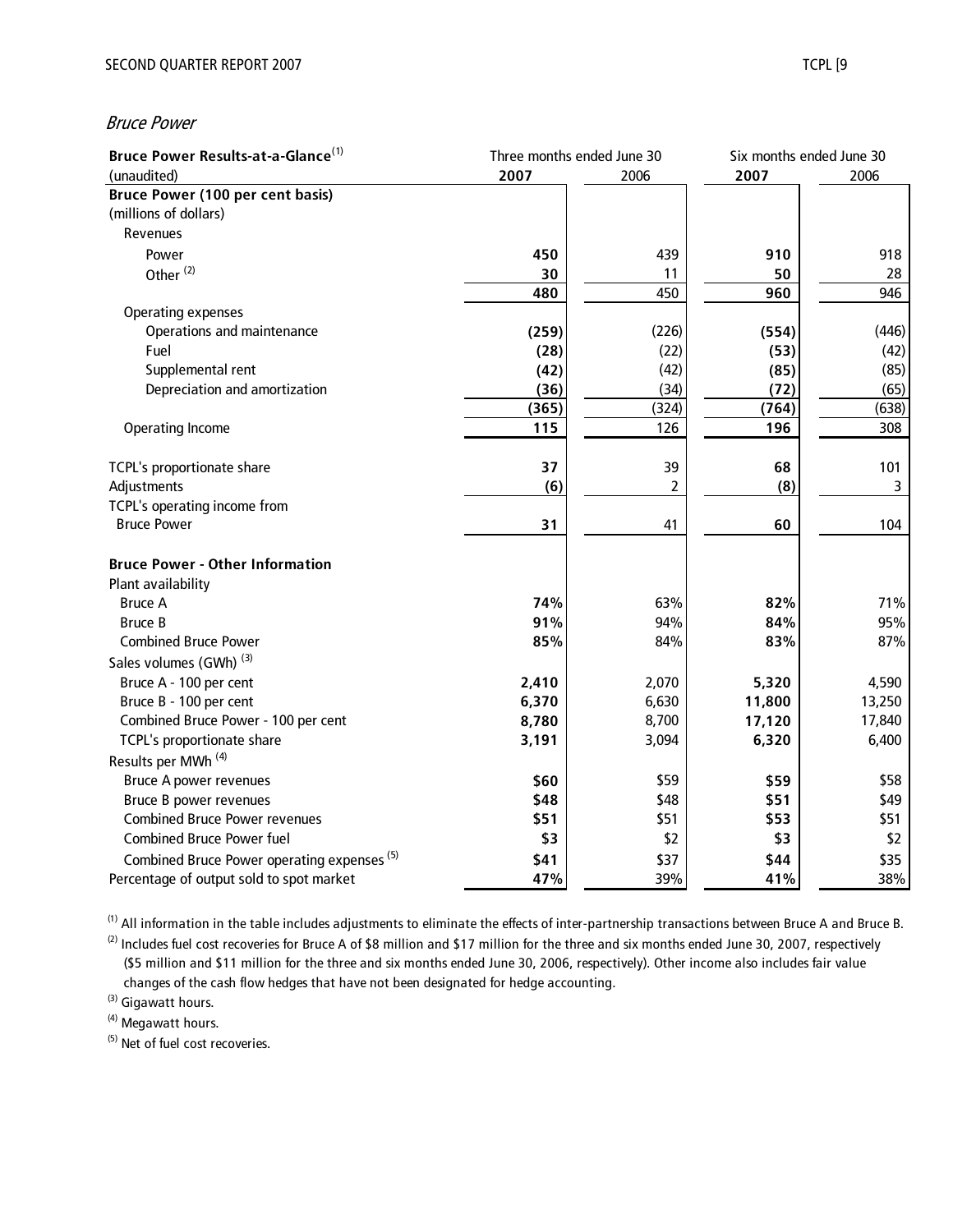TCPL's operating income of \$31 million from its investment in Bruce Power decreased \$10 million in second quarter 2007 compared to second quarter 2006, primarily due to higher post-employment benefit and other employee-related costs, as well as higher costs associated with changes in duration and scope of planned outages. These impacts were partially offset by higher revenues resulting from increased generation volumes.

TCPL's share of Bruce Power's generation for second quarter 2007 increased 97 GWh to 3,191 GWh, compared to second quarter 2006 generation of 3,094 GWh, as a result of fewer planned maintenance outage days in second quarter 2007. Bruce Power prices achieved during second quarter 2007 and 2006 (excluding other revenues) were \$51 per MWh. Bruce Power's combined operating expenses (net of fuel cost recoveries) in second quarter 2007 increased to \$41 per MWh from \$37 per MWh in second quarter 2006 primarily due to higher employee-related and planned outage costs, discussed above.

Approximately 44 reactor days of planned maintenance outages as well as approximately 24 reactor days of unplanned outages occurred on the six operating units in second quarter 2007. In second quarter 2006, Bruce Power experienced approximately 50 reactor days of planned maintenance outages and 24 reactor days of unplanned outages. The Bruce Power units ran at a combined average availability of 85 per cent in second quarter 2007, compared to an 84 per cent combined average availability in second quarter 2006.

TCPL's operating income from its investment in Bruce Power for the six months ended June 30, 2007 was \$60 million compared to \$104 million for the same period in 2006. The decrease of \$44 million was primarily due to higher costs and lower sales volumes as a result of higher planned outages, as well as higher post-employment benefit and other employee-related costs. Partially offsetting these decreases was the impact of higher realized prices.

The overall plant availability percentage in 2007 is expected to be in the low 90s for the four Bruce B units and in the high 70s for the two operating Bruce A units. Two planned outages were scheduled for Bruce A Unit 3 in 2007, with the first planned one month outage completed in second quarter 2007 and a second outage now expected to last approximately one and a half months beginning in late third quarter 2007. A planned one month outage for Bruce A Unit 4 and a planned two and a half month maintenance outage for Bruce B Unit 6 were both completed in April 2007. An additional outage on Bruce A Unit 4 is expected to occur in early fourth quarter 2007 lasting approximately one month.

Income from Bruce B is directly impacted by the fluctuations in wholesale spot market prices for electricity. Net earnings from both Bruce A and Bruce B units are impacted by overall plant availability, which in turn is impacted by scheduled and unscheduled maintenance. As a result of a contract with the Ontario Power Authority (OPA), all of the output from Bruce A in second quarter 2007 was sold at a fixed price of \$59.69 per MWh (before recovery of fuel costs from the OPA) compared to \$58.63 per MWh for second quarter 2006. In addition, sales from the Bruce B Units 5 to 8 were subject to a floor price of \$46.82 per MWh in second quarter 2007 and \$45.99 per MWh in second quarter 2006. Both of the Bruce A and Bruce B reference prices are adjusted annually for inflation on April 1. In first quarter 2007, the Bruce A fixed price was \$58.63 per MWh (2006 - \$57.37 per MWh) and the Bruce B floor price was \$45.99 per MWh (2006 - \$45.00 per MWh). Payments received pursuant to the Bruce B floor price mechanism are subject to a recapture payment dependent on annual spot prices over the term of the contract. Bruce B net earnings do not include any amounts received under this floor price mechanism to date. To further reduce its exposure to spot market prices, Bruce B has entered into fixed price sales contracts to sell forward approximately 4,200 GWh of output for the remainder of 2007 and 6,500 GWh for 2008.

The capital cost of Bruce A's four-unit, seven-year restart and refurbishment project is expected to total approximately \$4.25 billion with TCPL's share being approximately \$2.125 billion. As at June 30, 2007, Bruce A had incurred capital costs of \$1.63 billion with respect to the restart and refurbishment project.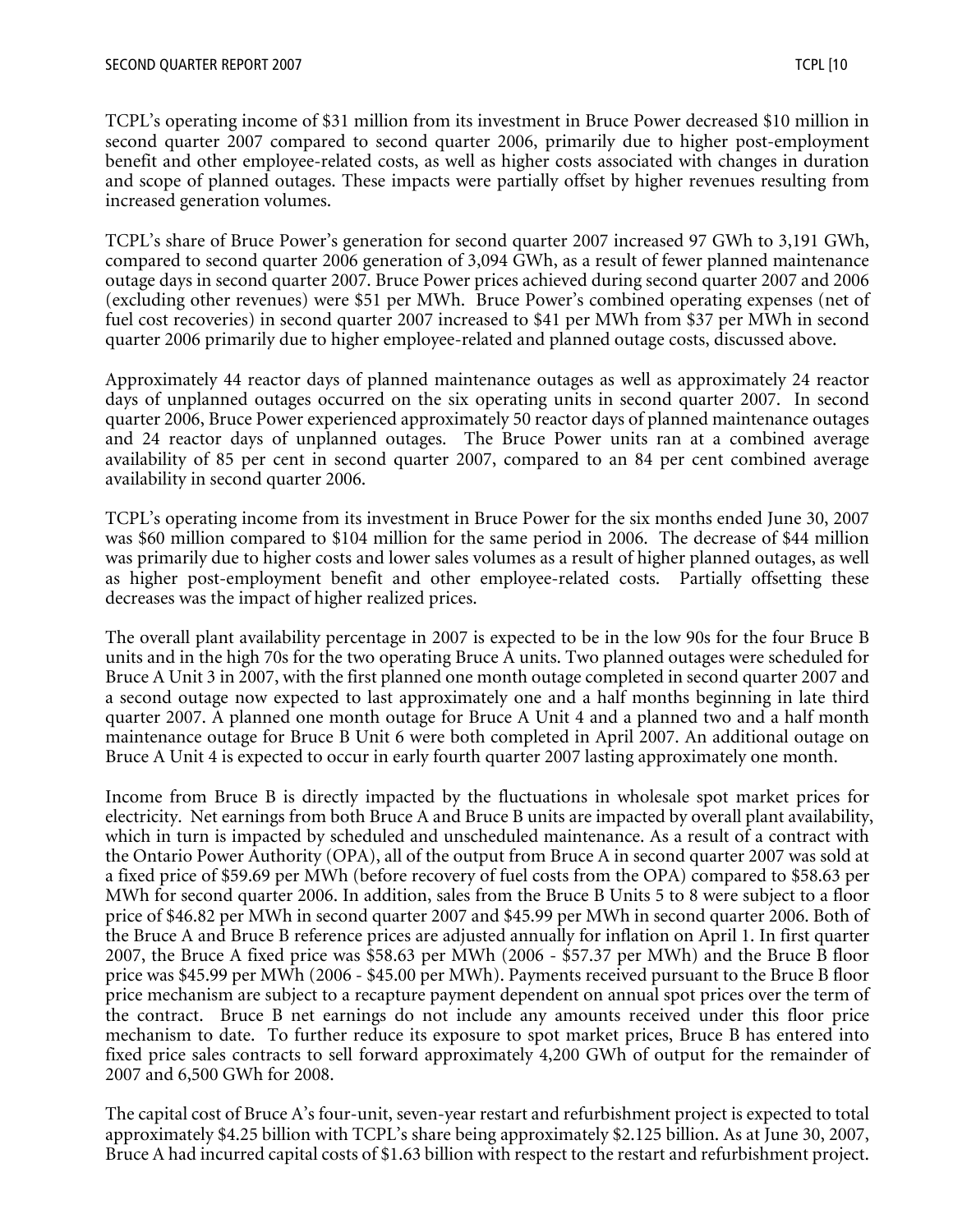#### Western Power Operations

#### **Western Power Operations Results-at-a-Glance**

| (unaudited)                     | Three months ended June 30 |       |       | Six months ended June 30 |
|---------------------------------|----------------------------|-------|-------|--------------------------|
| (millions of dollars)           | 2007                       | 2006  | 2007  | 2006                     |
| Revenues                        |                            |       |       |                          |
| Power                           | 221                        | 221   | 507   | 496                      |
| Other <sup>(1)</sup>            | 21                         | 38    | 49    | 102                      |
|                                 | 242                        | 259   | 556   | 598                      |
| Commodity purchases resold      |                            |       |       |                          |
| Power                           | (135)                      | (150) | (314) | (340)                    |
| Other <sup>(1)</sup>            | (12)                       | (28)  | (35)  | (76)                     |
|                                 | (147)                      | (178) | (349) | (416)                    |
| Plant operating costs and other | (34)                       | (30)  | (68)  | (68)                     |
| Depreciation                    | (4)                        | (5)   | (9)   | (10)                     |
| Operating income                | 57                         | 46    | 130   | 104                      |

(1) Other includes Cancarb Thermax and natural gas.

#### **Western Power Operations Sales Volumes**

| (unaudited)                       | Three months ended June 30 |       |       | Six months ended June 30 |
|-----------------------------------|----------------------------|-------|-------|--------------------------|
| (GWh)                             | 2007                       | 2006  | 2007  | 2006                     |
| <b>Supply</b>                     |                            |       |       |                          |
| Generation                        | 531                        | 438   | 1,123 | 1,023                    |
| Purchased                         |                            |       |       |                          |
| Sundance A & B and Sheerness PPAs | 2,877                      | 2,846 | 6,130 | 6,237                    |
| Other purchases                   | 416                        | 519   | 865   | 1,005                    |
|                                   | 3,824                      | 3,803 | 8,118 | 8,265                    |
| <b>Sales</b>                      |                            |       |       |                          |
| Contracted                        | 3,017                      | 2,811 | 6,509 | 5,975                    |
| Spot                              | 807                        | 992   | 1,609 | 2,290                    |
|                                   | 3,824                      | 3,803 | 8,118 | 8,265                    |

Western Power Operations' operating income of \$57 million in second quarter 2007 increased \$11 million compared to the \$46 million earned in second quarter 2006. This increase was primarily due to increased margins from the Alberta power purchase arrangements (PPA) resulting from a combination of slightly higher realized power prices, increased volumes and lower PPA costs. Average spot market prices in Alberta decreased seven per cent to \$50 per MWh in second quarter 2007 compared to the same quarter last year. During second quarter 2007, Western Power Operations reduced its exposure to lower spot market prices by contracting additional volumes and, as a result, sold fewer volumes into the spot market. Recontracting at higher prices also improved overall realized prices in second quarter 2007 compared to the same period in 2006.

Generation volumes of 531 GWh in second quarter 2007 increased 93 GWh compared to second quarter 2006 primarily due to the return to service of the Bear Creek facility in third quarter 2006 and a planned maintenance outage at the MacKay River facility in second quarter 2006.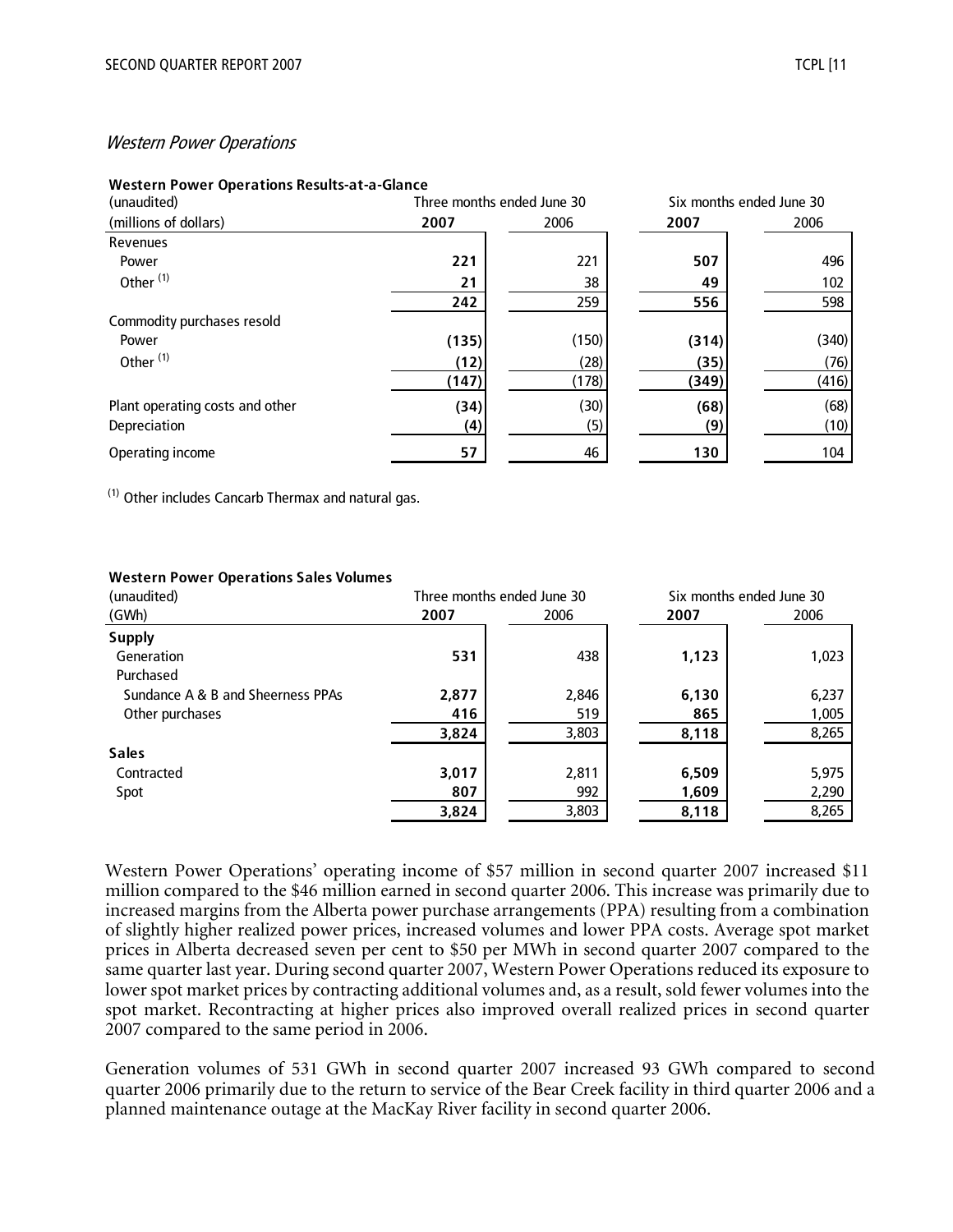Western Power Operations manages the sale of its supply volumes on a portfolio basis. A portion of its supply is held for sale in the spot market for operational reasons and the amount of supply volumes eventually sold into the spot market is dependent upon the ability to transact in forward sales markets at acceptable contract terms. This approach to portfolio management assists in minimizing costs in situations where Western Power Operations would otherwise have to purchase electricity in the open market to fulfill its contractual sales obligations. Approximately 21 per cent of power sales volumes were sold into the spot market in second quarter 2007 compared to 26 per cent in second quarter 2006. To reduce its exposure to spot market prices on uncontracted volumes, as at June 30, 2007, Western Power Operations had fixed-price power sales contracts to sell approximately 5,300 GWh for the remainder of 2007 and 7,400 GWh for 2008.

Western Power Operations' operating income for the six months ended June 30, 2007 increased \$26 million to \$130 million compared to the same period in 2006. This increase was primarily due to higher overall realized power prices and lower PPA costs.

#### Eastern Power Operations

| Eastern Power Operations Results-at-a-Glance <sup>(1)</sup> |
|-------------------------------------------------------------|
|-------------------------------------------------------------|

|       |       |                            | Six months ended June 30 |
|-------|-------|----------------------------|--------------------------|
| 2007  | 2006  | 2007                       | 2006                     |
|       |       |                            |                          |
| 389   | 174   | 743                        | 335                      |
| 64    | 58    | 147                        | 175                      |
| 453   | 232   | 890                        | 510                      |
|       |       |                            |                          |
| (183) | (89)  | (360)                      | (190)                    |
| (67)  | (53)  | (125)                      | (149)                    |
| (250) | (142) | (485)                      | (339)                    |
|       | (40)  | (244)                      | (65)                     |
| (13)  | (7)   | (24)                       | (14)                     |
| 70    | 43    | 137                        | 92                       |
|       | (120) | Three months ended June 30 |                          |

(1) Eastern Power Operations includes Bécancour and Baie-des-Sables effective September 17, 2006 and November 21, 2006, respectively.

 $(2)$  Other includes natural gas.

#### **Eastern Power Operations Sales Volumes** (1)

| (unaudited)   |       | Three months ended June 30 |       | Six months ended June 30 |
|---------------|-------|----------------------------|-------|--------------------------|
| (GWh)         | 2007  | 2006                       | 2007  | 2006                     |
| <b>Supply</b> |       |                            |       |                          |
| Generation    | 2,028 | 949                        | 4,051 | 1,654                    |
| Purchased     | 1,562 | 667                        | 3,088 | 1,397                    |
|               | 3,590 | 1,616                      | 7,139 | 3,051                    |
| <b>Sales</b>  |       |                            |       |                          |
| Contracted    | 3,437 | 1,503                      | 6,794 | 2,886                    |
| Spot          | 153   | 113                        | 345   | 165                      |
|               | 3,590 | 1,616                      | 7,139 | 3,051                    |

(1) Eastern Power Operations includes Bécancour and Baie-des-Sables effective September 17, 2006 and November 21, 2006, respectively.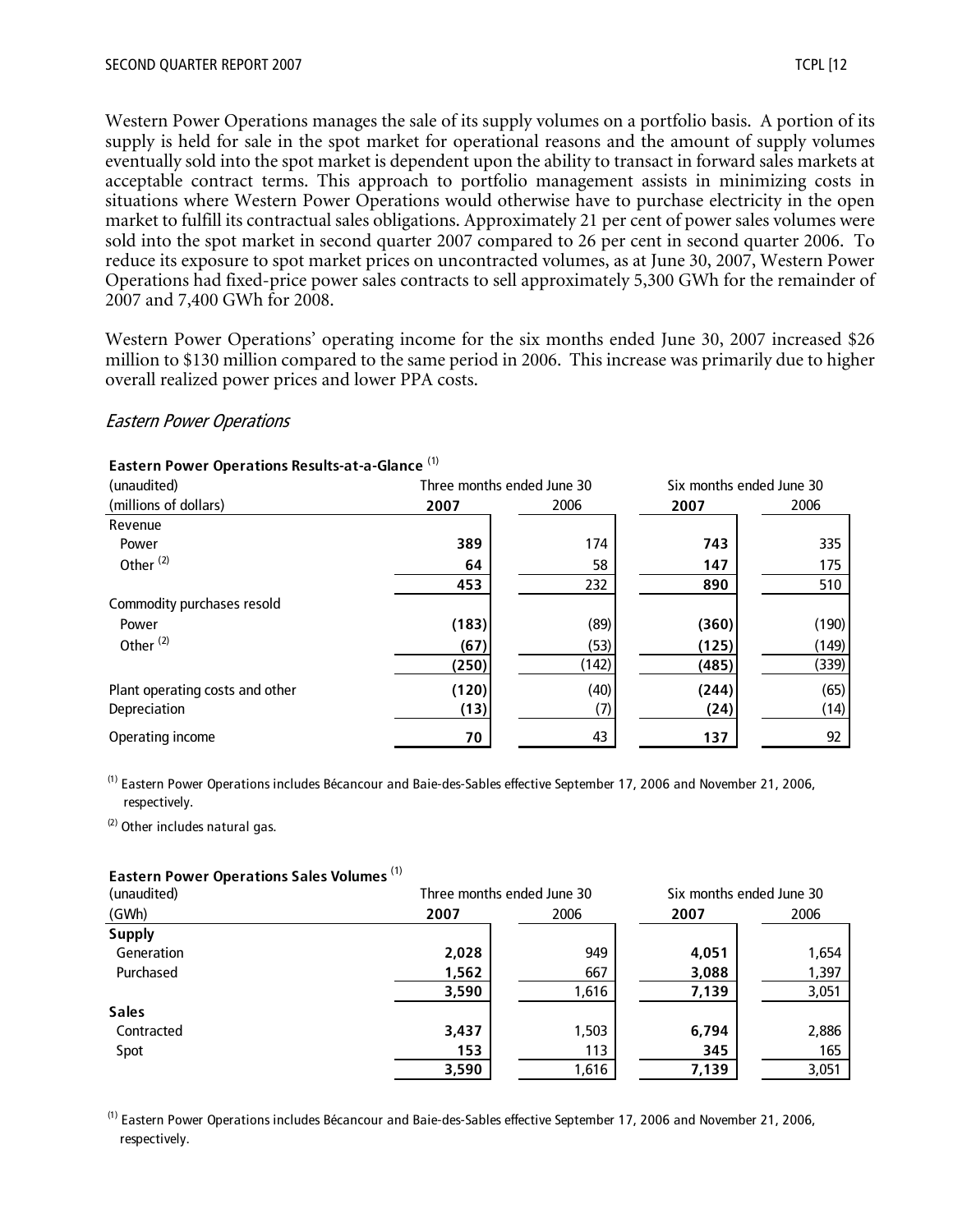Eastern Power Operations' operating income of \$70 million and \$137 million for the three and six months ended June 30, 2007, respectively, increased \$27 million and \$45 million, compared to the same periods in 2006. The increase was primarily due to incremental income earned in 2007 from the startup of the 550 MW Bécancour cogeneration plant in September 2006, payments received under the newly designed forward capacity market in New England and margins earned on incremental volumes sold to new customers.

Generation volumes in second quarter 2007 of 2,028 GWh increased 1,079 GWh compared to 949 GWh generated in second quarter 2006 primarily due to the placing into service of the Bécancour and Baie-des-Sables facilities.

Eastern Power Operations' power revenues of \$389 million increased \$215 million in second quarter 2007, compared to second quarter 2006, primarily due to the placing into service of the Bécancour facility and increased sales volumes to commercial and industrial customers. Power commodity purchases resold of \$183 million and purchased power volumes of 1,562 GWh were significantly higher in second quarter 2007, compared to second quarter 2006, primarily due to the impact of increased purchases to supply increased sales volumes. Plant operating costs and other of \$120 million, which includes fuel gas consumed in generation, increased in second quarter 2007 from the prior year primarily as a result of the startup of the Bécancour facility.

In second quarter 2007, approximately four per cent of power sales volumes were sold into the spot market compared to approximately seven per cent in second quarter 2006. Eastern Power Operations is focused on selling the majority of its power under contract to wholesale, commercial and industrial customers while managing a portfolio of power supplies sourced from its own generation and wholesale power purchases. To reduce its exposure to spot market prices, as at June 30, 2007, Eastern Power Operations had entered into fixed price power sales contracts to sell approximately 7,200 GWh for the remainder of 2007 and 11,000 GWh for 2008, although certain contracted volumes are dependent on customer usage levels.

#### Power Plant Availability

|                                         | Three months ended June 30 |      | Six months ended June 30 |      |
|-----------------------------------------|----------------------------|------|--------------------------|------|
| (unaudited)                             | 2007                       | 2006 | 2007                     | 2006 |
| <b>Bruce Power</b>                      | 85%                        | 84%  | 83%                      | 87%  |
| Western Power Operations <sup>(2)</sup> | 89%                        | 74%  | 94%                      | 82%  |
| Eastern Power Operations <sup>(3)</sup> | 93%                        | 98%  | 96%                      | 97%  |
| All plants, excluding Bruce Power       | 91%                        | 93%  | 95%                      | 93%  |
| All plants                              | 89%                        | 85%  | 90%                      | 88%  |

#### **Weighted Average Power Plant Availability** (1)

 $^{(1)}$  Plant availability represents the percentage of time in the period that the plant is available to generate power, whether actually running or not and is reduced by planned and unplanned outages.

 $^{(2)}$  Western Power Operation's plant availability of 74 per cent for the three months ended June 30, 2006 reflects planned maintenance outages at the MacKay River, Bear Creek and Carseland cogeneration facilities.

<sup>(3)</sup> Eastern Operations includes Bécancour and Baie-des-Sables effective September 17, 2006 and November 21, 2006, respectively.

#### Natural Gas Storage

Natural Gas Storage operating income of \$20 million in second quarter 2007 increased \$3 million compared to \$17 million in second quarter 2006. Natural Gas Storage operating income of \$50 million for the six months ended June 30, 2007 increased \$11 million compared to \$39 million for the same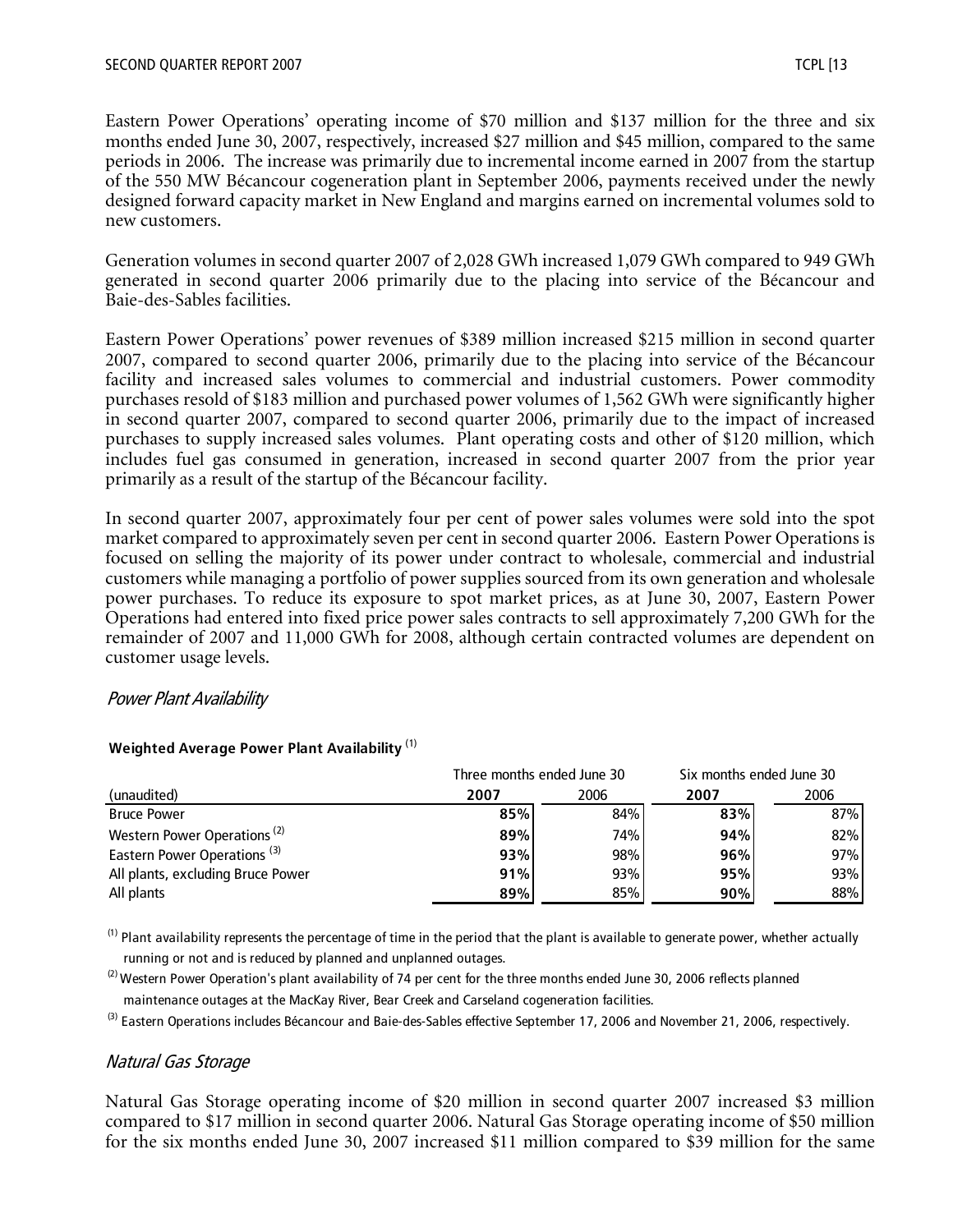period in 2006. These increases were primarily due to incremental income earned in 2007 from the startup of the Edson facility in December 2006.

TCPL manages its natural gas storage assets' exposure to seasonal natural gas price spreads by hedging storage capacity with a portfolio of third party storage capacity leases and proprietary natural gas purchases and sales. Earnings from third party storage capacity leases are recognized evenly over the term of the lease. Earnings for proprietary natural gas sales, exclusive of unrealized gains or losses from changes in fair value, are recognized when the natural gas is sold which typically occurs during the winter withdrawal season.

Effective April 1, 2007, TCPL adopted an accounting policy to record proprietary natural gas storage inventory at its fair value using the one-month forward price for natural gas. Changes in fair value of inventory are included in Revenues.

Back-to-back proprietary transactions are comprised of a forward purchase of natural gas at lower prices to be injected into storage and a simultaneous forward sale of natural gas at higher prices for withdrawal at a later period. By matching purchases and sales volumes, TCPL locks in a margin effectively eliminating its exposure to the price movements of natural gas. These forward natural gas contracts, which meet the definition of a derivative, provide highly effective economic hedges. However, they do not meet the criteria for hedge accounting due to the Company's active management of these purchases and sales. As a result, these forward purchase and sale contracts are recorded at their fair values based on the forward market prices for the contracted month of delivery. The change in fair value of the purchase and sale contracts is included in Revenues.

Based on normal market price movements, the recording of natural gas storage inventory at its fair value is expected to create partially, but not completely, offsetting impacts to the changes in fair value of the forward contracts. Due to the locked-in margins on these back-to-back proprietary transactions, the net changes in fair value reflected in income at period ends may not be indicative of the operating results of the underlying business. The net change in the fair values of the proprietary natural gas storage inventory and forward contracts included in income in second quarter 2007 was not significant.

#### General, Administrative and Support Costs

General, administrative and support costs of \$39 million and \$75 million for the three and six months ended June 30, 2007 increased \$4 million and \$10 million, respectively, compared to the same periods in 2006. The increases were primarily due to higher business development costs associated with growing the Energy business.

As at June 30, 2007, TCPL had capitalized \$35 million related to the Broadwater liquefied natural gas project.

## **Corporate**

Corporate net expenses for the three months ended June 30, 2007 were \$6 million compared to nil for the same period in 2006. The increase in net expenses was primarily due to higher financial charges as a result of financing the ANR and Great Lakes acquisitions. Partially offsetting the increase in net expenses in second quarter 2007 were gains on derivatives used to manage the Company's exposure to foreign exchange rate fluctuations and favourable income tax adjustments of \$12 million from changes in Canadian federal income tax legislation. In second quarter 2006, there was a \$10-million favourable impact on earnings arising from a reduction in Canadian federal and provincial income tax rates. Excluding the \$12 million and \$10 million of income tax adjustments from net expenses in second quarter 2007 and 2006, respectively, Corporate's comparable expenses were \$18 million and \$10 million, respectively.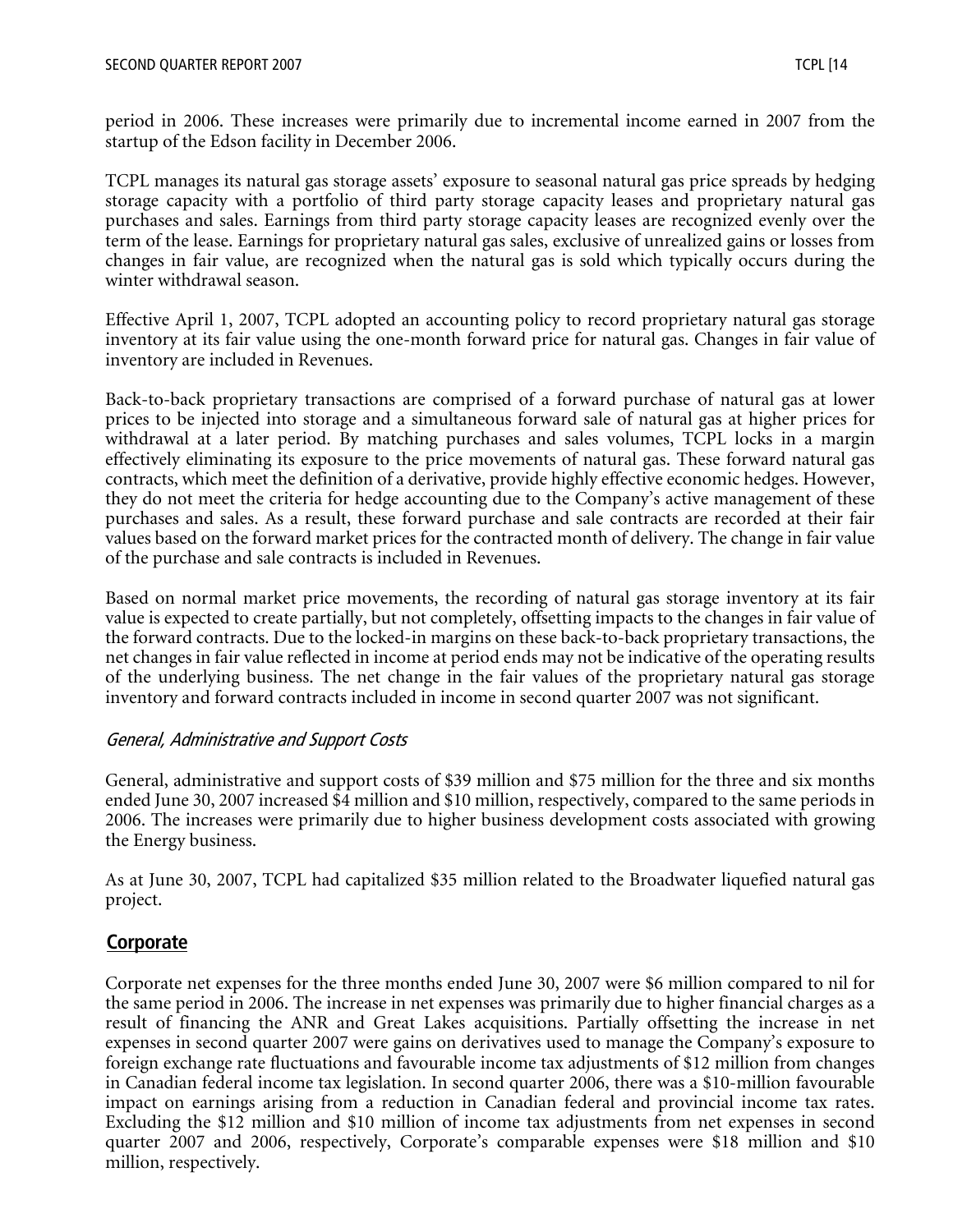Net expenses from Corporate for the six months ended June 30, 2007 were \$4 million compared to \$13 million for the same period in 2006. The \$9-million increase in earnings for the six months ended June 30, 2007 was primarily due to \$27 million of favourable income tax adjustments recorded in the first six months of 2007 as well as gains on derivatives used to manage the Company's exposure to foreign exchange rate fluctuations. Partially offsetting these increases were higher financial charges as a result of the ANR and Great Lakes acquisitions. Excluding the \$27-million income tax adjustments from Corporate's net earnings for the six months ended June 30, 2007, and the \$10-million income tax adjustments from Corporate's net expenses for the six months ended June 30, 2006 resulted in comparable expenses of \$31 million and \$23 million for the six months ended June 30, 2007 and 2006, respectively.

## **Liquidity and Capital Resources**

#### **Funds Generated from Operations**

| (unaudited)                                      |              | Three months ended June 30 | Six months ended June 30 |       |  |
|--------------------------------------------------|--------------|----------------------------|--------------------------|-------|--|
| (millions of dollars)                            | 2006<br>2007 |                            | 2007                     | 2006  |  |
| <b>Cash Flows</b>                                |              |                            |                          |       |  |
| Funds generated from operations <sup>(1)</sup>   | 591          | 539                        | 1.170                    | 1.055 |  |
| Decrease/(increase) in operating working capital | 85           | (92)                       | 126                      | (93)  |  |
| Net cash provided by operations                  | 676          | 447                        | 1.296                    | 962   |  |

 $^{(1)}$  For a further discussion on funds generated from operations refer to the Non-GAAP Measures section in this MD&A.

Net cash provided by operations increased \$229 million and \$334 million in the second quarter and first six months of 2007, respectively, compared to the same periods in 2006. The increase in net cash provided by operations was primarily due to an increase in funds generated from operations and a decrease in operating working capital. Funds generated from operations were \$591 million and \$1.2 billion for the three and six months ended June 30, 2007, respectively, compared to \$539 million and \$1.1 billion for the same periods in 2006. The increase was mainly due to an increase in cash generated through earnings.

TCPL expects that its ability to generate adequate amounts of cash in the short and long term, when needed, and to maintain financial capacity and flexibility to provide for planned growth remains substantially unchanged since December 31, 2006.

#### **Investing Activities**

Acquisitions, net of cash acquired, for the six months ended June 30, 2007 were \$4.2 billion (2006 - \$358 million) due to the acquisition of ANR and an additional 3.55 per cent interest in Great Lakes for approximately US\$3.4 billion, including US\$491 million of assumed long-term debt. Acquisitions also include PipeLines LP's 46.45 per cent interest in Great Lakes for approximately US\$945 million, including US\$209 million of assumed long-term debt. These acquisitions are discussed further in the Acquisitions section of this MD&A.

Acquisitions for each of the three and six months ended June 30, 2006 were \$358 million, which related to the purchase of an additional 20 per cent general partnership interest in Northern Border Pipeline Company by PipeLines LP.

For the three and six months ended June 30, 2007, capital expenditures totalled \$386 million (2006 - \$327 million) and \$692 million (2006 - \$630 million) and related to the restart and refurbishment of Bruce A Units 1 and 2, the construction of new power plants and capital expenditures in Pipelines.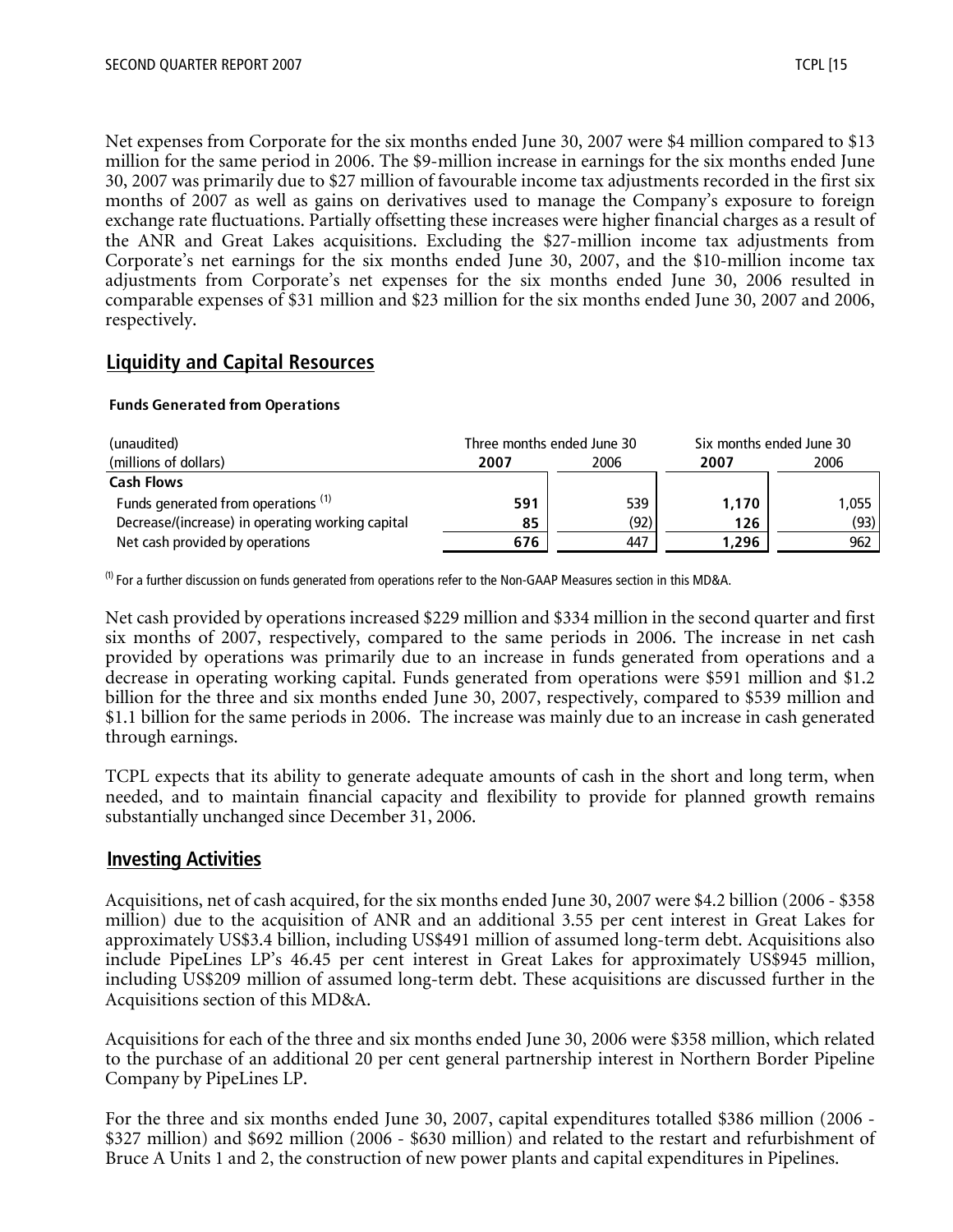In the three and six months ended June 30, 2006, disposition of assets, net of current income tax, generated \$23 million. The disposition in 2006 related to the sale of TCPL's 17.5 per cent general partner interest in Northern Border Partners, L.P.

## **Financing Activities**

TCPL retired \$470 million and \$795 million of long-term debt in the three and six months ended June 30, 2007, respectively (\$208 million and \$348 million for the three and six months ended June 30, 2006, respectively) and issued \$1.2 billion and \$2.5 billion of long-term debt and junior subordinated notes for the three and six months ended June 30, 2007, respectively (\$372 million and \$1.3 billion for the three and six months ended June 30, 2006, respectively). TCPL's notes payable decreased \$759 million and \$257 million in the three and six months ended June 30, 2007, respectively, compared to an increase of \$180 million and a decrease of \$453 million for the same periods in 2006, respectively.

On July 5, 2007, TCPL redeemed, at par, all of the outstanding US\$460 million 8.25 per cent Preferred Securities due 2047.

In second quarter 2007, TCPL issued 1.3 million common shares to TransCanada Corporation (TransCanada) resulting in proceeds of approximately \$52 million.

In April 2007, TCPL issued US\$1.0 billion of Junior Subordinated Notes ("Notes") maturing in 2067 and bearing interest of 6.35 per cent until May 15, 2017 at which time the interest on the Notes will convert to a floating rate reset quarterly to the three-month London Interbank Offered Rate (LIBOR) plus 221 basis points. The Notes' effective interest rate at June 30, 2007 was 6.51 per cent. TCPL has the option to defer payment of interest for one or more periods of up to ten years without giving rise to an event of default and without permitting acceleration of payment under the terms of the Notes. If this were to occur, the Company would be prohibited from paying dividends during the deferral period. The Notes are subordinated in right of payment to existing and future senior indebtedness and are effectively subordinated to all indebtedness and obligations of TCPL. The Notes are callable at TCPL's option at any time on or after May 15, 2017 at 100 per cent of the principal amount of the Notes plus accrued and unpaid interest to the date of redemption. Upon the occurrence of certain events, the Notes are callable earlier at TCPL's option, in whole or in part, at an amount equal to the greater of 100 per cent of the principal amount of the Notes plus accrued and unpaid interest to the date of redemption or at an amount determined by formula in accordance with the terms of the Notes.

In April 2007, Northern Border established a US\$250-million five-year bank facility. A portion of the bank facility was drawn to refinance US\$150 million of senior notes that matured on May 1, 2007, with the balance available to fund Northern Border's ongoing operations.

In March 2007, the Company filed debt shelf prospectuses in Canada and the U.S. qualifying for issuance of \$1.5 billion of medium-term notes and US\$1.5 billion of debt securities, respectively. At June 30, 2007, the Company had issued no medium-term notes and US\$1.0 billion of debt securities under these prospectuses.

In February 2007, the Company established a US\$1.0-billion committed, unsecured credit facility. A floating interest rate based on the three-month LIBOR plus 22.5 basis points is charged on the balance outstanding and a facility fee of 7.5 basis points is charged on the entire facility. The Company utilized US\$1.0 billion from this facility and an additional US\$100 million from an existing demand line to partially finance the ANR acquisition as well as its additional investment in PipeLines LP. At June 30, 2007, the Company had an outstanding balance of US\$700 million on the credit facility and had repaid the demand line.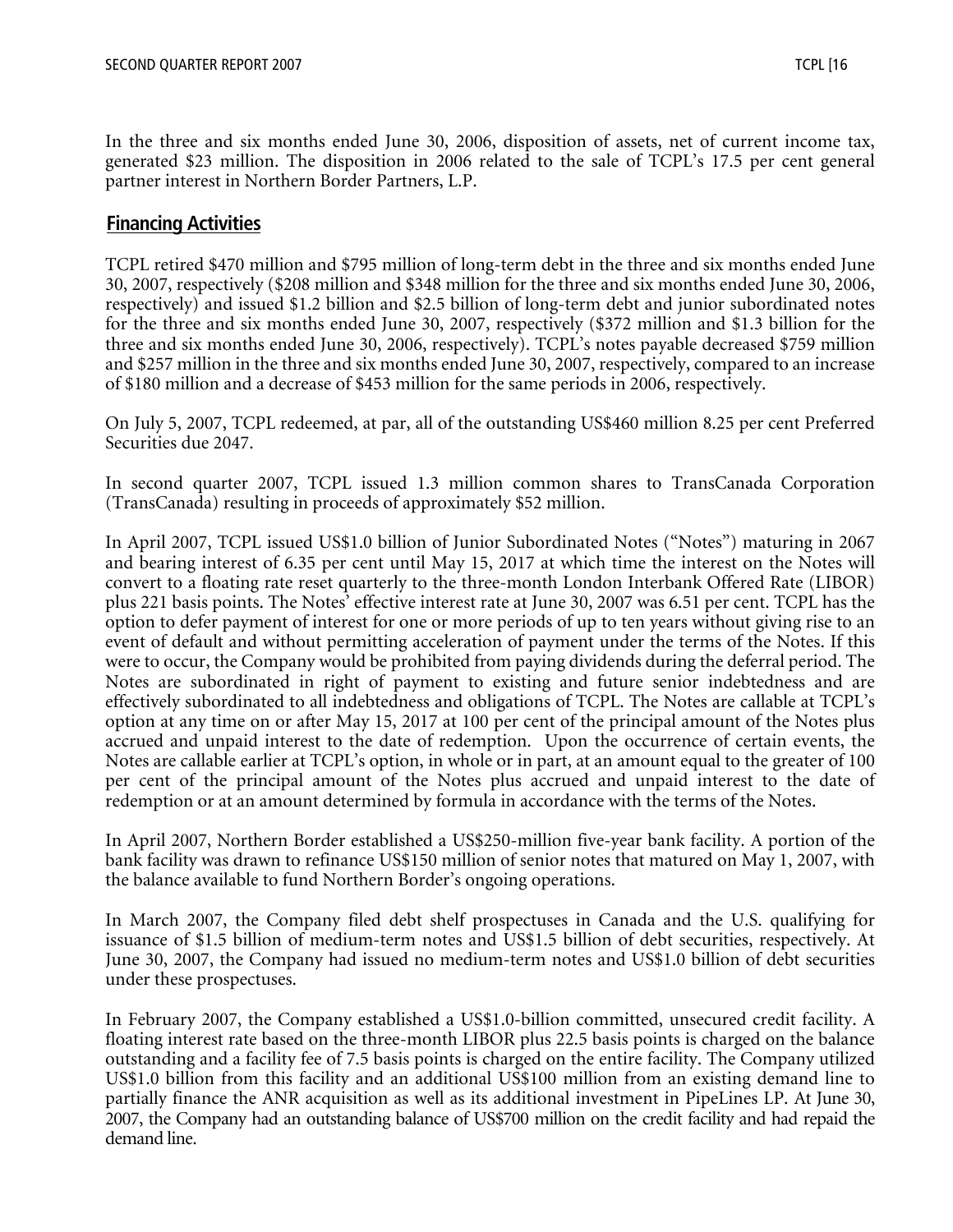In February 2007, PipeLines LP increased the size of its syndicated revolving credit and term loan facility in connection with its Great Lakes acquisition. The amount available under the facility increased from US\$410 million to US\$950 million, consisting of a US\$700 million senior term loan and a US\$250 million senior revolving credit facility, with US\$194 million of the senior term loan amount available being terminated upon closing of the Great Lakes acquisition. At June 30, 2007, US\$506 million of the senior term loan and US\$10 million of the senior revolving credit facility remained outstanding. A floating interest rate based on the three-month LIBOR plus 55 basis points is charged on the senior term loan and a floating interest rate based on the one-month LIBOR plus 35 basis points is charged on the senior revolving credit facility. A facility fee of 10 basis points is charged on the US\$250 million senior revolving credit facility. The weighted average interest rate at June 30, 2007 was 5.94 per cent.

Other than the above-mentioned items and those discussed in TCPL's 2006 Annual Report and First Quarter 2007 Quarterly Report, there have been no material changes to TCPL's financing activities from December 31, 2006 to June 30, 2007.

#### **Dividends**

On July 26, 2007, TCPL's Board of Directors declared a quarterly dividend for the quarter ending September 30, 2007 in an aggregate amount equal to the quarterly dividend to be paid on October 31, 2007 by TransCanada on its issued and outstanding common shares at the close of business on September 28, 2007. The Board also declared regular dividends on TCPL's preferred shares.

TransCanada's Board of Directors also approved the issuance of common shares from treasury at a two percent discount under TransCanada's Dividend Reinvestment and Share Purchase Plan for the dividend payable October 31, 2007. TransCanada reserves the right to alter the discount or return to purchasing shares on the open market at any time. TCPL's preferred shareholders may reinvest their dividends to obtain TransCanada common shares.

## **Changes in Accounting Policies**

The Company's Changes in Accounting Policies have not changed materially from those described in TCPL's 2006 Annual Report and First Quarter 2007 Quarterly Report MD&A except for the following.

#### Proprietary Natural Gas Storage Inventories and Revenue Recognition

The new Canadian Institute of Chartered Accountants (CICA) Handbook accounting requirements for Section 3031 "Inventories" will become effective January 1, 2008. However, the Company has chosen to adopt this standard as of April 1, 2007. Adjustments to second quarter 2007 consolidated financial statements have been made in accordance with the transitional provisions for this new standard.

Beginning April 1, 2007, TCPL's proprietary natural gas storage inventory will be valued at its fair value, as measured by the one-month forward price for natural gas. In order to record inventory at fair value, TCPL has designated its natural gas storage business as a "broker/trader business" that purchases and sells natural gas on a back-to-back basis. The Company did not have any proprietary natural gas inventory prior to April 1, 2007. The Company records its proprietary natural gas storage results in Revenues net of Commodity Purchases Resold.

At June 30, 2007, \$81 million of proprietary natural gas storage inventory was included in Inventories on the Consolidated Balance Sheet. All changes in the fair value of the proprietary natural gas storage inventory will be recorded in Inventories and Revenues. During the three months ended June 30, 2007, unrealized pre-tax losses related to the change in fair value of the proprietary natural gas storage inventory were \$23 million, which was essentially offset by the change in fair value of the forward proprietary natural gas storage purchase and sale contracts.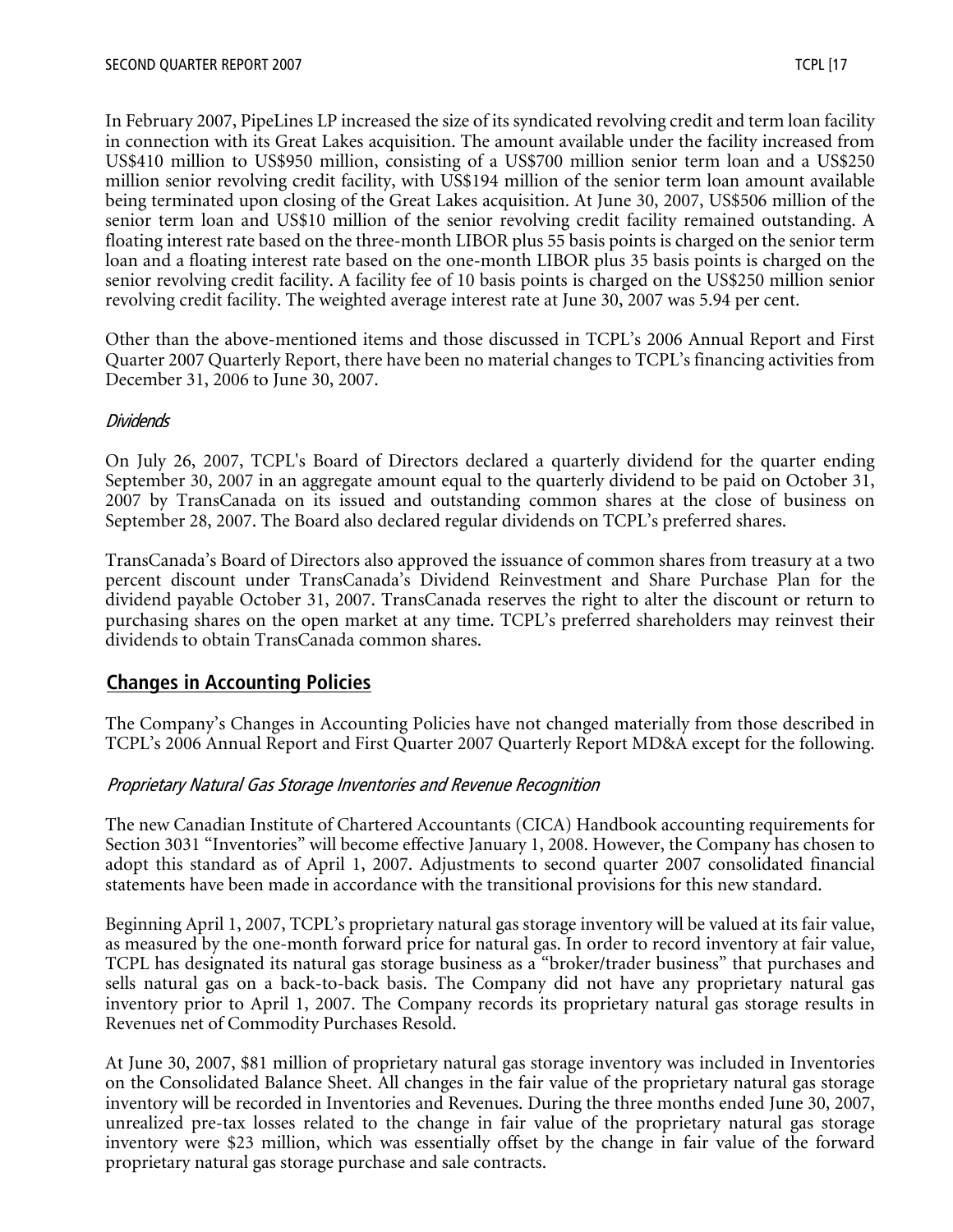## **Contractual Obligations**

As a result of TCPL's acquisition of ANR, Pipelines' future purchase obligations, primarily consisting of operating lease and purchase obligations, increased \$110 million at June 30, 2007, compared to December 31, 2006.

In July 2007, the Company entered into contracts to purchase pipe and supplies totaling approximately \$300 million for the Keystone oil pipeline and other Pipeline projects.

Other than the above-mentioned commitments and future debt and interest payments on debt utilized to acquire ANR, there have been no material changes to TCPL's contractual obligations from December 31, 2006 to June 30, 2007, including payments due for the next five years and thereafter. For further information on these contractual obligations, refer to the MD&A in TCPL's 2006 Annual Report.

## **Financial Instruments and Risk Management**

#### Energy Price, Interest Rate and Foreign Exchange Rate Risk Management

The Company enters into various contracts to mitigate its exposure to fluctuations in interest rates, foreign exchange rates and commodity prices. The contracts generally consist of the following.

- Forwards and futures contracts contractual agreements to buy or sell a specific financial instrument or commodity at a specified price and date in the future. The Company enters into foreign exchange and commodity forwards and futures to mitigate volatility in changes in foreign exchange rates and power and gas prices, respectively.
- Swaps contractual agreements between two parties to exchange streams of payments over time according to specified terms. The Company enters into interest rate, cross-currency and commodity swaps to mitigate changes in interest rates, foreign exchange rates and commodity prices, respectively.
- Options contractual agreements to convey the right, but not the obligation, for the purchaser either to buy or sell a specific amount of a financial instrument or commodity at a fixed price, either at a fixed date or at any time within a specified period. The Company enters into option agreements to mitigate changes in interest rates, foreign exchange rates and commodity prices.
- Heat rate contracts contracts for the sale or purchase of power that are priced based on a natural gas index.

#### Energy Price Risk

The Company is exposed to energy price movements as part of its normal business operations, particularly in relation to the prices of electricity and natural gas. The primary risk is that market prices for commodities will move adversely between the time that purchase and/or sales prices are fixed, potentially reducing expected margins.

To manage exposure to price risk, subject to the Company's overall risk management policies and procedures, the Company commits a significant portion of its supply to medium- to long-term sales contracts while reserving an amount of unsold supply to maintain flexibility in the overall management of its asset portfolio. The types of instruments used include forwards and futures contracts, swaps, options, and heat rate contracts.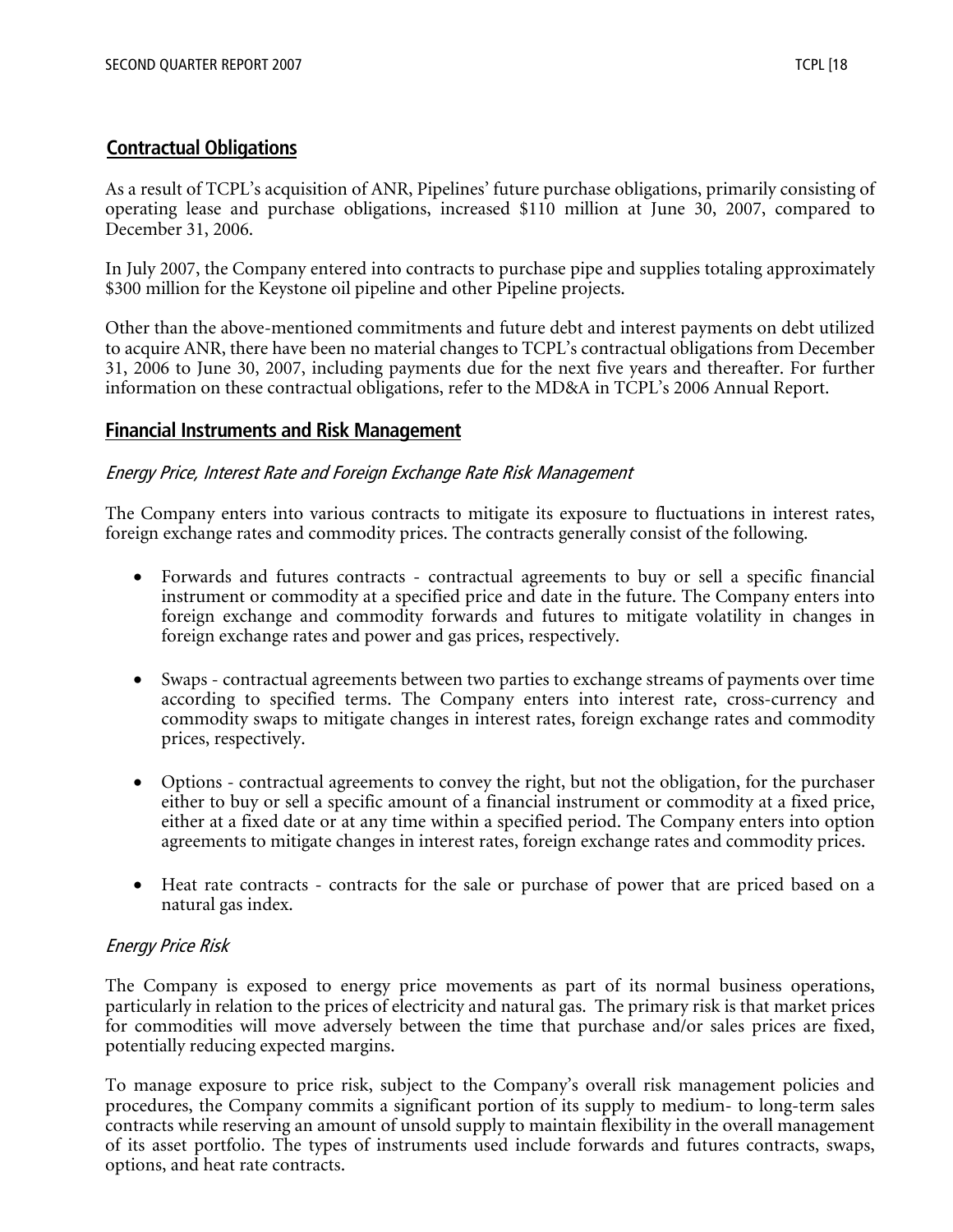TCPL manages its exposure to seasonal gas price spreads in its natural gas storage business, by hedging storage capacity with a portfolio of third party storage capacity leases and back-to-back proprietary natural gas purchases and sales. By matching purchases and sales volumes, TCPL locks in a margin and effectively eliminates its exposure to the price movements of natural gas.

The Company continually assesses its power contracts and derivative instruments used to manage energy price risk. Contracts, with the exception of leases, have been assessed to determine whether they meet the definition of a derivative. Certain commodity purchase and sale contracts are derivatives but are not within the scope of the Canadian Institute of Chartered Accountants Handbook Section 3855, as they were entered into and continue to be held for the purpose of receipt or delivery in accordance with the Company's expected purchase, sale or usage requirements ("normal purchases and sales exception"), are considered to be executory contracts or meet other exemption criteria listed in Section 3855.

#### Interest Rate Risk

The Company has fixed interest rate long-term debt, which subjects the Company to interest rate price risk, and has floating interest rate long-term debt, which subjects the Company to interest rate cash flow risk. To manage its exposure to these risks, the Company uses a combination of interest-rate swaps, forwards and options.

#### Investments in Foreign Operations

The Company hedges its net investment in self-sustaining foreign operations with U.S. dollar-denominated debt, cross-currency swaps, forward exchange contracts and options. At June 30, 2007, the Company had designated U.S. dollar-denominated debt with a carrying value of \$3,585 million (US\$3,371 million) and a fair value of \$3,659 million (US\$3,441 million) as a portion of this hedge and swaps, forwards and options with a fair value of \$75 million (US\$70 million) as net investment hedges.

#### **Net Investment in Foreign Operations**

| Asset/(Liability)                                         |                                    |                |                      |             |  |  |
|-----------------------------------------------------------|------------------------------------|----------------|----------------------|-------------|--|--|
| (millions of dollars)                                     | December 31, 2006<br>June 30, 2007 |                |                      |             |  |  |
|                                                           |                                    | Notional or    |                      | Notional or |  |  |
|                                                           | Fair                               | Principal      | Fair                 | Principal   |  |  |
|                                                           | Value <sup>(1)</sup>               | Amount         | Value <sup>(1)</sup> | Amount      |  |  |
| Derivative financial Instruments in hedging relationships |                                    |                |                      |             |  |  |
| U.S. dollar cross-currency swaps                          |                                    |                |                      |             |  |  |
| (maturing 2007 to 2013)                                   | 75                                 | U.S.350        | 58                   | U.S.400     |  |  |
| U.S. dollar forward foreign exchange contracts            |                                    |                |                      |             |  |  |
| (maturing 2007)                                           |                                    | <b>U.S. 75</b> | (7)                  | U.S. 390    |  |  |
| U.S. dollar options                                       |                                    |                |                      |             |  |  |
| (maturing 2007)                                           |                                    | U.S.50         | (6)                  | U.S. 500    |  |  |
|                                                           |                                    |                |                      |             |  |  |
|                                                           | 75                                 | U.S. 475       | 45                   | U.S. 1,290  |  |  |

(1) Fair values are equal to carrying values.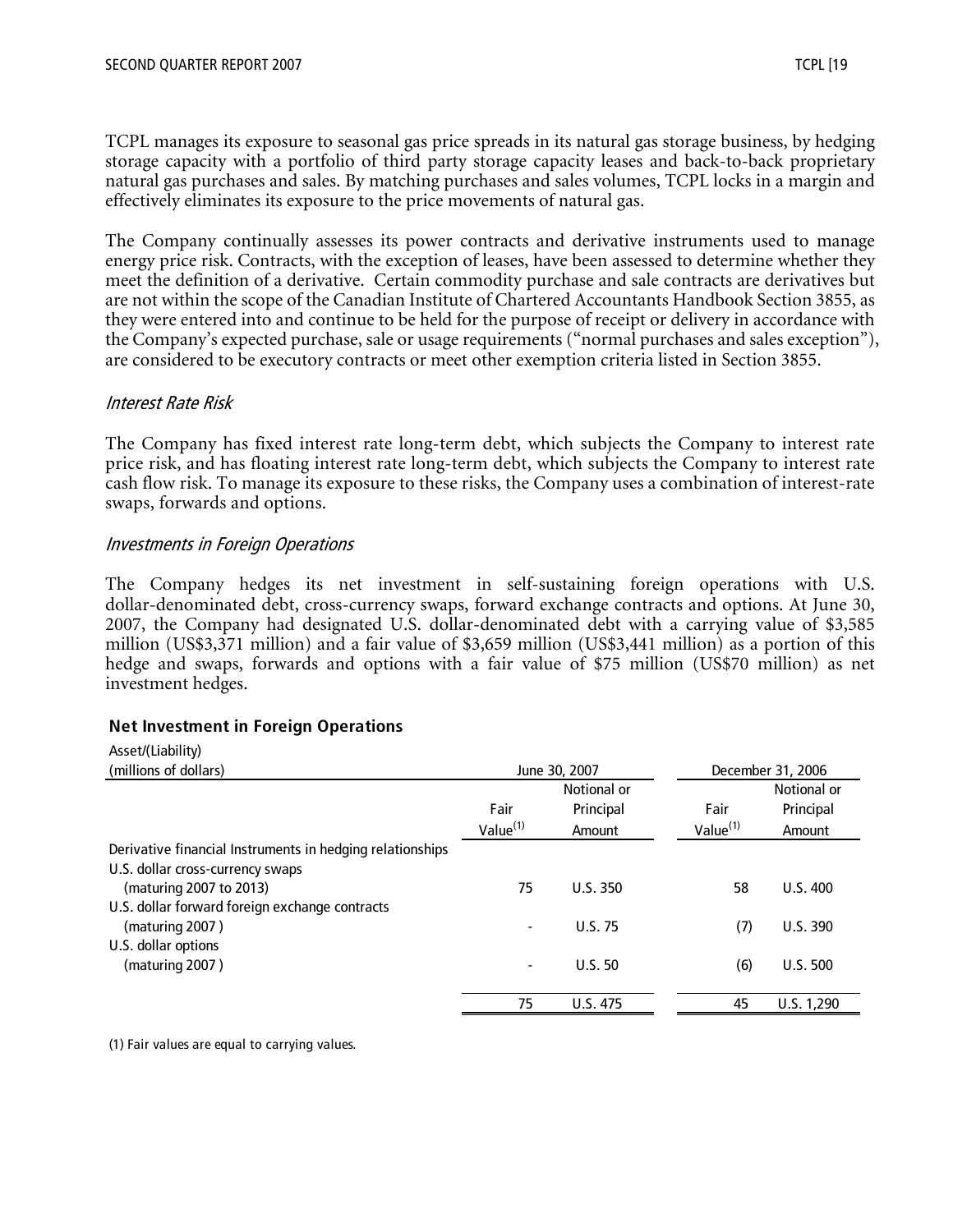#### Fair Values

Fair values of financial instruments are determined by reference to quoted bid or asking price, as appropriate, in active markets. In the absence of an active market, the Company determines fair value by using valuation techniques that refer to observable market data or estimated market prices. These include comparisons with similar instruments where market observable prices exist, option pricing models and other valuation techniques commonly used by market participants. Fair values determined using valuation models require the use of assumptions concerning the amount and timing of estimated future cash flows and discount rates. In determining those assumptions, the Company looks primarily to external readily observable market input factors such as interest rate yield curves, currency rates, and price and rate volatilities as applicable.

#### Unrealized Gains and Losses

At June 30, 2007, there were unrealized gains from unsettled derivative financial instruments of \$147 million (December 31, 2006 - \$41 million) included in Other Current Assets and \$120 million (December 31, 2006 - \$39 million) included in Other Assets. At June 30, 2007, there were unrealized losses from unsettled derivative financial instruments of \$220 million (December 31, 2006 - \$144 million) included in Accounts Payable and \$253 million (December 31, 2006 - \$158 million) included in Deferred Amounts. At June 30, 2007, there were unrealized losses from the fair value adjustments of proprietary natural gas storage inventory of \$23 million (December 31, 2006 – nil) included in Inventories.

#### Risk and Risk Management Related to Environmental Regulations

On July 1, 2007, the Government of Alberta's regulations to reduce greenhouse gas emissions (GHG) by 12 per cent of average 2003 to 2005 levels came into effect for large industrial emitters in Alberta. Under the new regulations, entities covered under this legislation will have until March 31, 2008 to provide compliance reports stating how their facilities have met their reduction targets. TCPL anticipates that costs associated with GHG reduction targets impacting the Alberta System are to be recovered through future tolls paid by customers on the Alberta System. Recovery of GHG compliance costs related to the Company's power facilities in Alberta is ultimately dependent upon market prices for electricity. These GHG changes may have an impact on these market prices.

On April 26, 2007, the Canadian government released its Regulatory Framework for Air Emissions that includes "mandatory and enforceable reductions in emissions of greenhouse gases and air pollutants". Under this framework, industrial emitters will be required to reduce GHG intensities in 2010 by 18 percent from 2006 levels and this reduction target will increase by two per cent annually until 2020. However, many significant implementation and compliance elements of this framework are still evolving.

TCPL continues to be engaged in policy discussions at all levels with provincial and federal governments. There are several processes taking place, including assessment of significant infrastructure requirements, further development of broad policy elements (for example, domestic offset systems and management of the federal technology fund) and submission of third party audited compliance reports. TCPL is following developments in each of these processes. As these Alberta and Canadian federal government initiatives have the potential to significantly impact the energy industry, the Company continues to assess and monitor the implications to TCPL's businesses.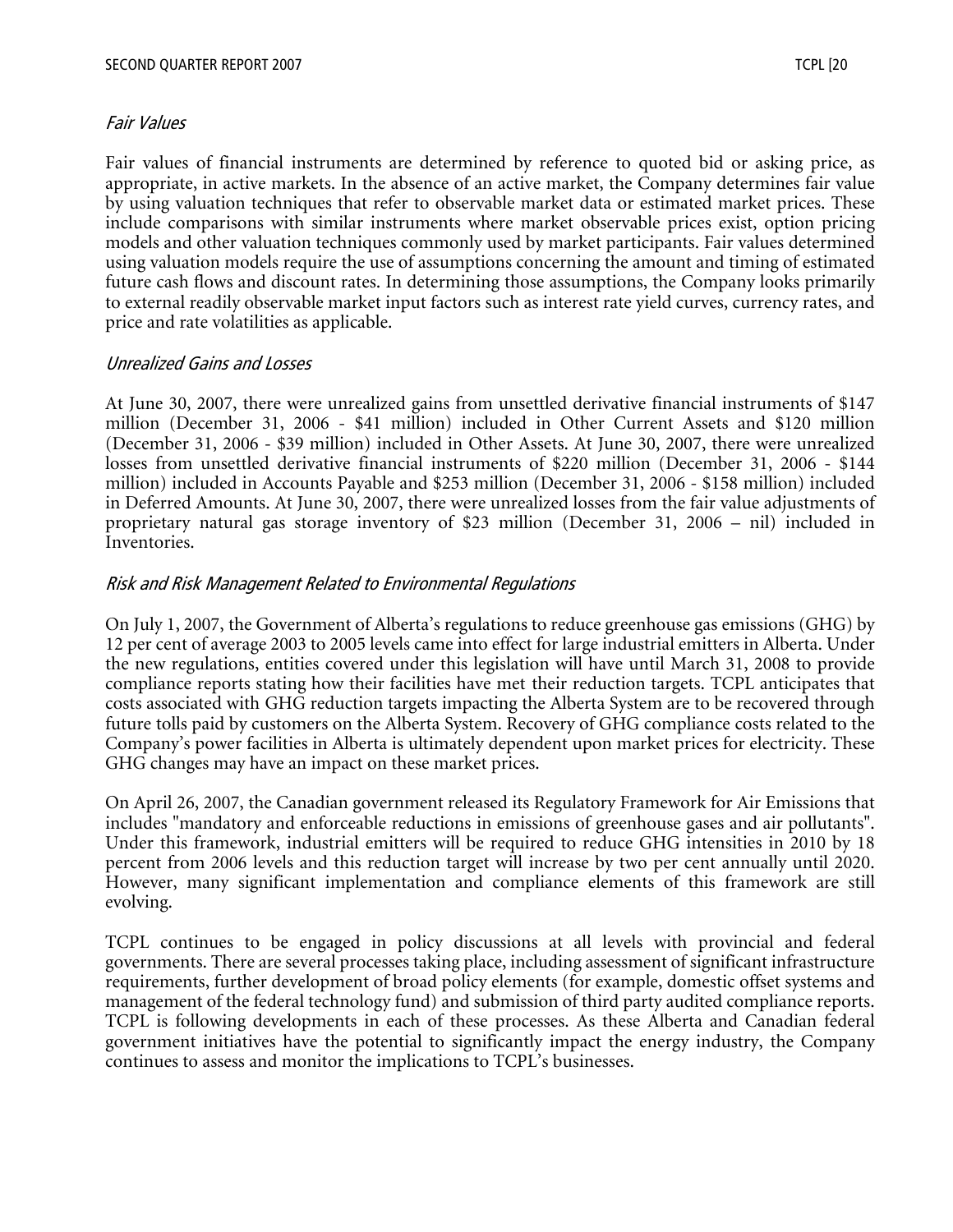#### Other Risks

Additional risks faced by the Company are discussed in the MD&A in TCPL's 2006 Annual Report. TCPL's market, financial and counterparty risks remain substantially unchanged since December 31, 2006.

## **Controls and Procedures**

As of June 30, 2007, an evaluation was carried out under the supervision of, and with the participation of, management including the President and Chief Executive Officer, and Chief Financial Officer, of the effectiveness of TCPL's disclosure controls and procedures as defined under the rules adopted by the Securities Exchange Commission (SEC). Based on that evaluation, the President and Chief Executive Officer, and Chief Financial Officer concluded that the design and operation of TCPL's disclosure controls and procedures were effective as at June 30, 2007.

During the recent fiscal quarter, there have been no changes in TCPL's internal control over financial reporting that have materially affected, or are reasonably likely to materially affect, TCPL's internal control over financial reporting. With respect to the acquisitions in 2007, the Company has not yet determined whether or not to apply the acquisitions exemption allowed under the *Sarbanes-Oxley Act of 2002*.

## **Significant Accounting Policies and Critical Accounting Estimates**

Since determining the value of certain assets, liabilities, revenues and expenses is dependent upon future events, the preparation of the Company's consolidated financial statements requires the use of estimates and assumptions, which have been made using careful judgment.

TCPL's significant accounting policies and critical accounting estimates are the use of regulatory accounting for the Company's rate-regulated operations and the policies the Company adopts to account for derivatives and depreciation and amortization expense. Effective January 1, 2007, the Company adopted the new accounting standards for financial instruments and hedges. For further information on the Company's accounting policies and estimates refer to the MD&A in TCPL's 2006 Annual Report and First Quarter 2007 Quarterly Report.

## **Outlook**

Excluding the \$31 million of income tax adjustments recorded in 2007 and the positive impact of the Settlement on the Canadian Mainline, the Company's outlook is relatively unchanged since the disclosure in TCPL's 2006 Annual Report. For further information on outlook, refer to the MD&A in TCPL's 2006 Annual Report.

TCPL's issuer rating assigned by Moody's Investors Service (Moody's) is A3 with a stable outlook. TCPL's senior unsecured debt is rated A, with a stable outlook, by DBRS; A2, with a stable outlook, by Moody's; and A-, with a stable outlook, by Standard & Poor's.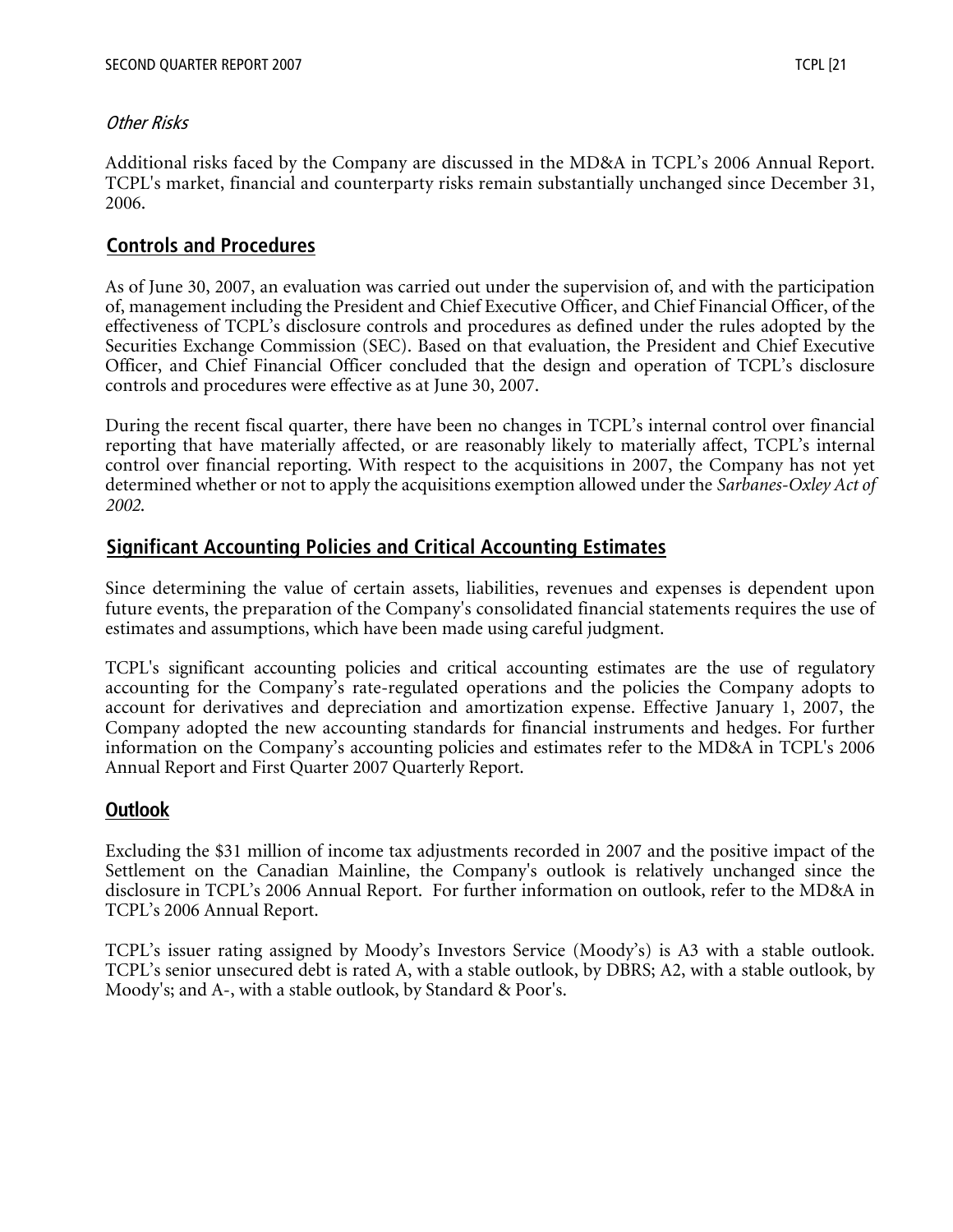## **Other Recent Developments**

#### **Pipelines**

#### Canadian Mainline

In February 2007, TCPL reached a five-year tolls settlement (the Settlement) with interested stakeholders for the years 2007 to 2011 on the Canadian Mainline. In March 2007, TCPL applied to the NEB for approval of the Settlement. In May 2007, the NEB approved the application as filed, including TCPL's request that interim tolls be made final for 2007. The terms of the Settlement are effective January 1, 2007 to December 31, 2011.

As part of the Settlement, TCPL and its stakeholders agreed that the cost of capital will reflect an ROE as determined by the NEB's return on equity formula, on a deemed common equity ratio of 40 per cent, an increase from 36 per cent. The remaining capital structure will consist of senior debt following the agreed upon redemption on July 5, 2007 of the US\$460 million 8.25 per cent Preferred Securities that underpinned the Canadian Mainline's investment base. The redemption crystallized a foreign exchange gain that will flow through to the Canadian Mainline's customers.

The Settlement also established the Canadian Mainline's fixed OM&A costs for each year of the Settlement. Any variance between actual OM&A costs and those agreed to in the Settlement will accrue to TCPL from 2007 to 2009. Variances in OM&A costs will be shared equally between TCPL and its customers in 2010 and 2011. All other cost elements of the revenue requirement will be treated on a flow through basis.

The Settlement also allows for performance-based incentive arrangements that will provide mutual benefits to both TCPL and its customers.

#### Alberta System Expansion

In June 2007, TransCanada made an application to the Alberta Energy and Utilities Board for approval to construct approximately \$300 million of new facilities on the Alberta System to initially serve the growing demand for natural gas in the Fort McMurray region of Alberta.

#### ANR Natural Gas Storage Expansion

In second quarter 2007, ANR received regulatory approval to proceed with a 14 Bcf natural gas storage expansion project in Michigan. This capacity is fully contracted with an expected in service date of April 1, 2008 for injections and November 1, 2008 for withdrawals. This project is in addition to a natural gas storage enhancement and expansion program that will increase Michigan capacity available for sale by 13 Bcf. This program was also fully subscribed with injections commencing in April 2007. The expected capital cost of these projects is US\$125 million.

#### North Baja Pipeline Expansion

TCPL's North Baja pipeline has filed an application with the FERC to expand and modify its existing system to facilitate the importation of regassified liquefied natural gas (LNG) from Mexico into the California and Arizona markets. The FERC has issued a preliminary determination approving all aspects of North Baja's proposal other than those related to environmental issues, which will be the subject of a future order.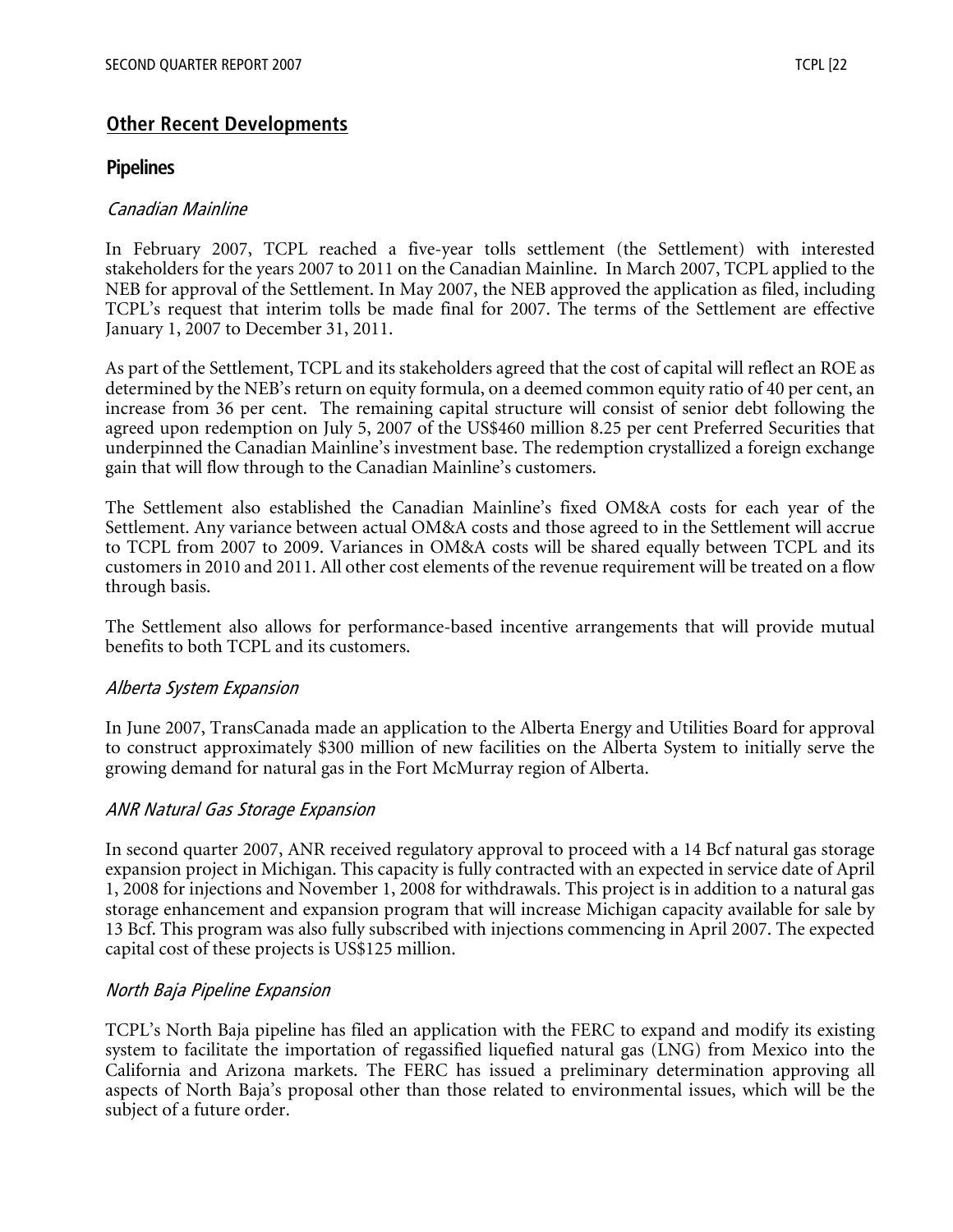An Environmental Impact Report (EIR) and an Environmental Impact Statement (EIS) have been prepared jointly by the California State Land Commission and the FERC, respectively, to assess the expansion's effect on the environment. The final EIR and EIS were completed in June 2007 and the California State Lands Commission certified the EIR for California's use on July 13, 2007. TCPL expects that the FERC will issue its final order authorizing the project during third quarter 2007.

#### Cacouna Energy Facilities

In July 2007, the NEB approved TCPL's application for a new LNG receipt point at Gros Cacouna, Québec, on the integrated Canadian Mainline and that tolls for service from that point be calculated on a rolled-in basis. The effective date for these approvals is when the facilities required to connect the Gros Cacouna receipt point are approved and placed in service. TCPL and TQM are preparing applications to the NEB for approval to construct those facilities required to connect the LNG terminal at Gros Cacouna to the existing TQM and Canadian Mainline infrastructure.

#### Mackenzie Gas Pipeline Project

In second quarter 2007, the MGP filed additional project update and tolls and tariff information for the project with the NEB and a Joint Review Panel (JRP) resulting from increased capital cost estimates for the project. JRP hearings are scheduled for the third and fourth quarters of 2007 and NEB hearings, if required, are scheduled for mid-October 2007. TCPL and its co-venturers on the MGP continue to pursue the development of the project, focusing on the regulatory process and discussions with the Canadian federal government on fiscal framework.

#### Alaska Highway Pipeline Project

TCPL is continuing its discussions with the Alaska North Slope producers. The Government of Alaska Legislature approved the *Alaska Gasline Inducement Act* (AGIA) in May 2007. The Government of Alaska issued a Request for Applications on July 2, 2007, requesting applications from pipeline developers, under the AGIA, by October 1, 2007.

#### Keystone Oil Pipeline

Additional contracts for 155,000 barrels per day have been secured for the proposed Keystone oil pipeline through an Open Season to transport oil from Hardisty, Alberta to Cushing, Oklahoma. The contracts will have a duration averaging 16 years. The Open Season supports an expansion to 590,000 barrels per day and an extension of the pipeline to Cushing. TCPL has now secured long term contracts for a total of 495,000 barrels per day with an average duration of 18 years.

An NEB public hearing concluded on June 21, 2007 to determine if the NEB will approve TCPL's application to construct and operate Keystone's facilities in Canada. A decision on this application is expected in fourth quarter 2007. TCPL has also submitted applications for U.S. regulatory approvals at federal and state levels. Provided that regulatory approvals are received, construction of the Keystone oil pipeline is expected to begin in 2008 and to be in service in fourth quarter 2009.

#### **Energy**

#### Cacouna Energy

On June 22, 2007, the Cacouna Energy LNG project received federal approvals pursuant to the *Canadian Environmental Assessment Act*. This approval is required for the issuance of permits under the *Fisheries Act (Canada)* and *Navigable Waters Protection Act (Canada)*, which will outline detailed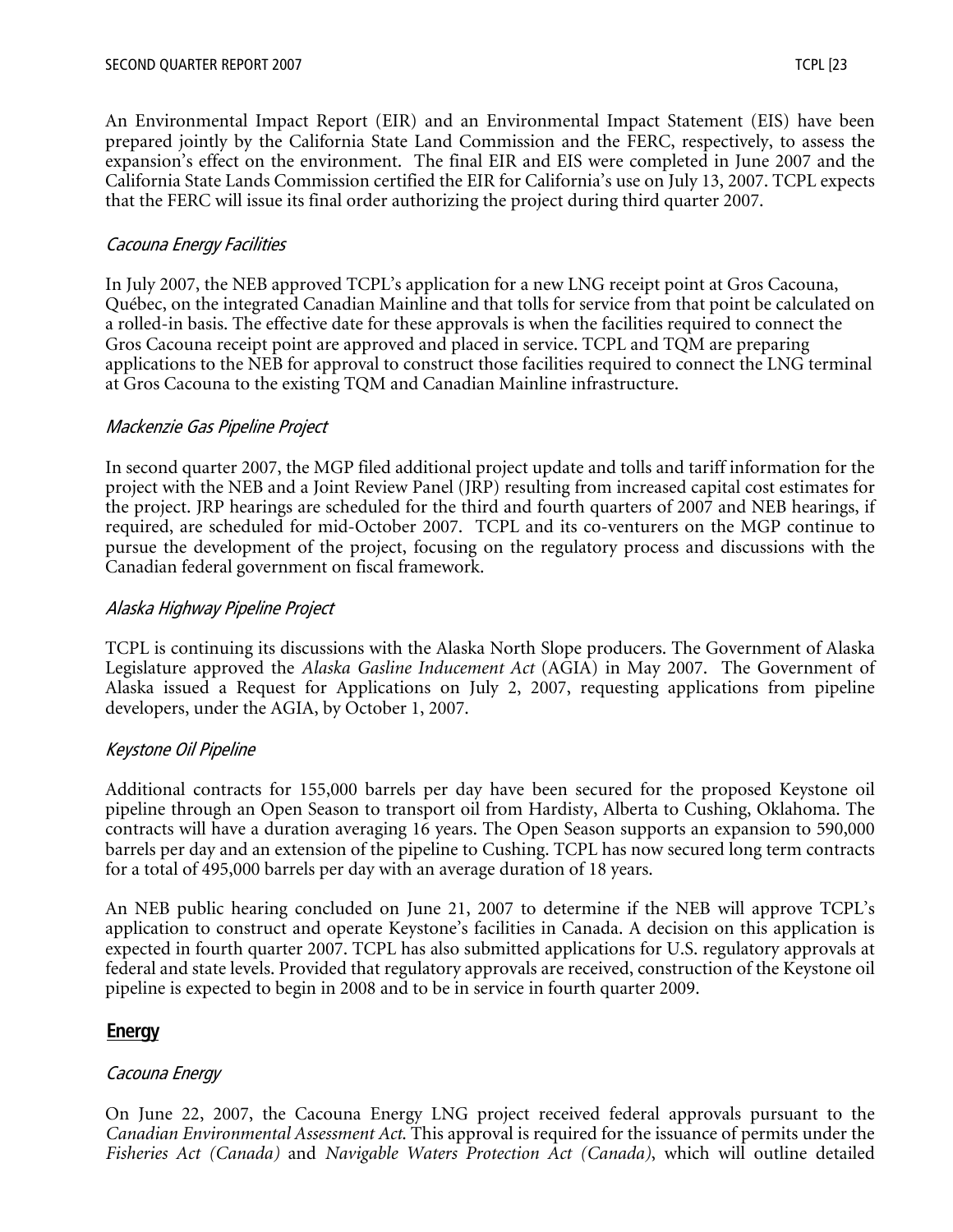conditions required for construction. Concurrently, the Government of Québec granted a decree approving the Cacouna regassification terminal in Québec. The conditions are binding on the Québec Minister of Environment and subsequent Certificates of Authorization required for construction.

## **Share Information**

As at June 30, 2007, TCPL had 522,070,549 issued and outstanding common shares to TransCanada.

## **Selected Quarterly Consolidated Financial Data** (1)

| (unaudited)                                    | 2007   |        |        | 2006         |        |            | 2005   |              |  |
|------------------------------------------------|--------|--------|--------|--------------|--------|------------|--------|--------------|--|
| (millions of dollars except per share amounts) | Second | First  | Fourth | <b>Third</b> | Second | First      | Fourth | <b>Third</b> |  |
|                                                |        |        |        |              |        |            |        |              |  |
| Revenues                                       | 2.212  | 2,249  | 2.091  | 1,850        | 1,685  | 1,894      | 1,771  | 1,494        |  |
| Net Income Applicable to Common Shares         |        |        |        |              |        |            |        |              |  |
| Continuing operations                          | 254    | 263    | 268    | 293          | 244    | 244        | 349    | 428          |  |
| Discontinued operations                        |        |        |        |              |        | 28         |        |              |  |
|                                                | 254    | 263    | 268    | 293          | 244    | 272        | 349    | 428          |  |
| <b>Share Statistics</b>                        |        |        |        |              |        |            |        |              |  |
| Net income per share - Basic and Diluted       |        |        |        |              |        |            |        |              |  |
| Continuing operations                          | \$0.49 | \$0.50 | \$0.56 | \$<br>0.60   | \$0.51 | 0.50<br>S. | \$0.72 | 0.89         |  |
| Discontinued operations                        |        |        |        |              |        | 0.06       |        |              |  |
|                                                | \$0.49 | 0.50   | 0.56   | 0.60         | 0.51   | 0.56       | \$0.72 | 0.89         |  |

 $<sup>(1)</sup>$  The selected quarterly consolidated financial data has been prepared in accordance with Canadian GAAP. Certain comparative</sup>

 figures have been reclassified to conform with the current year's presentation. Factors Impacting Quarterly Financial Information

In Pipelines, which consists primarily of the Company's investments in regulated pipelines and natural gas storage facilities, annual revenues and net earnings fluctuate over the long term based on regulators' decisions and negotiated settlements with shippers. Generally, quarter-over-quarter revenues and net earnings during any particular fiscal year remain relatively stable with fluctuations resulting from adjustments being recorded due to regulatory decisions and negotiated settlements with shippers, seasonal fluctuations in short-term throughput on U.S. pipelines and items outside of the normal course of operations.

In Energy, which consists primarily of the Company's investments in electrical power generation plants and non-regulated natural gas storage facilities, quarter-over-quarter revenues and net earnings are affected by seasonal weather conditions, customer demand, market prices, planned and unplanned plant outages as well as items outside of the normal course of operations.

Significant items which impacted the last eight quarters' net earnings are as follows.

- In third quarter 2005, net earnings included a \$193 million after-tax gain related to the sale of the Company's ownership interest in TransCanada Power, LP. In addition, Bruce Power's income from equity investments increased from prior quarters due to higher realized power prices and slightly higher generation volumes.
- In fourth quarter 2005, net earnings included a \$115-million after-tax gain on the sale of P.T. Paiton Energy Company. In addition, Bruce A was formed and Bruce Power's results were proportionately consolidated, effective October 31, 2005.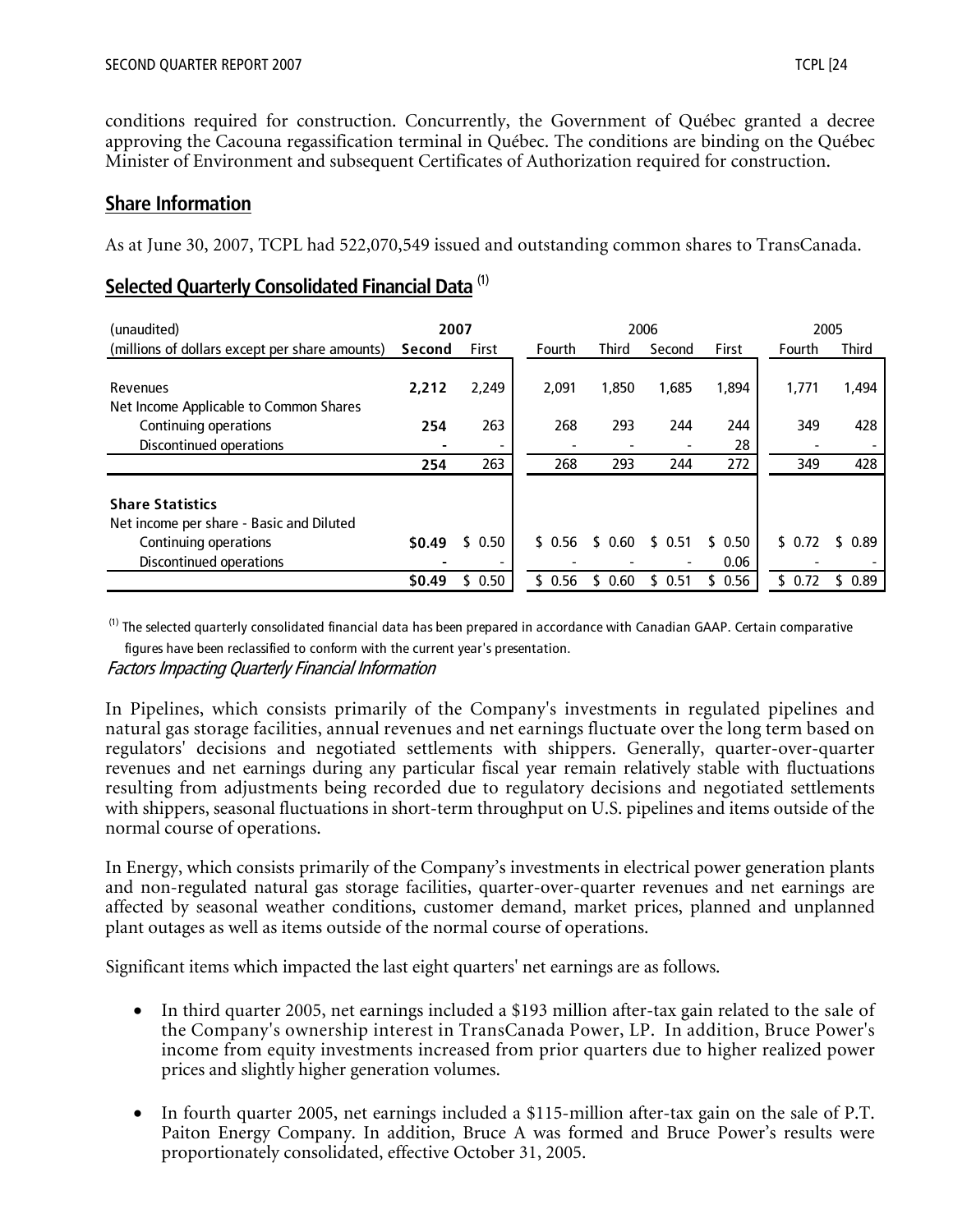- In first quarter 2006, net earnings included an \$18-million after-tax bankruptcy claim settlement from a former shipper on the Gas Transmission Northwest System. In addition, Energy's net earnings included contributions from the December 31, 2005 acquisition of the 756 MW Sheerness PPA.
- In second quarter 2006, net earnings included \$33 million of future income tax benefits (\$23 million in Energy and \$10 million in Corporate) as a result of reductions in Canadian federal and provincial corporate income tax rates. Pipelines' net earnings included a \$13-million after-tax gain related to the sale of the Company's general partner interest in Northern Border Partners, L.P.
- In third quarter 2006, net earnings included an income tax benefit of \$50 million on the resolution of certain income tax matters with taxation authorities and changes in estimates. Energy's net earnings included earnings from Bécancour, which came in service September 17, 2006.
- In fourth quarter 2006, net earnings included \$12 million related to income tax refunds and related interest.
- In first quarter 2007, net earnings included \$15 million related to positive income tax adjustments. In addition, Pipelines' net earnings included contributions from the February 22, 2007 acquisition of ANR and additional interests in Great Lakes.
- In second quarter 2007, net earnings included \$16 million (\$12 million in Corporate and \$4 million in Energy) related to positive income tax adjustments resulting from changes in Canadian federal income tax legislation. Pipeline's net earnings increased as a result of a settlement reached on the Canadian Mainline, which was approved by the NEB in May 2007.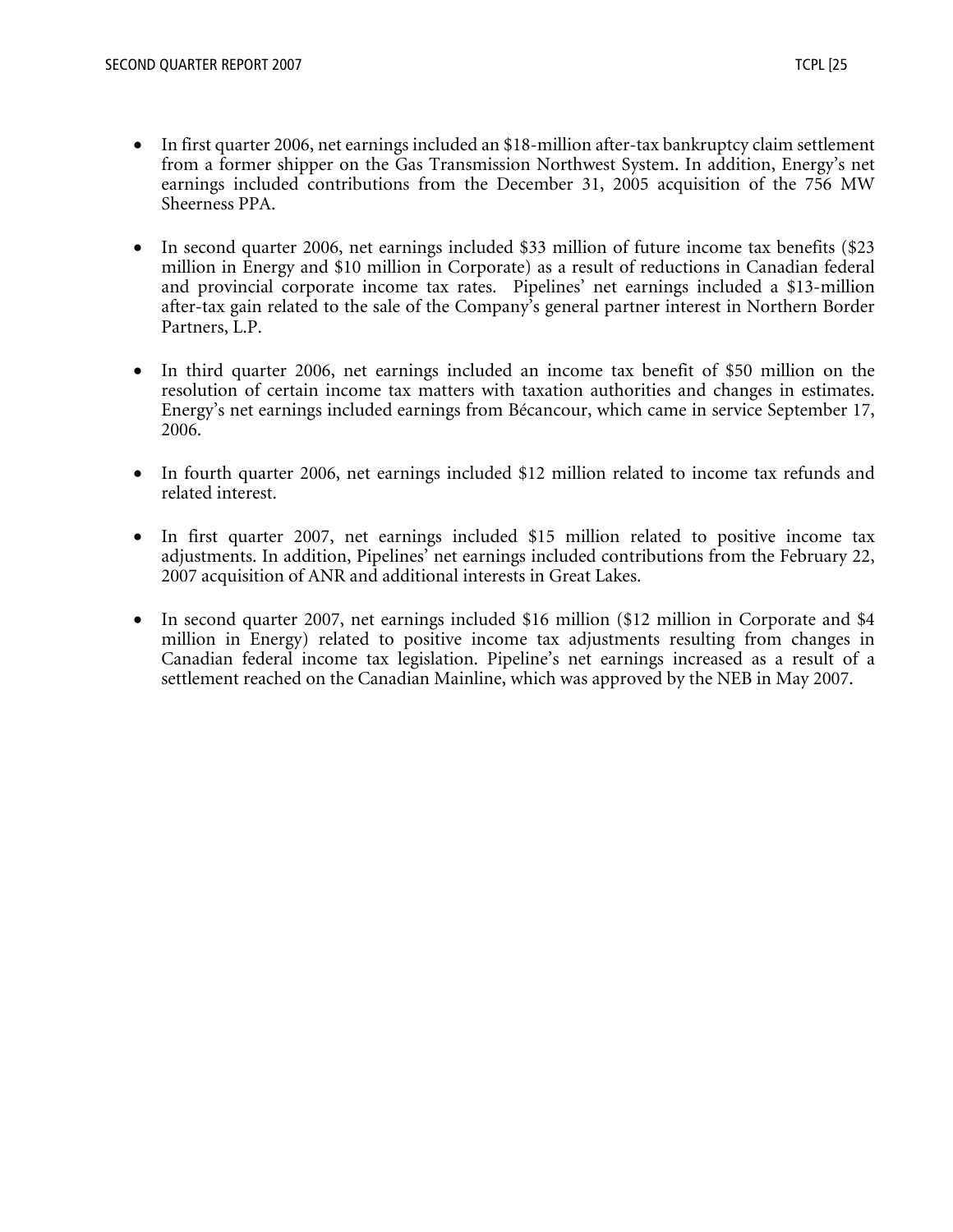## **Consolidated Income**

| (unaudited)                                                                                          | Three months ended June 30 |       | Six months ended June 30 |       |
|------------------------------------------------------------------------------------------------------|----------------------------|-------|--------------------------|-------|
| (millions of dollars)                                                                                | 2007                       | 2006  | 2007                     | 2006  |
| Revenues                                                                                             | 2,212                      | 1,685 | 4,461                    | 3,579 |
| <b>Operating Expenses</b>                                                                            |                            |       |                          |       |
| Plant operating costs and other                                                                      | 761                        | 566   | 1,493                    | 1,103 |
| Commodity purchases resold                                                                           | 527                        | 337   | 1,103                    | 842   |
| Depreciation                                                                                         | 300                        | 266   | 590                      | 523   |
|                                                                                                      | 1,588                      | 1,169 | 3,186                    | 2,468 |
|                                                                                                      | 624                        | 516   | 1,275                    | 1,111 |
| <b>Other Expenses/(Income)</b>                                                                       |                            |       |                          |       |
| <b>Financial charges</b>                                                                             | 250                        | 207   | 489                      | 410   |
| Financial charges of joint ventures                                                                  | 19                         | 24    | 40                       | 45    |
| Income from equity investments                                                                       | (5)                        | (6)   | (11)                     | (24)  |
| Interest income and other                                                                            | (24)                       | (15)  | (48)                     | (64)  |
| Gain on sale of Northern Border Partners, L.P. interest                                              |                            | (23)  |                          | (23)  |
|                                                                                                      | 240                        | 187   | 470                      | 344   |
|                                                                                                      |                            |       |                          |       |
| <b>Income from Continuing Operations before Income</b><br><b>Taxes and Non-Controlling Interests</b> | 384                        | 329   | 805                      | 767   |
|                                                                                                      |                            |       |                          |       |
| <b>Income Taxes</b>                                                                                  |                            |       |                          |       |
| Current                                                                                              | 96                         | 37    | 263                      | 247   |
| Future                                                                                               | 14                         | 37    | (23)                     | (4)   |
|                                                                                                      | 110                        | 74    | 240                      | 243   |
| <b>Non-Controlling Interests</b>                                                                     |                            |       |                          |       |
| Non-controlling interest in PipeLines LP                                                             | 14                         | 8     | 31                       | 21    |
| Other                                                                                                | 1                          | (2)   | 6                        | 4     |
|                                                                                                      | 15                         | 6     | 37                       | 25    |
| <b>Net Income from Continuing Operations</b>                                                         | 259                        | 249   | 528                      | 499   |
| <b>Net Income from Discontinued Operations</b>                                                       |                            |       |                          | 28    |
| <b>Net Income</b>                                                                                    | 259                        | 249   | 528                      | 527   |
| <b>Preferred Share Dividends</b>                                                                     | 5                          | 5     | 11                       | 11    |
| <b>Net Income Applicable to Common Shares</b>                                                        | 254                        | 244   | 517                      | 516   |
|                                                                                                      |                            |       |                          |       |
| <b>Net Income Applicable to Common Shares</b>                                                        |                            |       |                          |       |
| Continuing operations                                                                                | 254                        | 244   | 517                      | 488   |
| <b>Discontinued operations</b>                                                                       | 254                        |       |                          | 28    |
|                                                                                                      |                            | 244   | 517                      | 516   |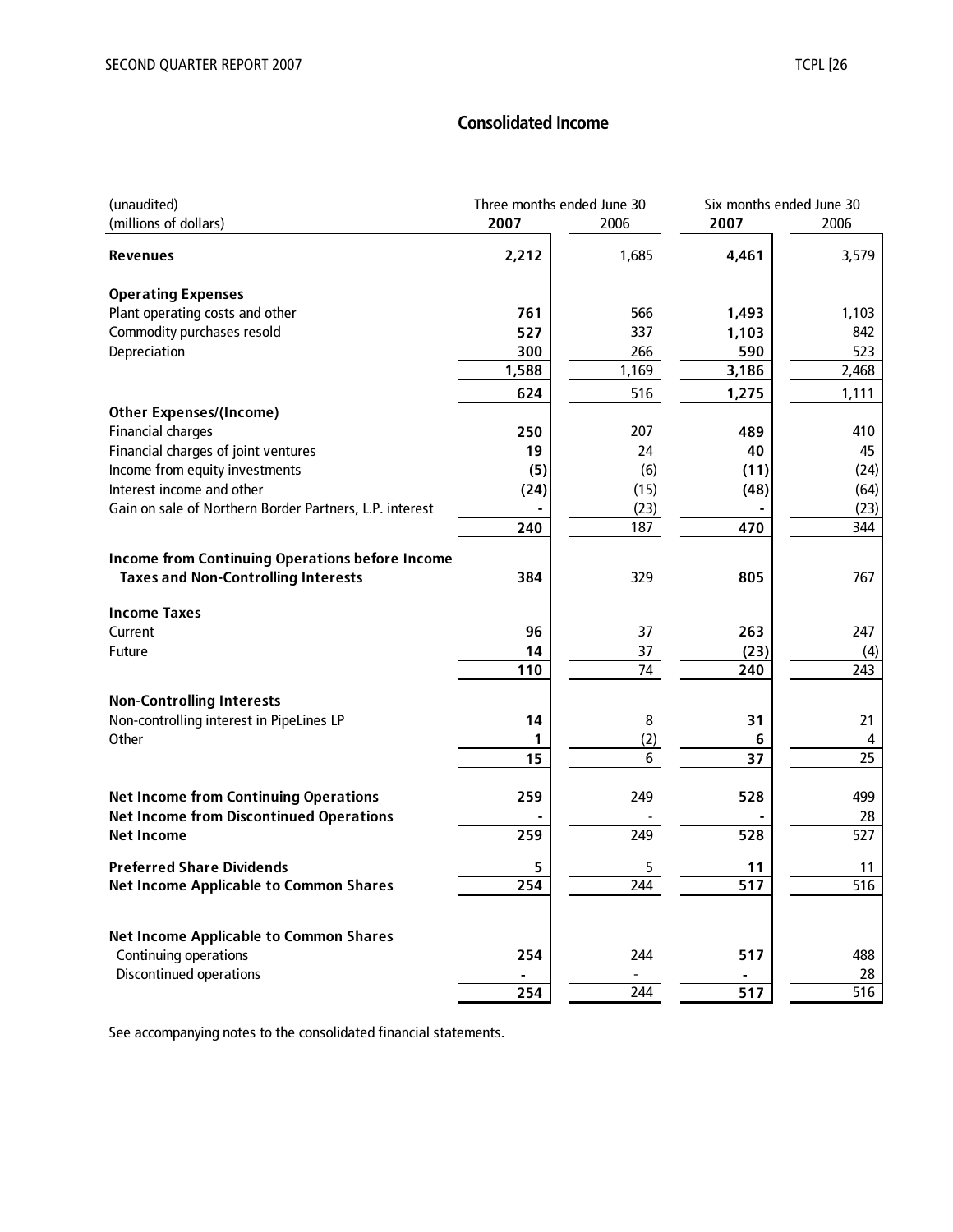## **Consolidated Cash Flows**

| (unaudited)                                                                           | Three months ended June 30 |       |            | Six months ended June 30 |  |
|---------------------------------------------------------------------------------------|----------------------------|-------|------------|--------------------------|--|
| (millions of dollars)                                                                 | 2007                       | 2006  | 2007       | 2006                     |  |
|                                                                                       |                            |       |            |                          |  |
| <b>Cash Generated From Operations</b>                                                 |                            | 249   |            | 527                      |  |
| Net income<br>Depreciation                                                            | 259<br>300                 | 266   | 528<br>590 | 523                      |  |
|                                                                                       |                            |       |            |                          |  |
| Gain on sale of Northern Border Partners, L.P. interest, net of<br>current income tax |                            | (11)  |            |                          |  |
|                                                                                       | 1                          | (3)   |            | (11)                     |  |
| Income from equity investments lower than/(in excess of)<br>distributions received    |                            |       | (5)        | (7)                      |  |
| Future income taxes                                                                   | 14                         | 37    |            |                          |  |
| Non-controlling interests                                                             | 15                         | 6     | (23)<br>37 | (4)<br>25                |  |
| Funding of employee future benefits lower than/(in excess of)                         | 3                          | (13)  | 15         | (15)                     |  |
|                                                                                       |                            |       |            |                          |  |
| expense<br>Other                                                                      | (1)                        | 8     | 28         | 17                       |  |
|                                                                                       | 591                        | 539   | 1,170      | 1,055                    |  |
| Decrease/(increase) in operating working capital                                      | 85                         | (92)  | 126        | (93)                     |  |
| Net cash provided by operations                                                       | 676                        | 447   | 1,296      | 962                      |  |
|                                                                                       |                            |       |            |                          |  |
| <b>Investing Activities</b>                                                           |                            |       |            |                          |  |
| Capital expenditures                                                                  | (386)                      | (327) | (692)      | (630)                    |  |
| Acquisitions, net of cash acquired                                                    | (4)                        | (358) | (4, 224)   | (358)                    |  |
| Disposition of assets, net of current income taxes                                    |                            | 23    |            | 23                       |  |
| Deferred amounts and other                                                            | (5)                        | (6)   | (93)       | (15)                     |  |
| Net cash used in investing activities                                                 | (395)                      | (668) | (5,009)    | (980)                    |  |
| <b>Financing Activities</b>                                                           |                            |       |            |                          |  |
| Dividends on common and preferred shares                                              | (187)                      | (161) | (349)      | (316)                    |  |
| Advances from parent                                                                  | (38)                       | 11    | 718        | 11                       |  |
| Distributions paid to non-controlling interests                                       | (24)                       | (10)  | (34)       | (20)                     |  |
| Notes payable (repaid)/issued, net                                                    | (759)                      | 180   | (257)      | (453)                    |  |
| Long-term debt issued                                                                 | 52                         | 372   | 1,414      | 1,250                    |  |
| Reduction of long-term debt                                                           | (470)                      | (208) | (795)      | (348)                    |  |
| Long-term debt of joint ventures issued                                               | 98                         | 22    | 110        | 24                       |  |
| Reduction of long-term debt of joint ventures                                         | (107)                      | (15)  | (119)      | (21)                     |  |
| Junior subordinated notes issued                                                      | 1,107                      |       | 1,107      |                          |  |
| Partnership units of subsidiary issued                                                |                            |       | 348        |                          |  |
| Common shares issued                                                                  | 52                         |       | 1,524      |                          |  |
| Net cash (used in)/provided by financing activities                                   | (276)                      | 191   | 3,667      | 127                      |  |
|                                                                                       |                            |       |            |                          |  |
| <b>Effect of Foreign Exchange Rate Changes on Cash</b>                                |                            |       |            |                          |  |
| and Short-Term Investments                                                            | (27)                       | (11)  | (30)       | (9)                      |  |
| (Decrease)/Increase in Cash and Short-Term Investments                                | (22)                       | (41)  | (76)       | 100                      |  |
| <b>Cash and Short-Term Investments</b>                                                |                            |       |            |                          |  |
| Beginning of period                                                                   | 347                        | 353   | 401        | 212                      |  |
| <b>Cash and Short-Term Investments</b>                                                |                            |       |            |                          |  |
| End of period                                                                         | 325                        | 312   | 325        | 312                      |  |
|                                                                                       |                            |       |            |                          |  |
| <b>Supplementary Cash Flow Information</b><br>Income taxes paid                       | 124                        | 151   | 211        | 368                      |  |
| Interest paid                                                                         | 255                        | 218   | 528        | 421                      |  |
|                                                                                       |                            |       |            |                          |  |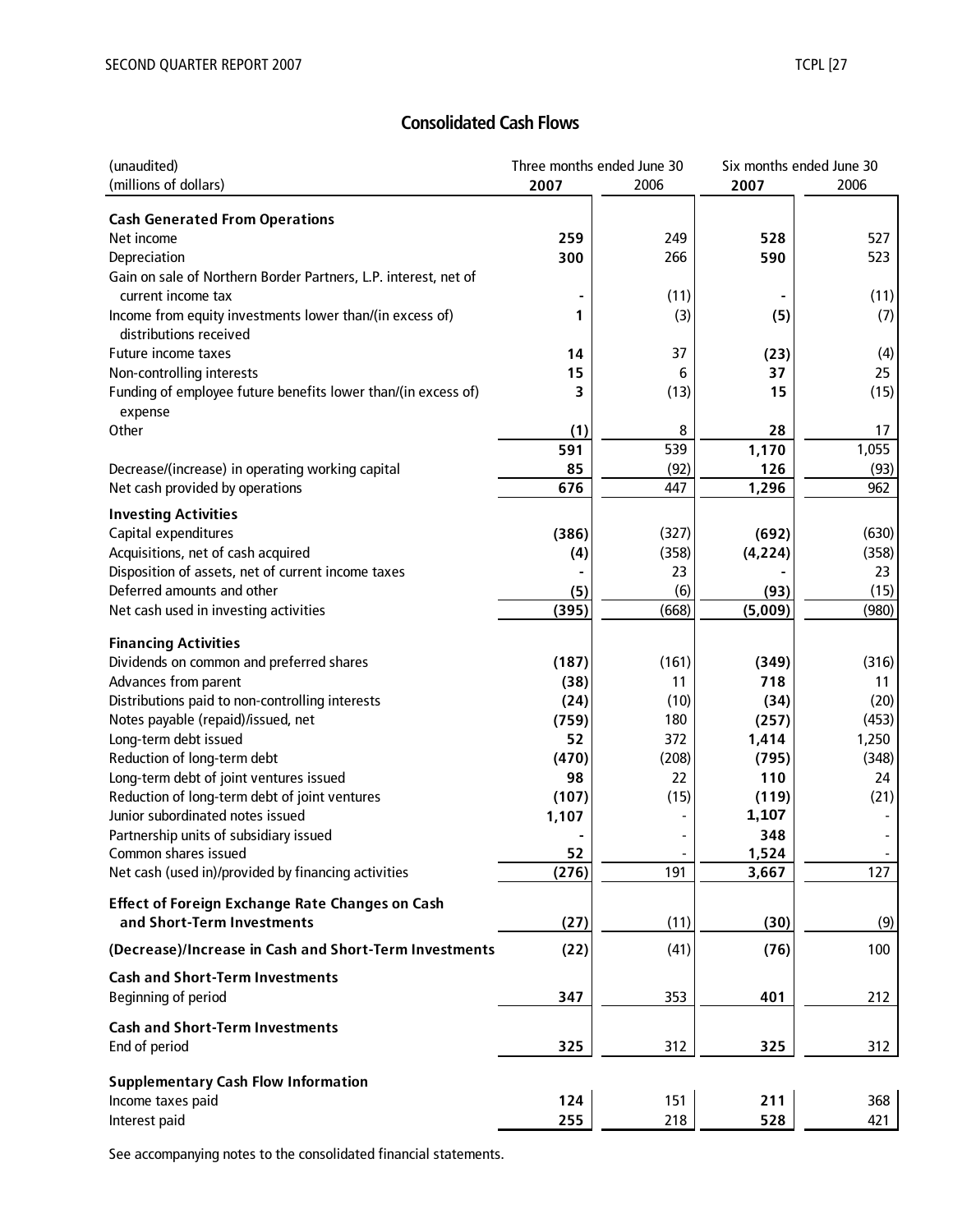## **Consolidated Balance Sheet**

| (unaudited)                                         | <b>June 30,</b> | December 31, |  |  |
|-----------------------------------------------------|-----------------|--------------|--|--|
| (millions of dollars)                               | 2007            | 2006         |  |  |
|                                                     |                 |              |  |  |
| <b>ASSETS</b>                                       |                 |              |  |  |
| <b>Current Assets</b>                               |                 |              |  |  |
| Cash and short-term investments                     | 325             | 401          |  |  |
| Accounts receivable                                 | 983             | 1,001        |  |  |
| Inventories                                         | 466             | 392          |  |  |
| Other                                               | 187             | 297          |  |  |
|                                                     | 1,961           | 2,091        |  |  |
| <b>Long-Term Investments</b>                        | 69              | 71           |  |  |
| <b>Plant, Property and Equipment</b>                | 23,700          | 21,487       |  |  |
| Goodwill                                            | 2,682           | 281          |  |  |
| <b>Other Assets</b>                                 | 1,895           | 1,978        |  |  |
|                                                     | 30,307          | 25,908       |  |  |
|                                                     |                 |              |  |  |
| LIABILITIES AND SHAREHOLDERS' EQUITY                |                 |              |  |  |
| <b>Current Liabilities</b>                          |                 |              |  |  |
| Notes payable                                       | 209             | 467          |  |  |
| Accounts payable                                    | 2,419           | 1,582        |  |  |
| <b>Accrued interest</b>                             | 263             | 264          |  |  |
| Current portion of long-term debt                   | 759             | 616          |  |  |
| Current portion of long-term debt of joint ventures | 32              | 142          |  |  |
|                                                     | 3,682           | 3,071        |  |  |
| <b>Deferred Amounts</b>                             | 1,143           | 1,029        |  |  |
| <b>Future Income Taxes</b>                          | 1,202           | 876          |  |  |
| <b>Long-Term Debt</b>                               | 11,766          | 10,887       |  |  |
| <b>Long-Term Debt of Joint Ventures</b>             | 913             | 1,136        |  |  |
| <b>Junior Subordinated Notes</b>                    | 1,050           |              |  |  |
| <b>Preferred Securities</b>                         | 489             | 536          |  |  |
|                                                     | 20,245          | 17,535       |  |  |
| <b>Non-Controlling Interests</b>                    |                 |              |  |  |
| Non-controlling interest in PipeLines LP            | 574             | 287          |  |  |
| Other                                               | 72              | 79           |  |  |
|                                                     | 646             | 366          |  |  |
| <b>Shareholders' Equity</b>                         |                 |              |  |  |
| Preferred shares                                    | 389             | 389          |  |  |
| Common shares                                       | 6,235           | 4,712        |  |  |
| Contributed surplus                                 | 279             | 277          |  |  |
| <b>Retained earnings</b>                            | 2,882           | 2,719        |  |  |
| Accumulated other comprehensive loss                | (369)           | (90)         |  |  |
|                                                     | 9,416           | 8,007        |  |  |
|                                                     | 30,307          | 25,908       |  |  |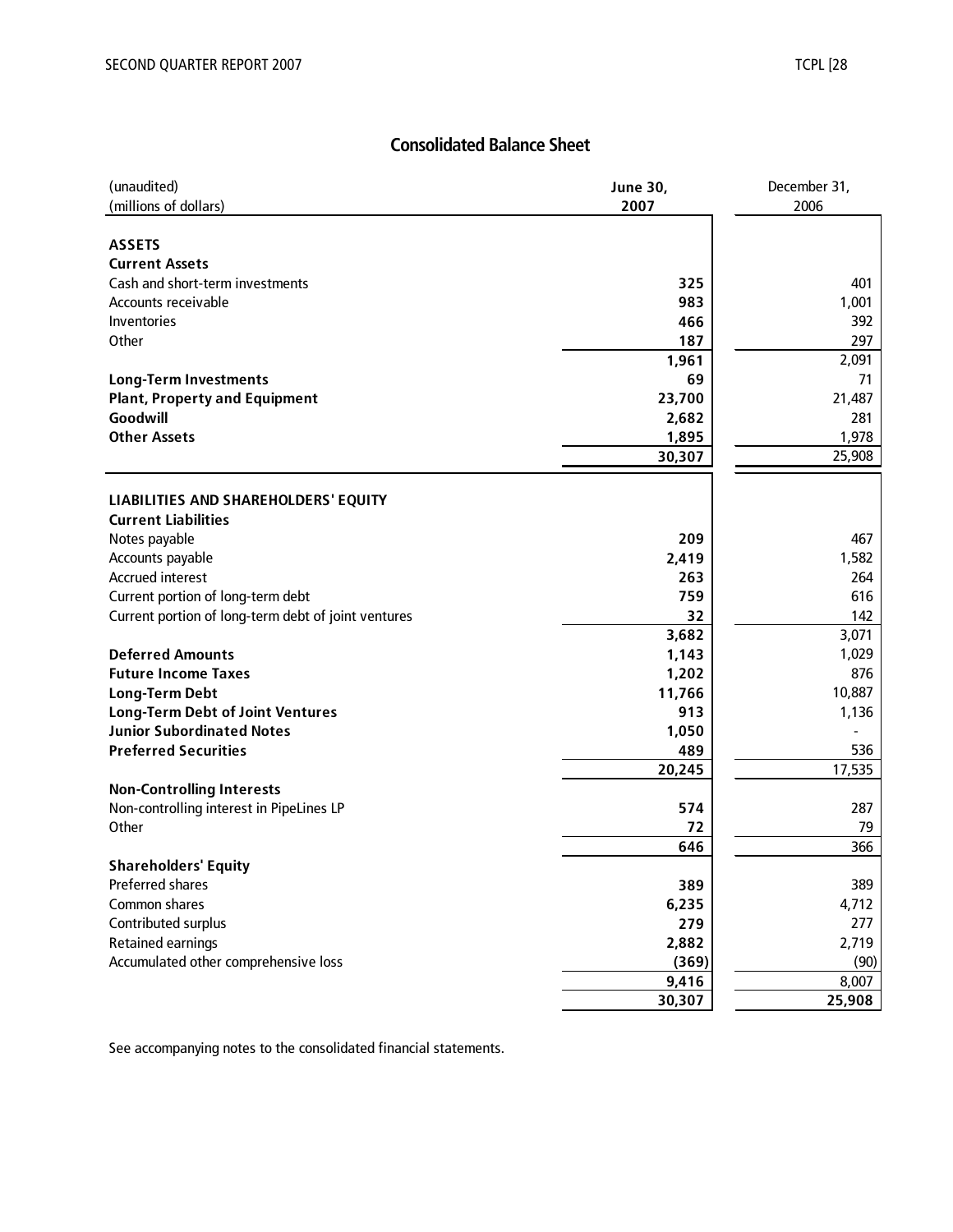| (unaudited)                                                      |       | Three months ended June 30 | Six months ended June 30 |      |  |
|------------------------------------------------------------------|-------|----------------------------|--------------------------|------|--|
| (millions of dollars)                                            | 2007  | 2006                       | 2007                     | 2006 |  |
| Net income                                                       | 259   | 249                        | 528                      | 527  |  |
| Other comprehensive loss, net of tax                             |       |                            |                          |      |  |
| Change in foreign currency translation gains and losses on       |       |                            |                          |      |  |
| investments in foreign operations <sup>(1)</sup>                 | (184) | (29)                       | (221)                    | (30) |  |
| Change in gains and losses on hedges of investments              |       |                            |                          |      |  |
| in foreign operations <sup>(2)</sup>                             | 46    | 27                         | 55                       | 24   |  |
| Change in gains and losses on derivative instruments             |       |                            |                          |      |  |
| designated as cash flow hedges <sup>(3)</sup>                    | (36)  |                            | (37)                     |      |  |
| Reclassification to net income of gains and losses on derivative |       |                            |                          |      |  |
| instruments designated as cash flow hedges pertaining to         |       |                            |                          |      |  |
| prior periods <sup>(4)</sup>                                     | 23    |                            | 20                       |      |  |
| Other comprehensive loss for the period                          | (151) | (2)                        | (183)                    | (6)  |  |
| Comprehensive income for the period                              | 108   | 247                        | 345                      | 521  |  |

(1) Net of tax expense of \$51 million and \$56 million for the three and six months ended June 30, 2007 (2006 - \$23 million and \$22 million expense, respectively).

 $^{(2)}$  Net of tax expense of \$23 million and \$28 million for the three and six months ended June 30, 2007 (2006 - \$14 million and \$12 million expense, respectively).

<sup>(3)</sup> Net of tax recovery of \$15 million and \$10 million for the three and six months ended June 30, 2007.

 $^{(4)}$  Net of tax expense of \$7 million and \$5 million for the three and six months ended June 30, 2007.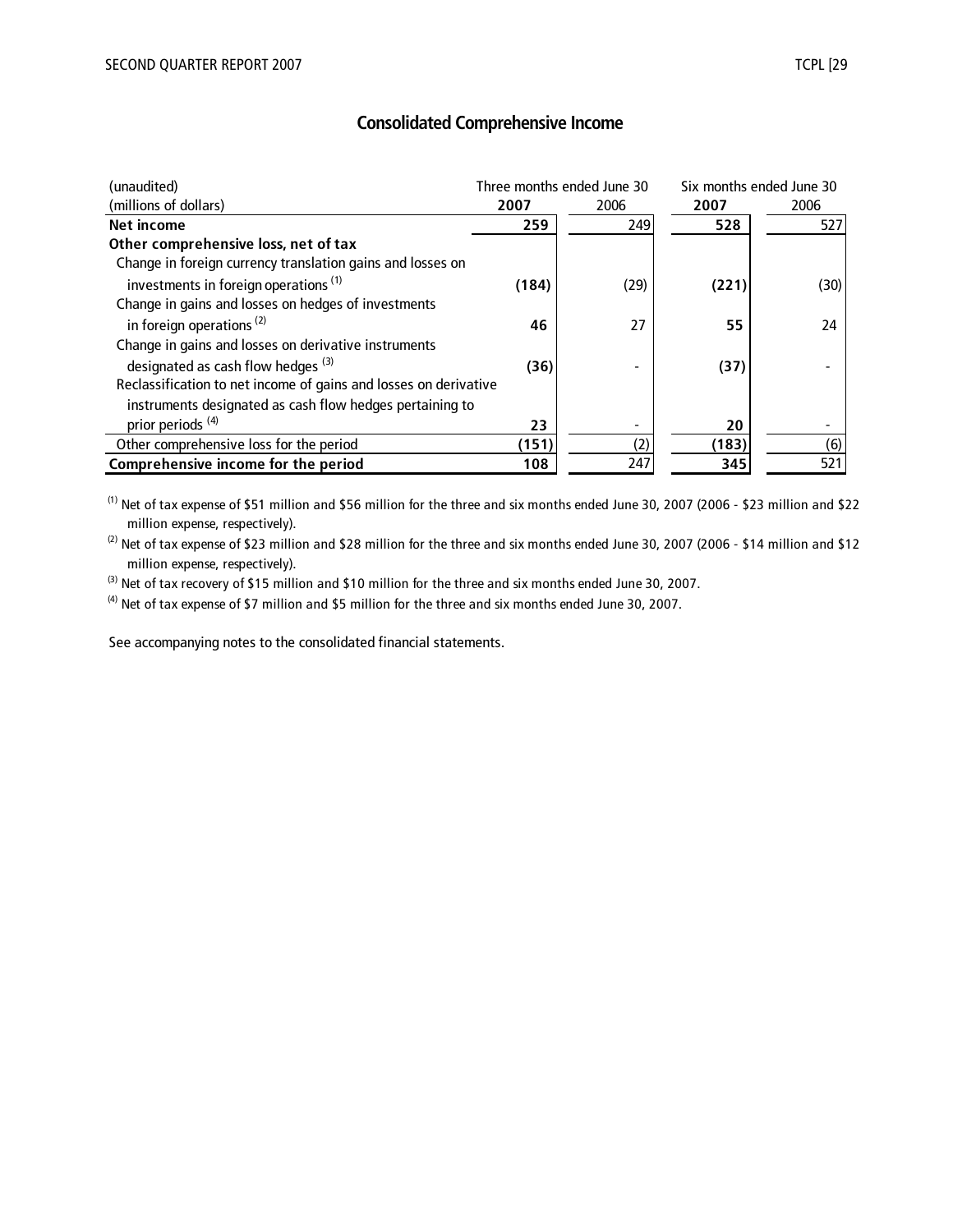# **Consolidated Shareholders' Equity**

Six months ended June 30

| (unaudited)                                                                                                               |       |       |
|---------------------------------------------------------------------------------------------------------------------------|-------|-------|
| (millions of dollars)                                                                                                     | 2007  | 2006  |
| <b>Preferred Shares</b>                                                                                                   | 389   | 389   |
|                                                                                                                           |       |       |
| <b>Common Shares</b>                                                                                                      |       |       |
| Balance at beginning of period                                                                                            | 4,712 | 4,712 |
| Proceeds from common shares issued                                                                                        | 1,523 |       |
| Balance at end of period                                                                                                  | 6,235 | 4,712 |
| <b>Contributed Surplus</b>                                                                                                |       |       |
| Balance at beginning of period                                                                                            | 277   | 275   |
| Issuance of stock options                                                                                                 |       |       |
| Balance at end of period                                                                                                  | 279   | 275   |
| <b>Retained Earnings</b><br>Balance at beginning of period<br>Transition adjustment resulting from adopting new financial | 2,719 | 2,267 |
| instruments accounting standards                                                                                          | 4     |       |
| Net income                                                                                                                | 528   | 527   |
| Preferred share dividends                                                                                                 | (11)  | (11)  |
| Common share dividends                                                                                                    | (358) | (312) |
| Balance at end of period                                                                                                  | 2,882 | 2,471 |
| Accumulated Other Comprehensive Loss, net of income taxes                                                                 |       |       |
| Balance at beginning of period                                                                                            | (90)  | (90)  |
| Transition adjustment resulting from adopting new financial instruments                                                   |       |       |
| accounting standards                                                                                                      | (96)  |       |
| Other comprehensive loss                                                                                                  | (183) | (6)   |
| Balance at end of period                                                                                                  | (369) | (96)  |
| <b>Total Shareholders' Equity</b>                                                                                         | 9,416 | 7,751 |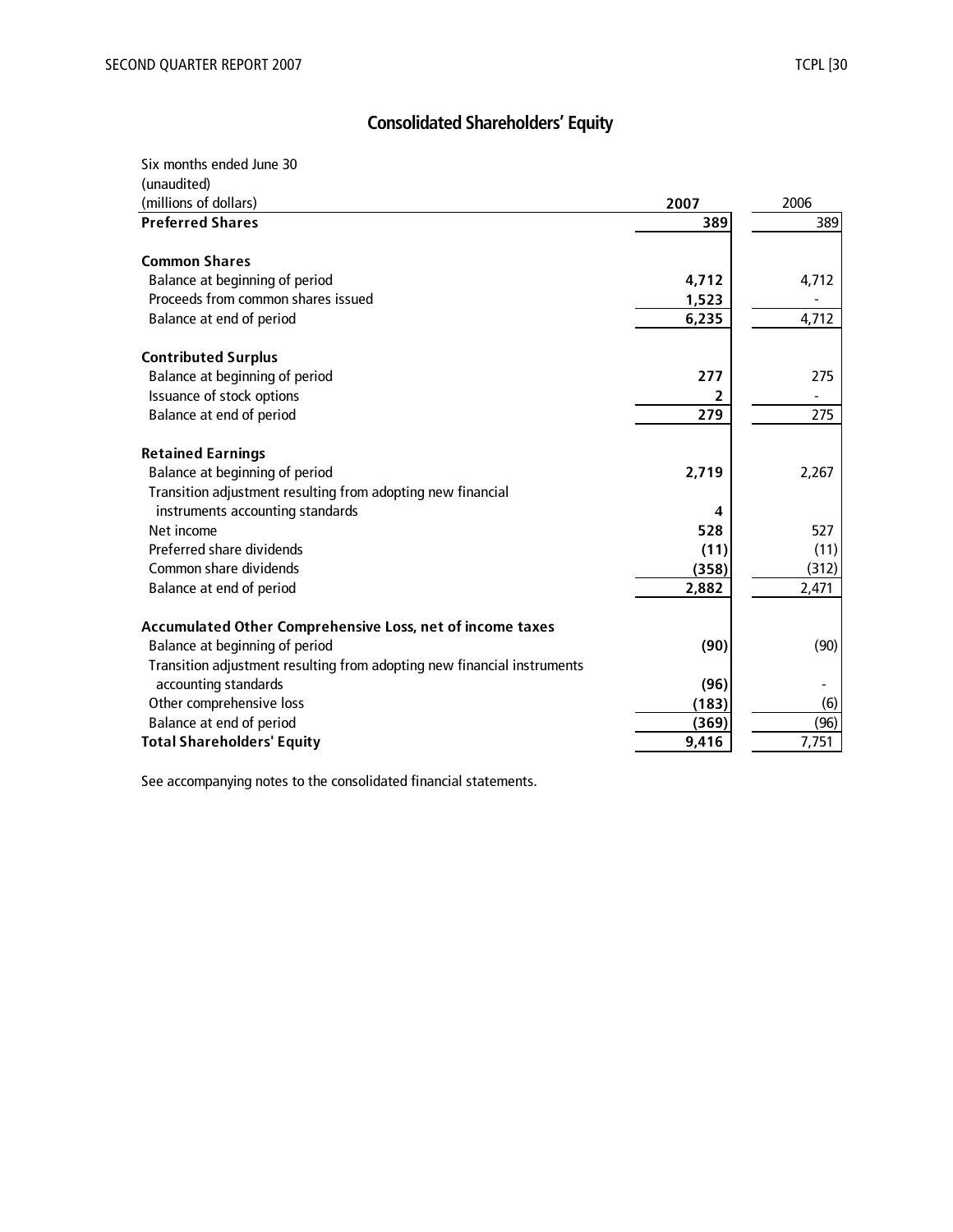## **Accumulated Other Comprehensive Loss**

|                                                                                         | <b>Currency</b>    |                  |       |
|-----------------------------------------------------------------------------------------|--------------------|------------------|-------|
| (unaudited)                                                                             | <b>Translation</b> | <b>Cash Flow</b> |       |
| (millions of dollars)                                                                   | Adjustment         | <b>Hedges</b>    | Total |
| Balance at December 31, 2006                                                            | (90)               |                  | (90)  |
| Transition adjustment resulting from adopting new financial instruments standards       |                    | (96)             | (96)  |
| Change in foreign currency translation gains and losses on investments in               |                    |                  |       |
| foreign operations <sup>(1)</sup>                                                       | (221)              |                  | (221) |
| Change in gains and losses on hedge of investments in foreign operations <sup>(2)</sup> | 55                 |                  | 55    |
| Change in gains and losses on derivative instruments designated as cash flow            |                    |                  |       |
| hedges <sup>(3)</sup>                                                                   |                    | (37)             | (37)  |
| Reclassification to net income of gains and losses on derivative instruments            |                    |                  |       |
| designated as cash flow hedges pertaining to prior periods (4) (5)                      |                    | 20               | 20    |
| Balance at June 30, 2007                                                                | (256)              | (113)            | (369) |
|                                                                                         |                    |                  |       |
| Balance at December 31, 2005                                                            | (90)               |                  | (90)  |
| Change in foreign currency translation gains and losses on investments in               |                    |                  |       |
| foreign operations <sup>(1)</sup>                                                       | (30)               |                  | (30)  |
| Change in gains and losses on hedge of investments in foreign operations <sup>(2)</sup> | 24                 |                  | 24    |
| Balance at June 30, 2006                                                                | (96)               |                  | (96)  |

 $^{(1)}$  Net of tax expense of \$56 million for the six months ended June 30, 2007 (2006 - \$22 million expense).

(2) Net of tax expense of \$28 million for the six months ended June 30, 2007 (2006 - \$12 million expense).

(3) Net of tax recovery of \$10 million for the six months ended June 30, 2007.

 $^{(4)}$  Net of tax expense of \$5 million for the six months ended June 30, 2007.

<sup>(5)</sup> During the next 12 months, the Company expects to reclassify to net income an estimated \$128 million (\$88 million after tax) of net losses reported in accumulated other comprehensive income for cash flow hedges.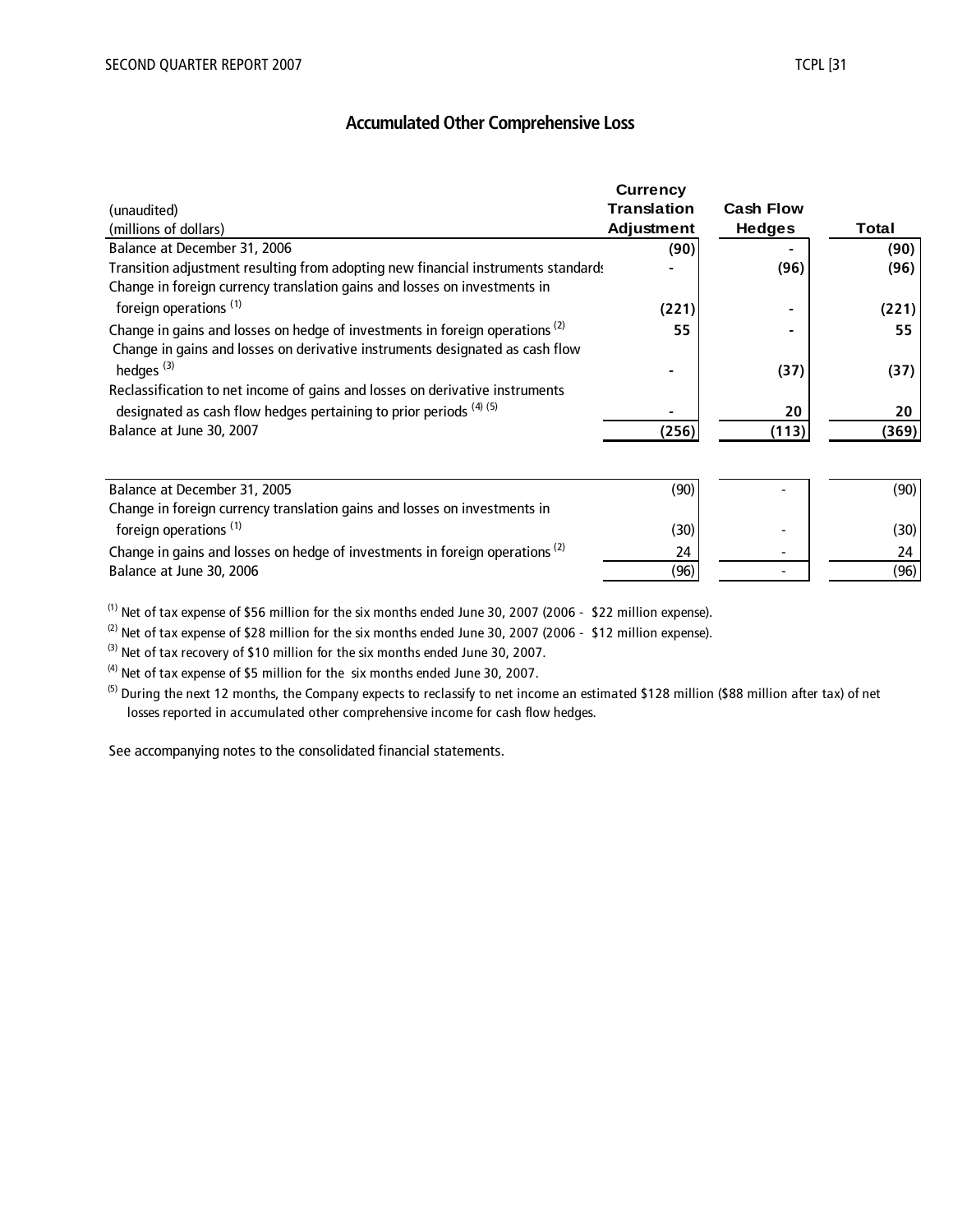## **Notes to Consolidated Financial Statements (Unaudited)**

## **1. Significant Accounting Policies**

The consolidated financial statements of TransCanada PipeLines Limited (TCPL or the Company) have been prepared in accordance with Canadian generally accepted accounting principles (GAAP). The accounting policies applied are consistent with those outlined in TCPL's annual audited consolidated financial statements for the year ended December 31, 2006, except for the changes noted below. These consolidated financial statements reflect all normal recurring adjustments that are, in the opinion of management, necessary to present fairly the financial position and results of operations for the respective periods. These consolidated financial statements do not include all disclosures required in the annual financial statements and should be read in conjunction with the 2006 audited consolidated financial statements included in TCPL's 2006 Annual Report. Amounts are stated in Canadian dollars unless otherwise indicated. Certain comparative figures have been reclassified to conform with current period's presentation.

In Pipelines, which consists primarily of the Company's investments in regulated pipelines and natural gas storage facilities, annual revenues and net earnings fluctuate over the long term based on regulators' decisions and negotiated settlements with shippers. Generally, quarter-over-quarter revenues and net earnings during any particular fiscal year remain relatively stable with fluctuations resulting from adjustments being recorded due to regulatory decisions and negotiated settlements with shippers, seasonal fluctuations in short-term throughput on U.S. pipelines and items outside of the normal course of operations.

In Energy, which consists primarily of the Company's investments in electrical power generation plants and non-regulated natural gas storage facilities, quarter-over-quarter revenues and net earnings are affected by seasonal weather conditions, customer demand, market prices, planned and unplanned plant outages as well as items outside of the normal course of operations.

Since a determination of the value of many assets, liabilities, revenues and expenses is dependent upon future events, the preparation of these consolidated financial statements requires the use of estimates and assumptions. In the opinion of Management, these consolidated financial statements have been properly prepared within reasonable limits of materiality and within the framework of the Company's significant accounting policies.

## **2. Changes In Accounting Policies**

#### Changes for Second Quarter 2007

#### Proprietary Natural Gas Storage Inventories and Revenue Recognition

The new Canadian Institute of Chartered Accountants (CICA) Handbook accounting requirements for Section 3031 "Inventories" will become effective January 1, 2008. However, the Company has chosen to adopt this standard as of April 2007. Adjustments to second quarter 2007 consolidated financial statements have been made in accordance with the transitional provisions for this new standard.

Beginning April 1, 2007, TCPL's proprietary natural gas storage inventory will be valued at its fair value, as measured by the one-month forward price for natural gas. In order to record inventory at fair value, TCPL has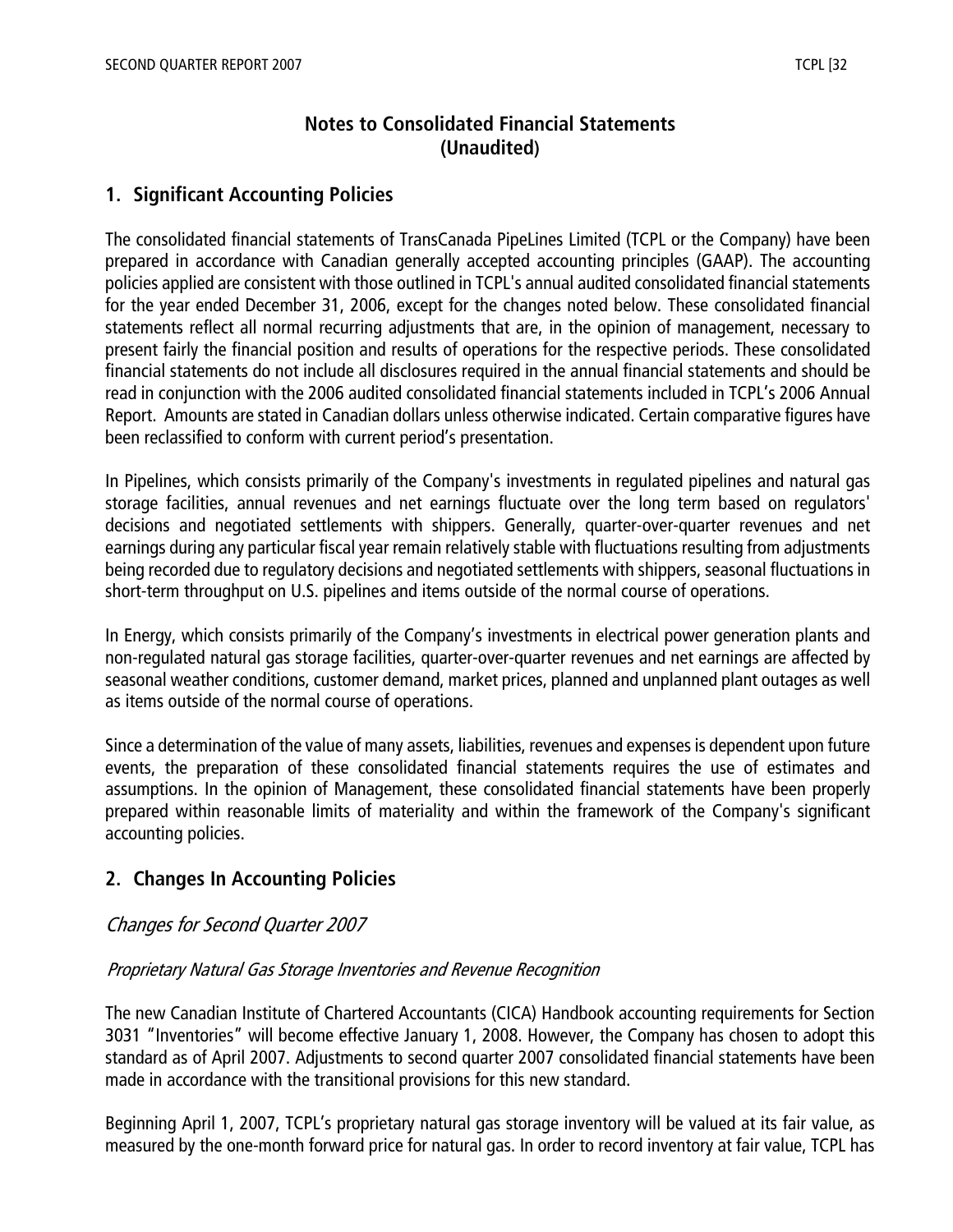designated its natural gas storage business as a "broker/trader business" that purchases and sells natural gas on a back-to-back basis. The Company did not have any proprietary natural gas inventory prior to April 1, 2007. The Company records its proprietary natural gas storage results in Revenues net of Commodity Purchases Resold.

At June 30, 2007, \$81 million of proprietary natural gas storage inventory was included in Inventories on the Consolidated Balance Sheet. All changes in the fair value of the proprietary natural gas storage inventory will be recorded in Inventories and Revenues. During the three months ended June 30, 2007, unrealized pre-tax losses related to the change in fair value of the proprietary natural gas storage inventory were \$23 million, which was essentially offset by the change in fair value of the forward proprietary natural gas storage purchase and sale contracts.

## Changes for First Quarter 2007

Effective January 1, 2007, the Company adopted the CICA Handbook accounting requirements for Section 1506 "Accounting Changes", Section 1530 "Comprehensive Income", Section 3251 "Equity", Section 3855 "Financial Instruments – Recognition and Measurement", Section 3861 "Financial Instruments – Disclosure and Presentation", and Section 3865 "Hedges". Adjustments to the consolidated financial statements for the first six months in 2007 have been made in accordance with the transitional provisions for these new standards.

## **Comprehensive Income and Equity**

The Company's financial statements include statements of Consolidated Comprehensive Loss and Accumulated Other Comprehensive Loss. In addition, as required by Section 3251, the Company now presents separately in its Consolidated Shareholders' Equity the changes for each of its components of Shareholders' Equity, including Accumulated Other Comprehensive Loss.

#### **Financial Instruments**

All financial instruments, including derivatives, are included on the balance sheet initially at fair value. The financial assets are classified as held for trading, held to maturity, loans and receivables, or available for sale. Financial liabilities are classified as held for trading or other financial liabilities. Subsequent measurement is determined by classification.

Held-for-trading financial assets and liabilities consist of swaps, options, forwards and futures and are entered into with the intention of generating a profit. These financial instruments are initially accounted for at their fair value and changes to fair value included in Revenues. Held-to-maturity financial assets are accounted for at their amortized cost using the effective interest method. The Company did not have any of these financial instruments at June 30, 2007. Loans and receivables are accounted for at their amortized cost using the effective interest method. The available-for-sale classification includes non-derivative financial assets that are designated as available for sale or are not included in the other three classifications. These instruments are initially accounted for at their fair value and changes to fair value are recorded through Other Comprehensive Income. Income earned from these assets is included in Interest Income and Other.

Other financial liabilities not classified as held for trading are accounted for at their amortized cost, using the effective interest method. Interest expense is included in Financial Charges and Financial Charges of Joint Ventures.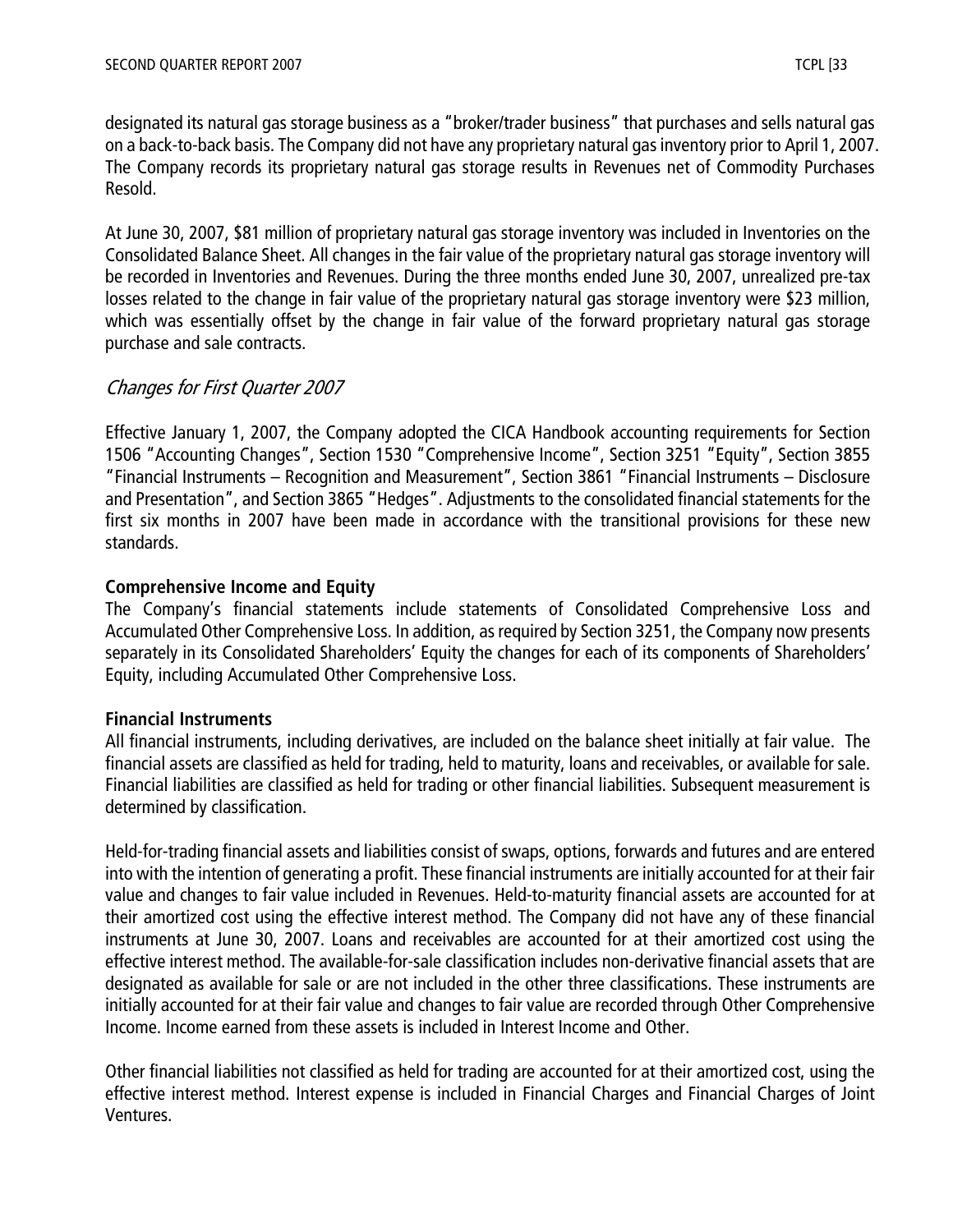Derivatives embedded in other financial instruments or contracts (the host instrument) are recorded as separate derivatives and are measured at fair value if the economic characteristics of the embedded derivative are not closely related to the host instrument, the terms of the embedded derivative are the same as those of a stand-alone derivative and the total contract is not held for trading or accounted for at fair value. Changes in fair value of the embedded derivative are included in Revenues. All derivatives, other than those that meet the normal purchases and sales exceptions or are not within the scope of Section 3855, are carried on the balance sheet at fair value. The Company used January 1, 2003 as the transition date for embedded derivatives.

Transaction costs are incremental costs that are directly attributable to the acquisition, issue or disposal of a financial instrument. Effective January 1, 2007, the Company began offsetting long-term debt transaction costs against the associated debt and began amortizing these costs using the effective interest method. Previously, these costs were amortized on a straight-line basis over the life of the debt. There was no material effect on the Company's financial statements as a result of this change in policy. In second quarter and the first six months of 2007, the charge to Net Income for the amortization of transaction costs using the effective interest method was immaterial.

As part of the accounting for the Company's regulated operations, gains or losses from the changes in the fair value of financial instruments within the regulated operations are included in regulatory assets or regulatory liabilities.

#### **Hedges**

Section 3865 specifies the circumstances under which hedge accounting is permissible, how hedge accounting may be performed and where the impacts should be recorded. The standard introduces three specific types of hedging relationships: fair value hedges, cash flow hedges and hedges of a net investment in self-sustaining foreign operations.

As part of its asset and liability management, the Company uses derivatives for hedging positions to reduce its exposure to credit and market risk. The Company designates certain derivatives as hedges and prepares documentation at the inception of the hedging contract. The Company performs an assessment at inception and during the term of the contract to determine if the derivative used as a hedge is effective in offsetting the risks in the values or cash flows of the hedged financial instrument. All derivatives are initially recorded at fair value and adjusted to fair value at each reporting date.

Fair value hedges primarily consist of interest rate swaps used to mitigate the effect of changes in the fair value of fixed-rate long-term financial instruments due to movements in market interest rates. Changes in the value of fair value hedges and the corresponding underlying transactions are recorded in Financial Charges and Interest Income and Other, for hedges of interest rates and foreign exchange rates, respectively. Any gains or losses arising from ineffectiveness are recognized immediately in income in the same financial category as the underlying transaction.

The Company uses cash flow hedges for its anticipated transactions to reduce exposure to fluctuations in interest rates, foreign exchange rates and changes in commodity prices. The effective portion of changes in the value of cash flow hedges is recognized in Other Comprehensive Income. Ineffective portions and amounts excluded from effectiveness testing of hedges are included in income in the same financial category as the underlying transaction. Gains or losses from cash flow hedges that have been included in Accumulated Other Comprehensive Income are included in Net Income when the underlying transaction has occurred or becomes probable of not occurring. The maximum length of time the Company is hedging its exposure to variability in future cash flows is 10 years.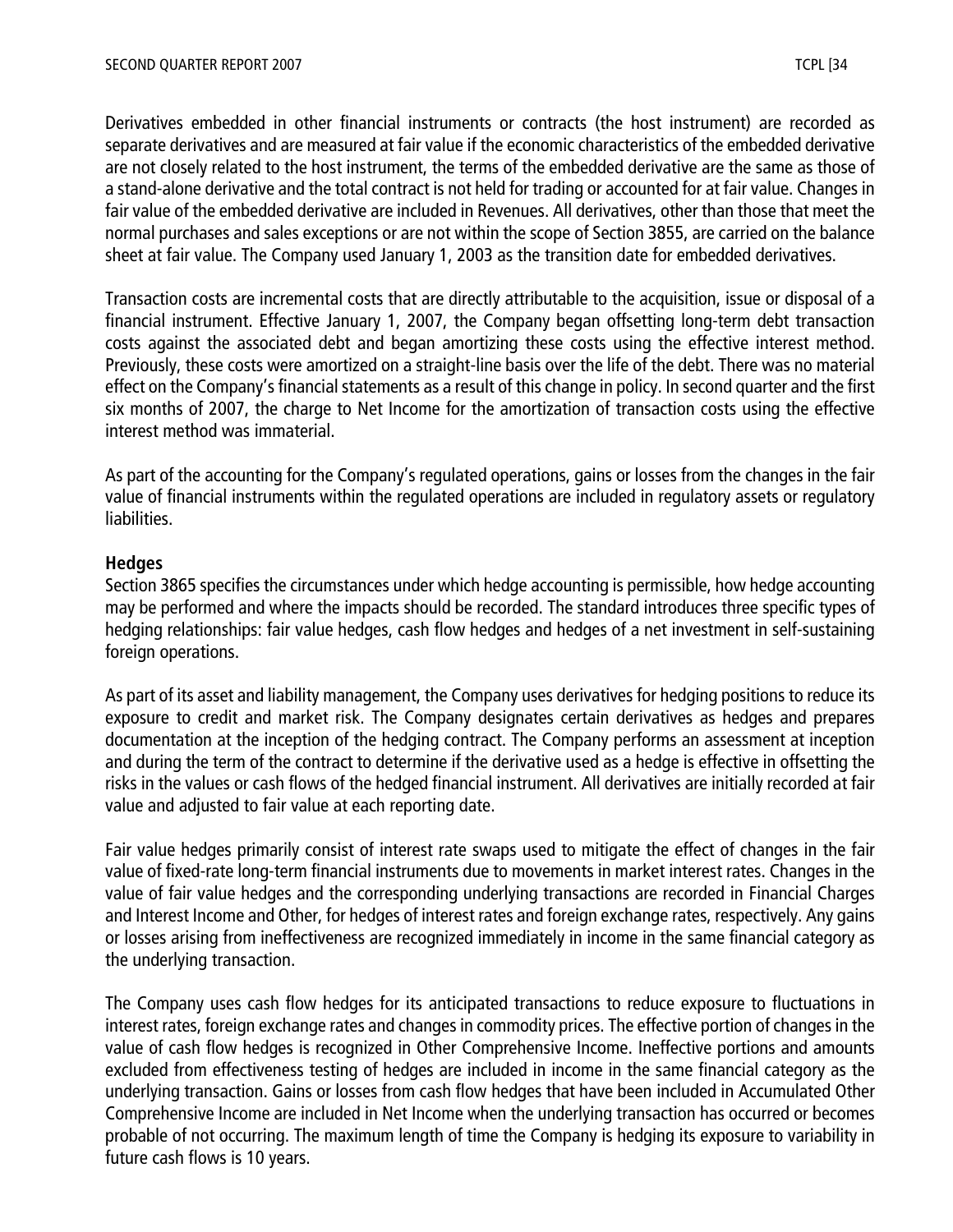The Company hedges its foreign currency exposure of investments in self-sustaining foreign operations with certain cross-currency swaps, forward exchange contracts and options. These financial instruments are adjusted to fair value and the effective portion of gains or losses associated with these adjustments are included in Other Comprehensive Income. In addition, the Company hedges its net investment with U.S. dollar-denominated debt, which is valued at period-end foreign exchange rates. Gains or losses arising from ineffective portions of the hedge are included in income. Gains or losses from these hedges that have been included in Accumulated Other Comprehensive Income are reclassified to Net Income in the event the Company settles or otherwise reduces its investment.

## **Net Effect of Accounting Policy Changes**

The net effect to the Company's financial statements at January 1, 2007 resulting from the above-mentioned changes in accounting policies is as follows.

| Increases/(decreases)<br>(unaudited) |       |
|--------------------------------------|-------|
| (millions of dollars)                |       |
|                                      |       |
| Other current assets                 | (127) |
| Other assets                         | (203) |
| Accounts payable                     | (29)  |
| Deferred amounts                     | (75)  |
| Future income taxes                  | (42)  |
| Long-term debt                       | (85)  |
| Long-term debt of joint ventures     | (7)   |
| Accumulated other comprehensive loss | (186) |
| Foreign exchange adjustment          | 90    |
| Retained earnings                    |       |

## Future Accounting Changes

#### **Section 1535 Capital Disclosures**

Effective for interim and annual financial statements for fiscal years beginning on or after October 1, 2007, the new CICA Handbook Section 1535 "Capital Disclosures" requires the disclosure of qualitative and quantitative information about the Company's objectives, policies and processes for managing capital.

## **Section 3862 Financial Instruments – Disclosures and Section 3863 –**

## **Financial Instruments – Presentation**

Effective for interim and annual financial statements for fiscal years beginning on or after October 1, 2007, the new CICA Handbook Sections 3862 and 3863 will replace Section 3861 to prescribe the requirements for presentation and disclosure of financial instruments.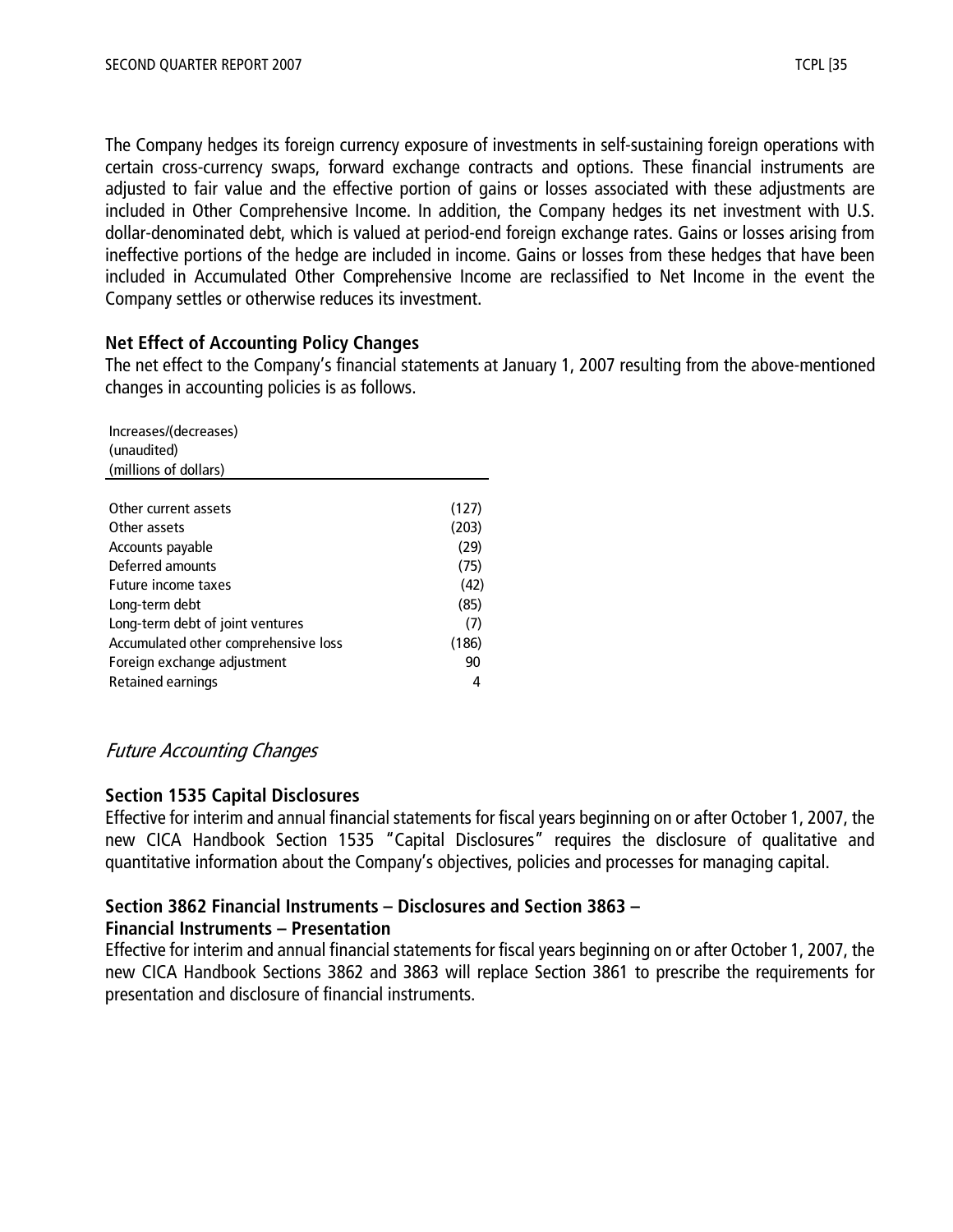# **3. Segmented Information**

| Three months ended June 30                      | <b>Pipelines</b> |       | Energy |       | Corporate |                              | Total |       |
|-------------------------------------------------|------------------|-------|--------|-------|-----------|------------------------------|-------|-------|
| (unaudited - millions of dollars)               | 2007             | 2006  | 2007   | 2006  | 2007      | 2006                         | 2007  | 2006  |
| <b>Revenues</b>                                 | 1.228            | 969   | 984    | 716   |           | $\qquad \qquad \blacksquare$ | 2,212 | 1,685 |
| Plant operating costs and other                 | (417)            | (326) | (343)  | (236) | (1)       | (4)                          | (761) | (566) |
| Commodity purchases resold                      | (65)             | -     | (462)  | (337) |           | ٠                            | (527) | (337) |
| Depreciation                                    | (260)            | (235) | (40)   | (31)  |           |                              | (300) | (266) |
|                                                 | 486              | 408   | 139    | 112   | (1)       | (4)                          | 624   | 516   |
| Financial charges and non-controlling interests | (206)            | (184) |        |       | (65)      | (34)                         | (271) | (218) |
| Financial charges of joint ventures             | (13)             | (19)  | (6)    | (5)   |           |                              | (19)  | (24)  |
| Income from equity investments                  | 5                | 6     |        |       |           |                              | 5     | 6     |
| Interest income and other                       | 11               | 2     | 3      |       | 11        | 12                           | 25    | 15    |
| Gain on sale of Northern Border                 |                  |       |        |       |           |                              |       |       |
| Partners, L.P. interest                         |                  | 23    |        |       |           |                              |       | 23    |
| Income taxes                                    | (117)            | (89)  | (42)   | (11)  | 49        | 26                           | (110) | (74)  |
| Income from Continuing Operations               | 166              | 147   | 94     | 97    | (6)       |                              | 254   | 244   |
| Income from Discontinued Operations             |                  |       |        |       |           |                              |       |       |
| <b>Net Income Applicable to Common Shares</b>   |                  |       |        |       |           |                              | 254   | 244   |

| Six months ended June 30                        | Pipelines |       | Energy  |       | Corporate |                          | Total    |          |
|-------------------------------------------------|-----------|-------|---------|-------|-----------|--------------------------|----------|----------|
| (unaudited - millions of dollars)               | 2007      | 2006  | 2007    | 2006  | 2007      | 2006                     | 2007     | 2006     |
| Revenues                                        | 2.352     | 1,946 | 2,109   | 1,633 |           | $\blacksquare$           | 4,461    | 3,579    |
| Plant operating costs and other                 | (800)     | (643) | (690)   | (455) | (3)       | (5)                      | (1, 493) | (1, 103) |
| Commodity purchases resold                      | (65)      | ٠     | (1,038) | (842) |           | $\overline{\phantom{a}}$ | (1, 103) | (842)    |
| Depreciation                                    | (511)     | (461) | (79)    | (62)  |           |                          | (590)    | (523)    |
|                                                 | 976       | 842   | 302     | 274   | (3)       | (5)                      | 1,275    | 1,111    |
| Financial charges and non-controlling interests | (423)     | (376) |         | ٠     | (116)     | (70)                     | (538)    | (446)    |
| Financial charges of joint ventures             | (29)      | (33)  | (11)    | (12)  |           | $\overline{\phantom{a}}$ | (40)     | (45)     |
| Income from equity investments                  | 11        | 24    |         |       |           |                          | 11       | 24       |
| Interest income and other                       | 18        | 34    | 6       | 3     | 25        | 27                       | 49       | 64       |
| Gain on sale of Northern Border                 |           |       |         |       |           |                          |          |          |
| Partners, L.P. interest                         |           | 23    |         |       |           |                          |          | 23       |
| Income taxes                                    | (232)     | (210) | (98)    | (68)  | 90        | 35                       | (240)    | (243)    |
| Income from Continuing Operations               | 321       | 304   | 200     | 197   | (4)       | (13)                     | 517      | 488      |
| Income from Discontinued Operations             |           |       |         |       |           |                          |          | 28       |
| <b>Net Income Applicable to Common Shares</b>   |           |       |         |       |           |                          | 517      | 516      |
|                                                 |           |       |         |       |           |                          |          |          |

#### **Total Assets**

| (unaudited - millions of dollars) | June 30, 2007 | December 31, 2006 |
|-----------------------------------|---------------|-------------------|
| <b>Pipelines</b>                  | 22,753        | 18,320            |
| Energy                            | 6.509         | 6,500             |
| Corporate                         | 1.045         | 0.088             |
|                                   | 30,307        | 25,908            |

## **4. Acquisitions and Dispositions**

## ANR and Great Lakes

In February 2007, TCPL acquired American Natural Resources Company and ANR Storage Company (together ANR) and an additional 3.55 per cent interest in Great Lakes from El Paso Corporation for approximately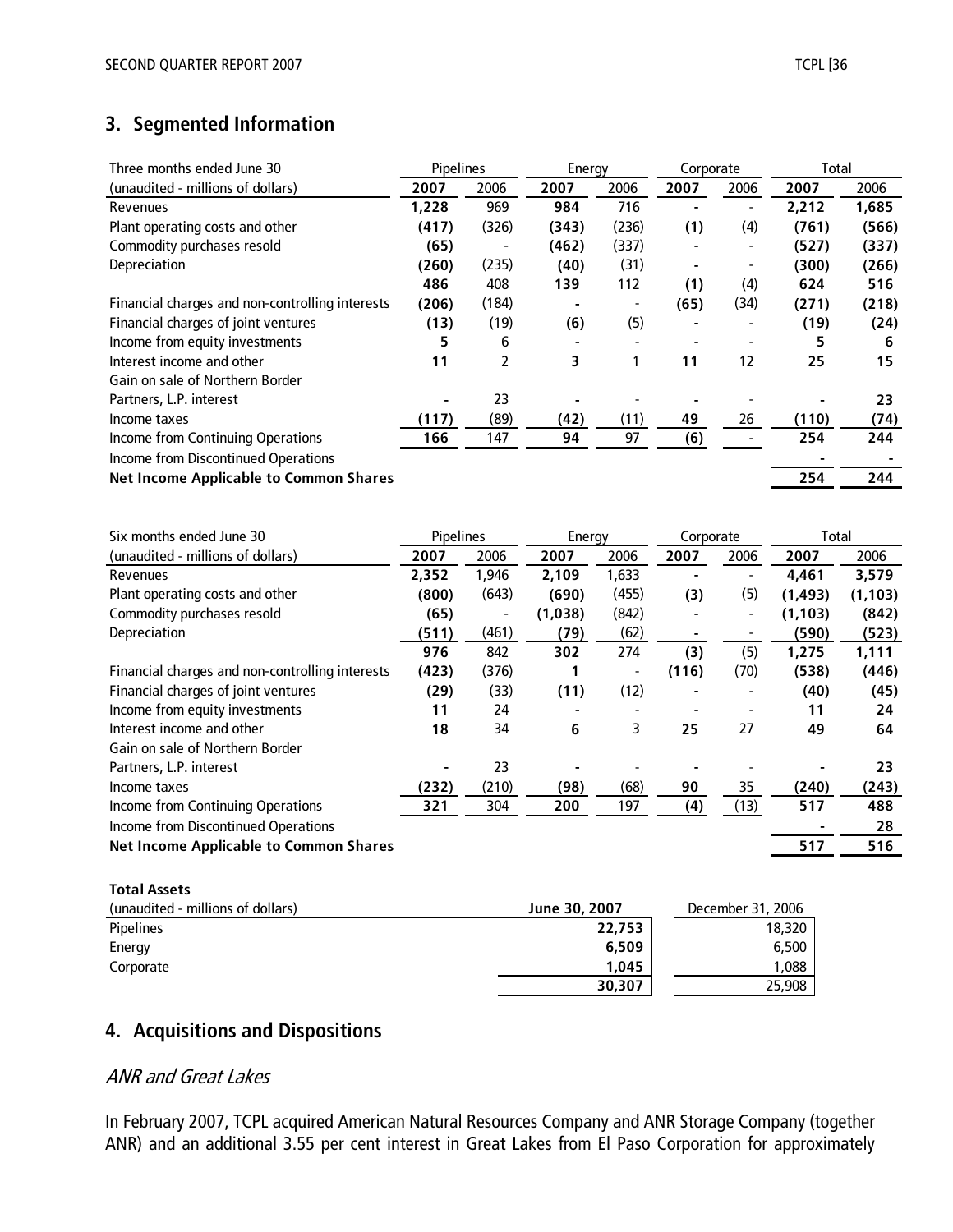US\$3.4 billion, subject to certain post-closing adjustments, including US\$491 million of assumed long-term debt. The acquisition was accounted for using the purchase method of accounting. TCPL began consolidating ANR and Great Lakes in the Pipelines segment subsequent to the acquisition date. The preliminary allocation of the purchase price was as follows.

| <b>Purchase Price Allocation</b><br>(unaudited) |            |                    |       |
|-------------------------------------------------|------------|--------------------|-------|
| (millions of US dollars)                        | <b>ANR</b> | <b>Great Lakes</b> | Total |
| Current assets                                  | 258        | 4                  | 262   |
| Plant, property and equipment                   | 1.874      | 35                 | 1,909 |
| Other non-current assets                        | 82         |                    | 82    |
| Goodwill                                        | 1,767      | 37                 | 1,804 |
| <b>Current liabilities</b>                      | (177)      | (3)                | (180) |
| Long-term debt                                  | (475)      | (16)               | (491) |
| Other non-current liabilities                   | (447)      | (22)               | (469) |
|                                                 | 2,882      | 35                 | 2.917 |

A preliminary allocation of the purchase price has been made using fair values of the net assets at the date of acquisition. As ANR's and Great Lakes' tolls are subject to rate regulation based on historical costs, the regulated net assets, other than gas held for sale, were determined to have a fair value equal to their rate-regulated values.

Goodwill will be evaluated on an annual basis for impairment. Factors that contributed to goodwill included the opportunity to expand in the U.S. market and gaining a stronger competitive position in the North American gas transmission business. The goodwill recognized on this transaction is not amortizable for tax purposes.

## PipeLines LP Acquisition of Great Lakes

In February 2007, PipeLines LP acquired a 46.45 per cent interest in Great Lakes from El Paso Corporation for approximately US\$945 million, subject to certain post-closing adjustments, including US\$209 million of assumed long-term debt. The acquisition was accounted for using the purchase method of accounting. TCPL began consolidating Great Lakes in the Pipelines segment subsequent to the acquisition date. The preliminary allocation of the purchase price was as follows.

| <b>Purchase Price Allocation</b> |       |
|----------------------------------|-------|
| (unaudited)                      |       |
| (millions of US dollars)         |       |
| Current assets                   | 42    |
| Plant, property and equipment    | 465   |
| Other non-current assets         |       |
| Goodwill                         | 460   |
| <b>Current liabilities</b>       | (23)  |
| Long-term debt                   | (209) |
|                                  | 736   |

A preliminary allocation of the purchase price has been made using fair values of the net assets at the date of acquisition. As Great Lakes' tolls are subject to rate regulation based on historical costs, the regulated net assets were determined to have a fair value equal to their rate-regulated values.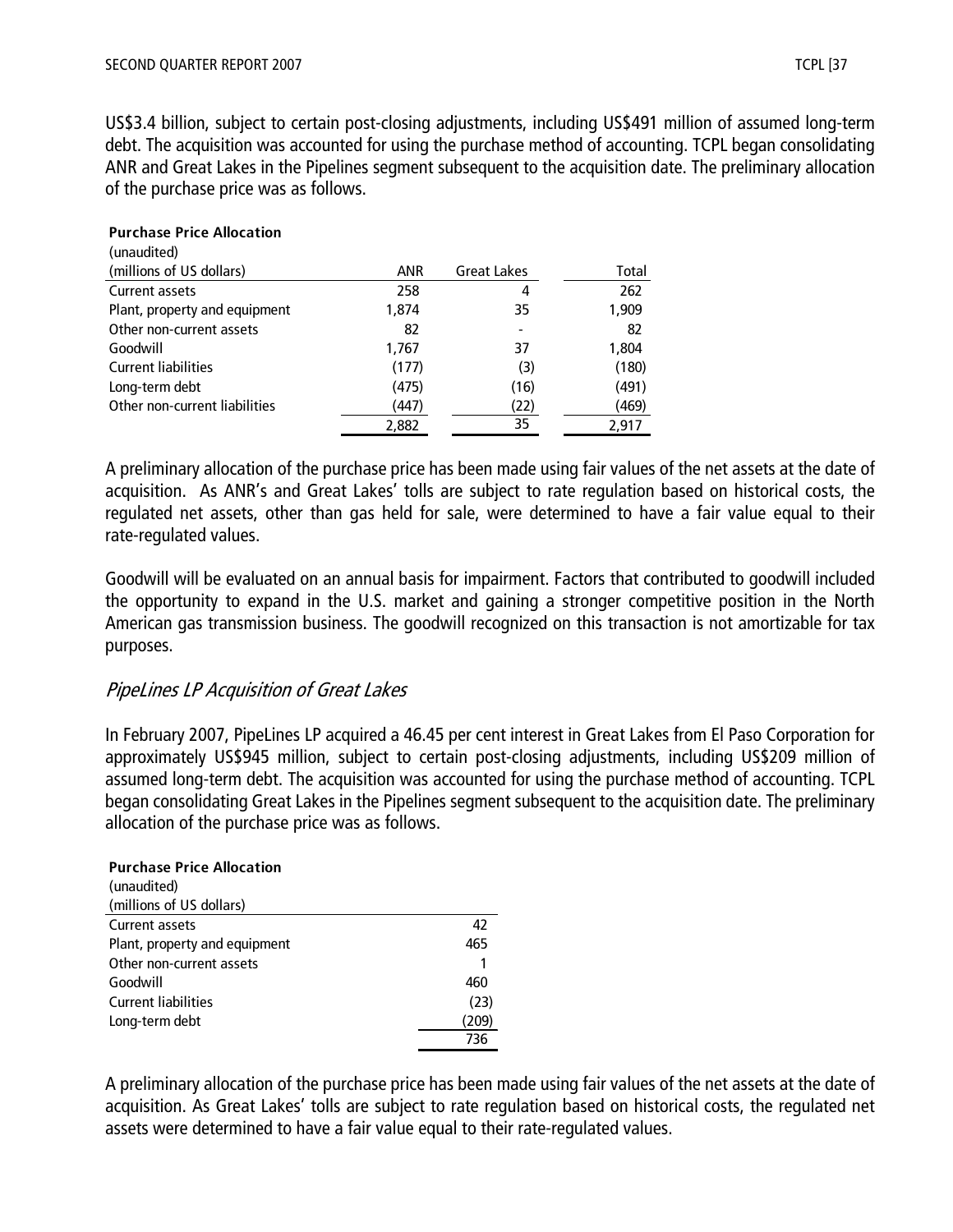Goodwill will be evaluated on an annual basis for impairment. Factors that contributed to goodwill included the opportunity to expand in the U.S. market and gaining a stronger competitive position in the North American gas transmission business. The goodwill recognized on this transaction is amortizable for tax purposes.

## PipeLines LP

In February 2007, PipeLines LP completed a private placement offering of 17,356,086 common units at a price of US\$34.57 per unit, of which 50 per cent of the units were acquired by TCPL for US\$300 million. TCPL also invested an additional US\$12 million to maintain its general partnership ownership interest in PipeLines LP. As a result of these additional investments in PipeLines LP, TCPL's ownership in PipeLines LP increased to 32.1 per cent on February 22, 2007. The total private placement plus TCPL's additional investment resulted in gross proceeds to PipeLines LP of US\$612 million, which were used to partially finance its Great Lakes acquisition.

## **5. Notes Payable and Long-Term Debt**

In April 2007, TCPL issued US\$1.0 billion of Junior Subordinated Notes ("Notes") maturing in 2067 and bearing interest of 6.35 per cent until May 15, 2017 at which time the interest on the Notes will convert to a floating rate, reset quarterly to the three-month London Interbank Offered Rate (LIBOR) plus 221 basis points. The Notes' effective interest rate at June 30, 2007 was 6.51 per cent. TCPL has the option to defer payment of interest for one or more periods of up to ten years without giving rise to an event of default and without permitting acceleration of payment under the terms of the Notes. If this were to occur, the Company would be prohibited from paying dividends during the deferral period. The Notes are subordinated in right of payment to existing and future senior indebtedness and are effectively subordinated to all indebtedness and obligations of TCPL. The Notes are callable at TCPL's option at any time on or after May 15, 2017 at 100 per cent of the principal amount of the Notes plus accrued and unpaid interest to the date of redemption. Upon the occurrence of certain events, the Notes are callable earlier at TCPL's option, in whole or in part, at an amount equal to the greater of 100 per cent of the principal amount of the Notes plus accrued and unpaid interest to the date of redemption or at an amount determined by formula in accordance with the terms of the Notes.

In April 2007, Northern Border established a US\$250 million five-year bank facility. A portion of the bank facility was drawn to refinance US\$150-million of senior notes that matured on May 1, 2007, with the balance available to fund Northern Border's ongoing operations.

In March 2007, the Company filed debt shelf prospectuses in Canada and the U.S. qualifying for issuance of \$1.5 billion of medium-term notes and US\$1.5 billion of debt securities, respectively. At June 30, 2007, the Company had issued no medium-term notes and US\$1.0 billion of debt securities under these prospectuses.

In March 2007, ANR Pipeline Company voluntarily withdrew from the New York Stock Exchange the listing of its 9.625 per cent Debentures due 2021, 7.375 per cent Debentures due 2024, and 7.0 per cent Debentures due 2025. With the delisting, which became effective April 12, 2007, ANR Pipeline Company deregistered these securities from registration with the U.S. Securities Exchange Commission (SEC).

In February 2007, the Company established a US\$1.0-billion committed, unsecured credit facility, consisting of a US\$700-million five-year term loan and a US\$300-million five-year, extendible revolving facility. A floating interest rate based on the three-month LIBOR plus 22.5 basis points is charged on the balance outstanding and a facility fee of 7.5 basis points is charged on the entire facility. The Company utilized US\$1.0 billion from this facility and an additional US\$100 million from an existing demand line to partially finance the ANR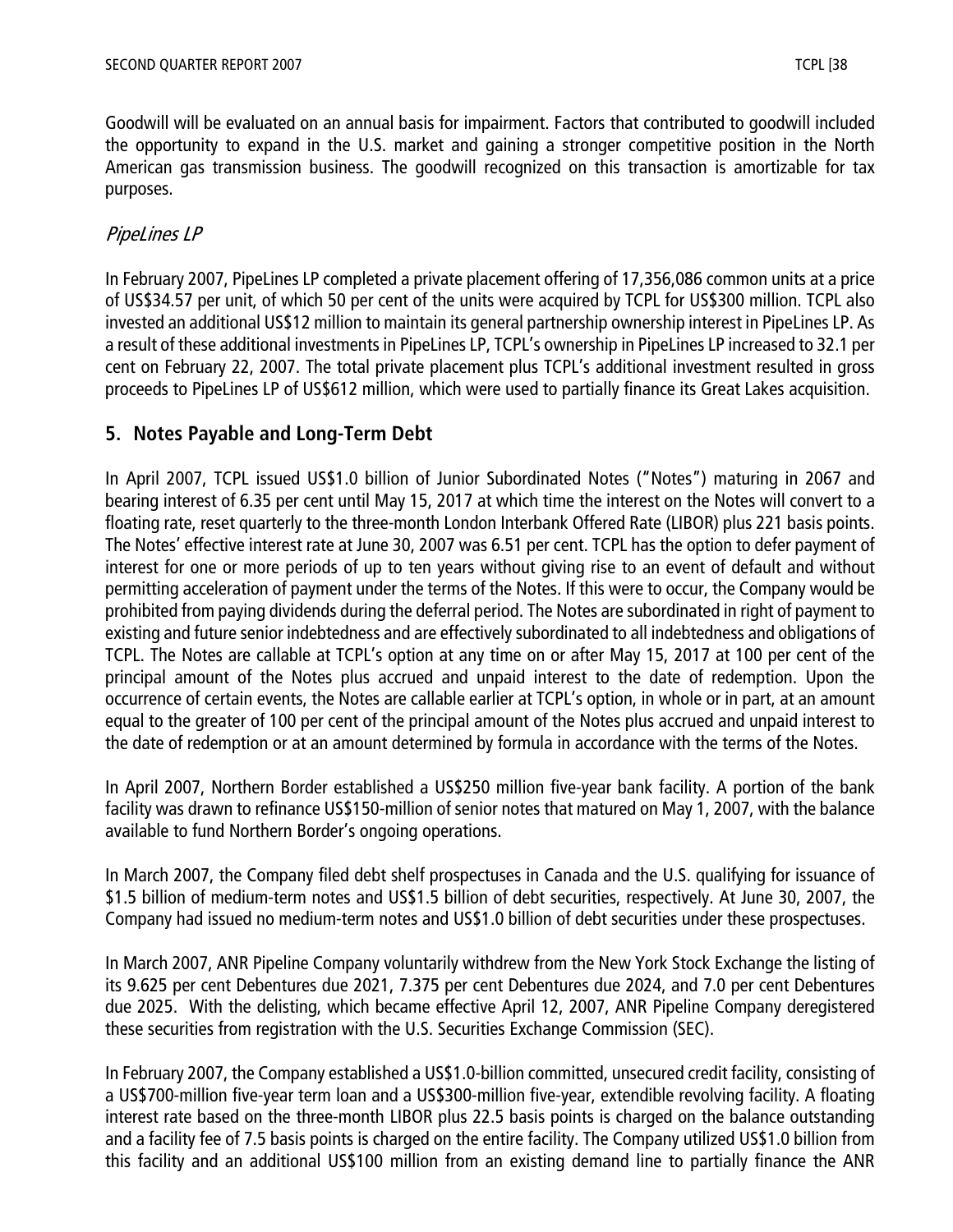acquisition as well as its additional investment in PipeLines LP. At June 30, 2007, the Company had an outstanding balance of US\$700 million on the credit facility and had repaid the demand line.

In February 2007, PipeLines LP increased the size of its syndicated revolving credit and term loan facility in connection with its Great Lakes acquisition. The amount available under the facility increased from US\$410 million to US\$950 million, consisting of a US\$700-million senior term loan and a US\$250-million senior revolving credit facility, with US\$194 million of the senior term loan amount available being terminated upon closing of the Great Lakes acquisition. At June 30, 2007, US\$506 million of the senior term loan and US\$10 million of the senior revolving credit facility remained outstanding. A floating interest rate based on the three-month LIBOR plus 55 basis points is charged on the senior term loan and a floating interest rate based on the one-month LIBOR plus 35 basis points is charged on the senior revolving credit facility. A facility fee of 10 basis points is charged on the US\$250 million senior revolving credit facility. The weighted average interest rate at June 30, 2007 was 5.94 per cent.

## **6. Preferred Securities**

On July 5, 2007, TCPL redeemed, at par, all of the outstanding US\$460 million 8.25 per cent Preferred Securities due 2047. The redemption occurred as a result of a five-year tolls settlement reached on the Canadian Mainline. The redemption crystallized a foreign exchange gain that will flow through to the Canadian Mainline's customers.

## **7. Share Capital**

In second quarter 2007, TCPL issued 1.3 million common shares to TransCanada Corporation (TransCanada) resulting in proceeds of approximately \$52 million.

In February and March 2007, TCPL issued 34,210,526 and 4,515,914 common shares, respectively, to TransCanada at a price of \$38.00 each. The gross proceeds of approximately \$1.5 billion were used towards financing the acquisition of ANR and Great Lakes.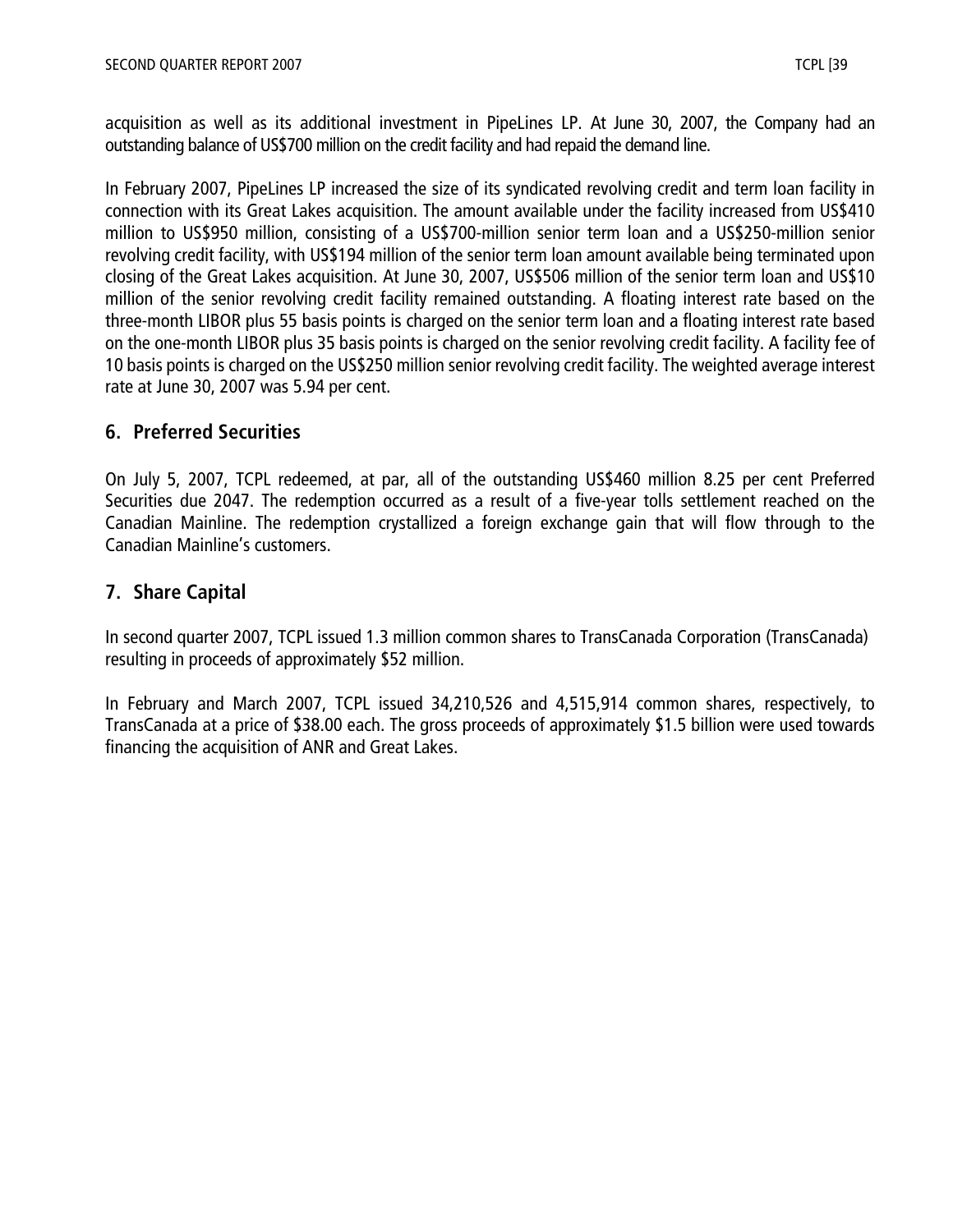## **8. Financial Instruments and Risk Management**

The fair values of non-derivative financial instruments at June 30, 2007 are as follows.

#### **Non-Derivative Financial Instruments Summary** (1)

| (unaudited)                              |               |  |
|------------------------------------------|---------------|--|
| (millions of dollars)                    | June 30, 2007 |  |
|                                          | Fair          |  |
|                                          | Value         |  |
| Financial Assets <sup>(2)(3)</sup>       |               |  |
| Cash and cash equivalents <sup>(4)</sup> | 340           |  |
| Loans and receivables (4)                | 1,142         |  |
| Available-for-sale assets                | 13            |  |
|                                          | 1,495         |  |
|                                          |               |  |
| Financial Liabilities (3) (5) (6)        |               |  |
| Notes payable                            | 728           |  |
| Trade and other payables                 | 1,187         |  |
| Long-term debt                           | 14,520        |  |
| <b>Preferred securities</b>              | 489           |  |
| Other long-term liabilities              | 65            |  |
|                                          | 16,989        |  |
|                                          |               |  |

 $<sup>(1)</sup>$  Consolidated Net Income for the three months and six months ended June 30, 2007 included a</sup> \$2 million unrealized loss for the fair value adjustments to these financial instruments.

 $(2)$  At June 30, 2007, Current Assets on the Consolidated Balance Sheet included financial assets of \$932 million in Accounts Receivable and \$340 million in Cash and Cash Equivalents. The remainder of these financial assets were included in Other Assets.

<sup>(3)</sup> Carrying value is not materially different from fair value, except for available-for-sale financial assets, which have a carrying value equal to fair value.

(4) Recorded at cost.

(5) Recorded at amortized cost.

 $<sup>(6)</sup>$  At June 30, 2007, Current Liabilities on the Consolidated Balance Sheet included financial liabilities</sup> of \$1,178 million in Accounts Payable and \$728 million in Notes Payable. Financial liabilities of \$74 million were included in Deferred Amounts, \$14,520 million were included in Long-Term Debt and \$489 million were included in Preferred Securities.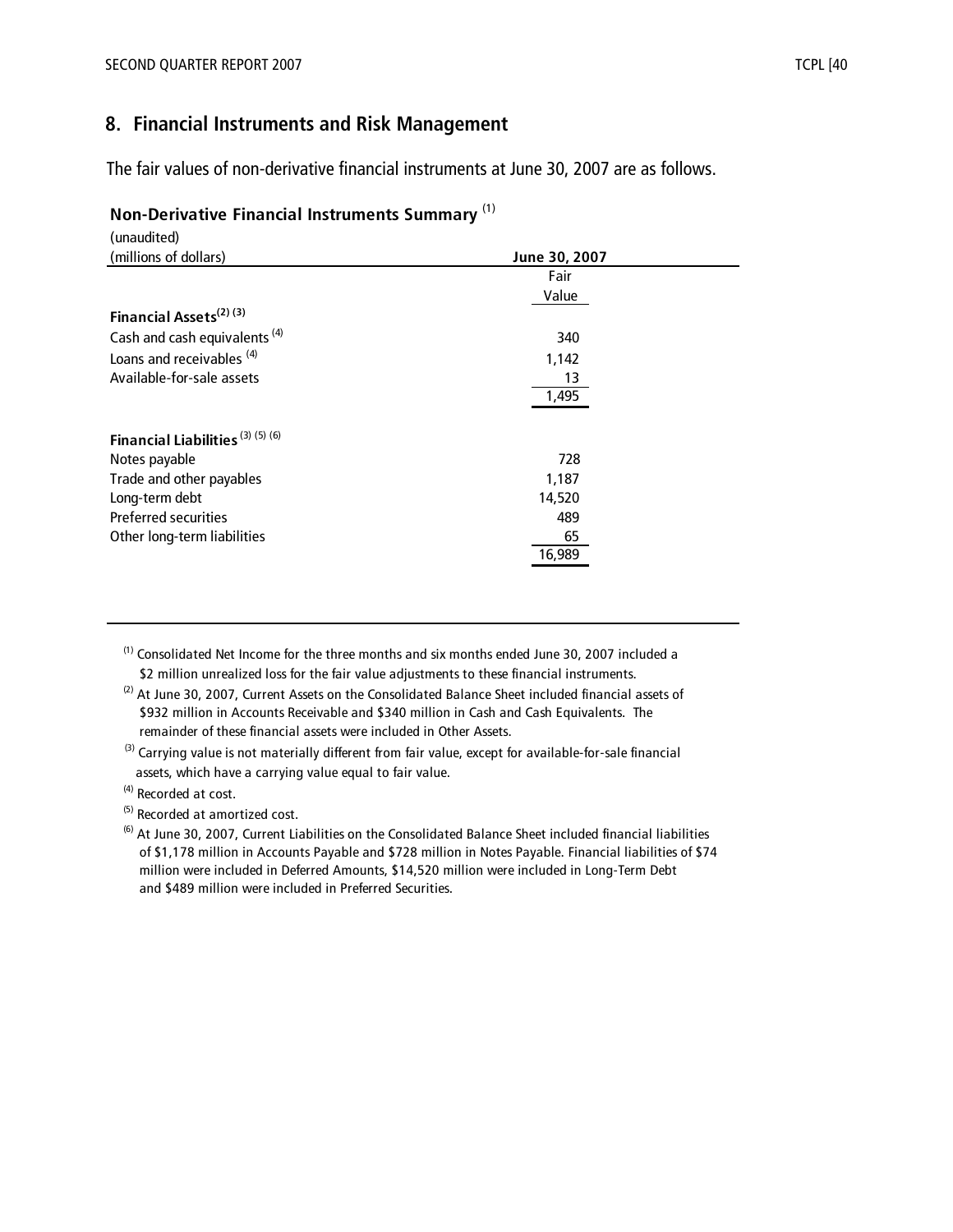The fair values of the Company's derivative financial instruments are as follows.

| Derivative Financial Instruments Summary <sup>(1)</sup> |  |  |  |
|---------------------------------------------------------|--|--|--|
|---------------------------------------------------------|--|--|--|

| (unaudited)                                                              |               |  |
|--------------------------------------------------------------------------|---------------|--|
| (millions of dollars)                                                    | June 30, 2007 |  |
|                                                                          | Fair          |  |
|                                                                          | Value         |  |
| Derivative financial instruments held for trading                        |               |  |
| Power derivatives-assets <sup>(2)</sup>                                  | 38            |  |
| Power derivatives-liabilities <sup>(2)</sup>                             | (31)          |  |
| Natural gas derivatives-assets <sup>(3)</sup>                            | 67            |  |
| Natural gas derivatives-liabilities <sup>(3)</sup>                       | (34)          |  |
| Interest rate derivatives-assets <sup>(4)</sup>                          | 18            |  |
| Interest rate derivatives-liabilities <sup>(4)</sup>                     | (4)           |  |
| Foreign exchange derivatives-assets <sup>(4)</sup>                       | 3             |  |
| Foreign exchange derivatives-liabilities <sup>(4)</sup>                  | (67)          |  |
|                                                                          | (10)          |  |
| Derivative financial instruments in hedging relationships <sup>(5)</sup> |               |  |
| Power derivatives-assets <sup>(6)</sup>                                  | 102           |  |
| Power derivatives-liabilities <sup>(6)</sup>                             | (269)         |  |
| Natural gas derivatives-assets <sup>(6)</sup>                            | 30            |  |
| Natural gas derivatives-liabilities (6)                                  | (9)           |  |
| Interest rate derivatives-assets <sup>(7)</sup>                          | 9             |  |
| Interest rate derivatives-liabilities <sup>(7)</sup>                     | (5)           |  |
| Foreign exchange derivatives-assets <sup>(7)</sup>                       |               |  |
| Foreign exchange derivatives-liabilities <sup>(7)</sup>                  | (54)          |  |
|                                                                          | (196)         |  |
| <b>Total Derivative Financial Instruments</b>                            | (206)         |  |
|                                                                          |               |  |

 $<sup>(1)</sup>$  Fair value is equal to the carrying value of these derivatives except for derivatives used in the Company's regulatory</sup> operations which are carried at their regulatory values.

- $(2)$  Consolidated Net Income for the three and six months ended June 30, 2007 included a \$15 million unrealized loss and a \$4 million unrealized gain, respectively, for the change in the fair value of held-for-trading power derivatives.
- $(3)$  Consolidated Net Income for the three and six months ended June 30, 2007 included \$4 million and \$10 million, respectively, of unrealized gains for the change in the fair value of held-for-trading natural gas derivatives.
- $(4)$  Consolidated Net Income for the three and six months ended June 30, 2007 included a \$6 million unrealized loss and a \$1 million unrealized gain, respectively, for the change in the fair value of held-for-trading interest-rate and foreign exchange derivatives.
- $(5)$  All hedging relationships are designated cash flow hedges except for \$4 million of interest-rate derivative financial instruments designated as fair value hedges.
- $^{(6)}$  Consolidated Net Income for the three and six months ended June 30, 2007 included nil and a \$6 million gain, respectively, for the changes in fair value of power and natural gas cash flow hedges that were ineffective in offsetting the change in fair value of their related underlyings.
- $(7)$  Consolidated Net Income for the three and six months ended June 30, 2007 included a \$4 million loss for the change in fair value of interest-rate and foreign exchange cash flow hedges and fair value hedges that were ineffective in offsetting the change in fair value of their related underlyings.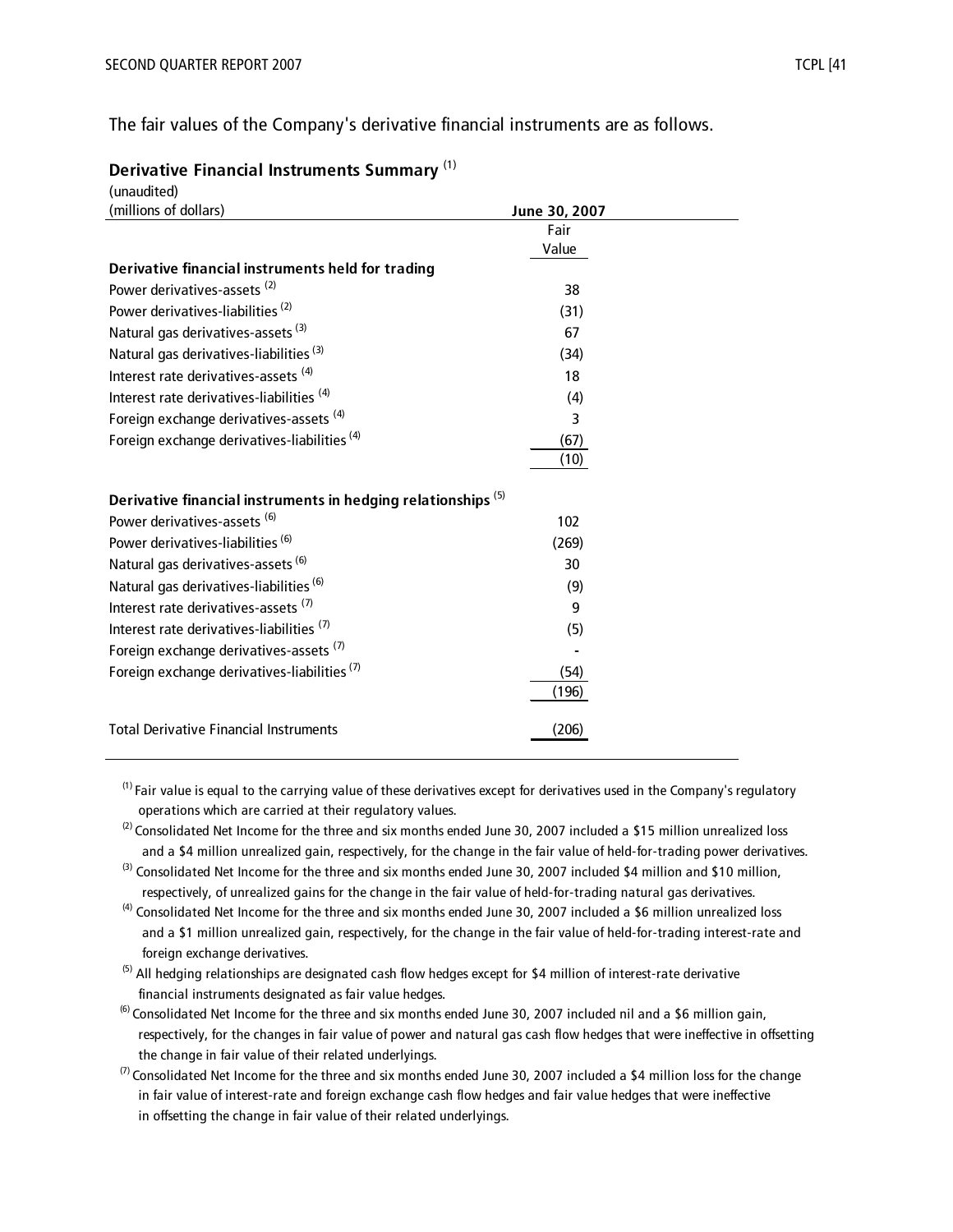## Unrealized Gains and Losses

At June 30, 2007, there were unrealized gains from unsettled derivative financial instruments of \$147 million (December 31, 2006 - \$41 million) included in Other Current Assets and \$120 million (December 31, 2006 - \$39 million) included in Other Assets. At June 30, 2007, there were unrealized losses from unsettled derivative financial instruments of \$220 million (December 31, 2006 - \$144 million) included in Accounts Payable and \$253 million (December 31, 2006 - \$158 million) included in Deferred Amounts. At June 30, 2007 there were unrealized losses from the fair value adjustments of proprietary natural gas storage inventory of \$23 million (December 31, 2006 – nil) included in Inventories.

## Energy Price, Interest Rate and Foreign Exchange Rate Risk Management

The Company enters into various contracts to mitigate its exposure to fluctuations in interest rates, foreign exchange rates and commodity prices. The contracts generally consist of the following.

- Forwards and futures contracts contractual agreements to buy or sell a specific financial instrument or commodity at a specified price and date in the future. The Company enters into foreign exchange and commodity forwards and futures to mitigate volatility in changes in foreign exchange rates and power and gas prices, respectively.
- Swaps contractual agreements between two parties to exchange streams of payments over time according to specified terms. The Company enters into interest rate, cross-currency and commodity swaps to mitigate changes in interest rates, foreign exchange rates and commodity prices, respectively.
- Options contractual agreements to convey the right, but not the obligation, for the purchaser either to buy or sell a specific amount of a financial instrument or commodity at a fixed price, either at a fixed date or at any time within a specified period. The Company enters into option agreements to mitigate changes in interest rates, foreign exchange rates and commodity prices.
- Heat rate contracts contracts for the sale or purchase of power that are priced based on a natural gas index.

#### **Energy Price Risk**

The Company is exposed to energy price movements as part of its normal business operations, particularly in relation to the prices of electricity and natural gas. The primary risk is that market prices for commodities will move adversely between the time that purchase and/or sales prices are fixed, potentially reducing expected margins.

To manage exposure to price risk, subject to the Company's overall risk management policies and procedures, the Company commits a significant portion of its supply to medium- to long-term sales contracts while reserving an amount of unsold supply to maintain flexibility in the overall management of its asset portfolio. The types of instruments used include forwards and futures contracts, swaps, options, and heat rate contracts.

TCPL manages its exposure to seasonal gas price spreads in its natural gas storage business, by hedging storage capacity with a portfolio of third party storage capacity leases and back-to-back proprietary natural gas purchases and sales. By matching purchases and sales volumes, TCPL locks in a margin and effectively eliminates its exposure to the price movements of natural gas.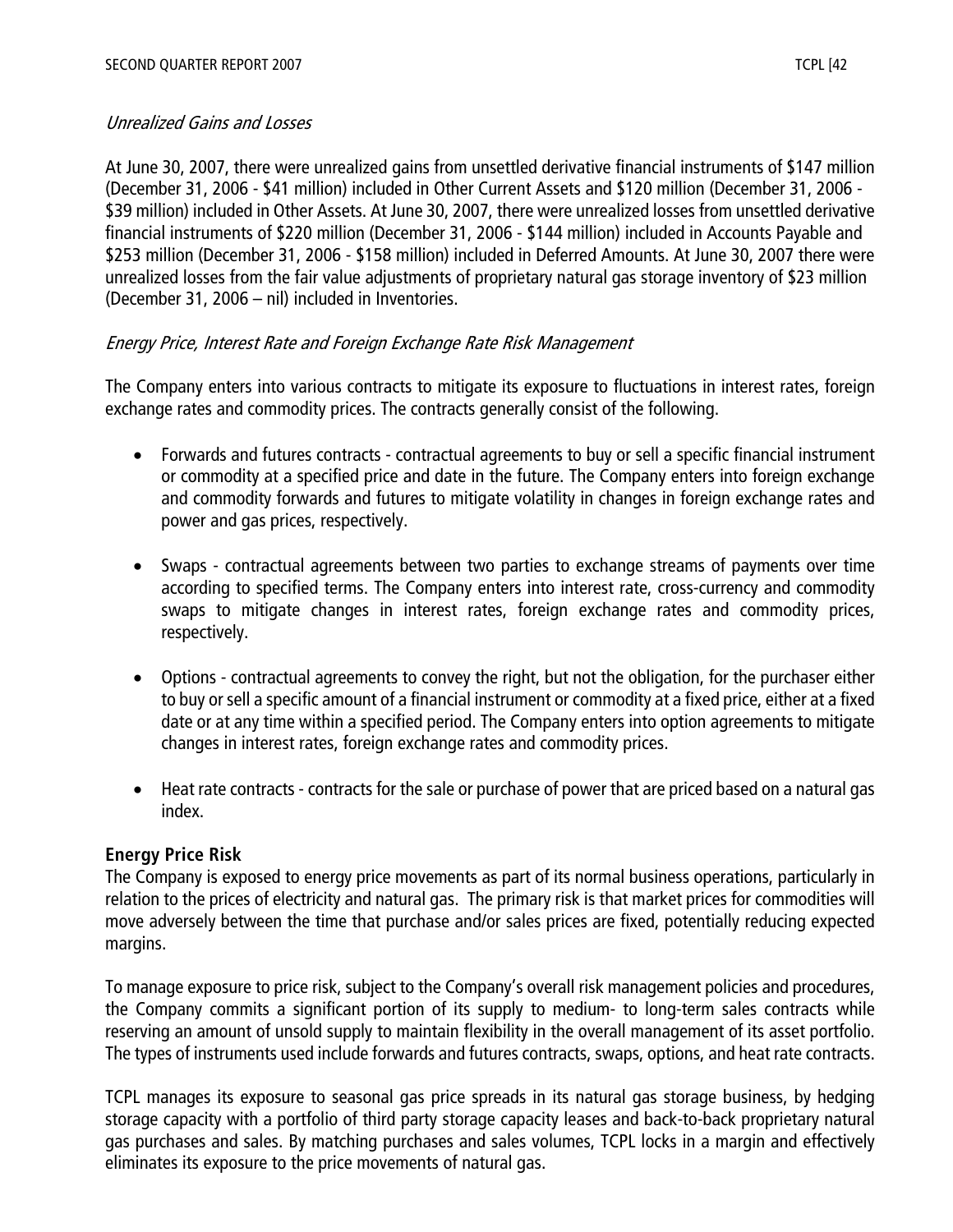The Company continually assesses its power contracts and derivative instruments used to manage energy price risk. Contracts, with the exception of leases, have been assessed to determine whether they meet the definition of a derivative. Certain commodity purchase and sale contracts are derivatives but are not within the scope of CICA Handbook Section 3855, as they were entered into and continue to be held for the purpose of receipt or delivery in accordance with the Company's expected purchase, sale or usage requirements ("normal purchases and sales exception"), are considered to be executory contracts or meet other exemption criteria listed in Section 3855.

#### **Interest Rate Risk**

The Company has fixed interest rate long-term debt, which subjects the Company to interest rate price risk, and has floating interest rate long-term debt, which subjects the Company to interest rate cash flow risk. To manage its exposure to these risks, the Company uses a combination of interest-rate swaps, forwards and options.

## Investments in Foreign Operations

The Company hedges its net investment in self-sustaining foreign operations with U.S. dollar-denominated debt, cross-currency swaps, forward exchange contracts and options. At June 30, 2007, the Company had designated U.S. dollar-denominated debt with a carrying value of \$3,585 million (US\$3,371 million) and a fair value of \$3,659 million (US\$3,441 million) as a portion of this hedge and swaps, forwards and options with a fair value of \$75 million (US\$70 million) as net investment hedges.

#### **Net Investment in Foreign Operations**

| Asset/(Liability)                                         |                      |             |                      |                   |  |
|-----------------------------------------------------------|----------------------|-------------|----------------------|-------------------|--|
| (millions of dollars)                                     | June 30, 2007        |             |                      | December 31, 2006 |  |
|                                                           |                      | Notional or |                      | Notional or       |  |
|                                                           | Fair                 | Principal   | Fair                 | Principal         |  |
|                                                           | Value <sup>(1)</sup> | Amount      | Value <sup>(1)</sup> | Amount            |  |
| Derivative financial Instruments in hedging relationships |                      |             |                      |                   |  |
| U.S. dollar cross-currency swaps                          |                      |             |                      |                   |  |
| (maturing 2007 to 2013)                                   | 75                   | U.S.350     | 58                   | U.S.400           |  |
| U.S. dollar forward foreign exchange contracts            |                      |             |                      |                   |  |
| (maturing 2007)                                           |                      | U.S.75      | (7)                  | U.S. 390          |  |
| U.S. dollar options                                       |                      |             |                      |                   |  |
| (maturing 2007)                                           |                      | U.S.50      | (6)                  | U.S. 500          |  |
|                                                           | 75                   | U.S. 475    | 45                   | U.S. 1,290        |  |

(1) Fair values are equal to carrying values.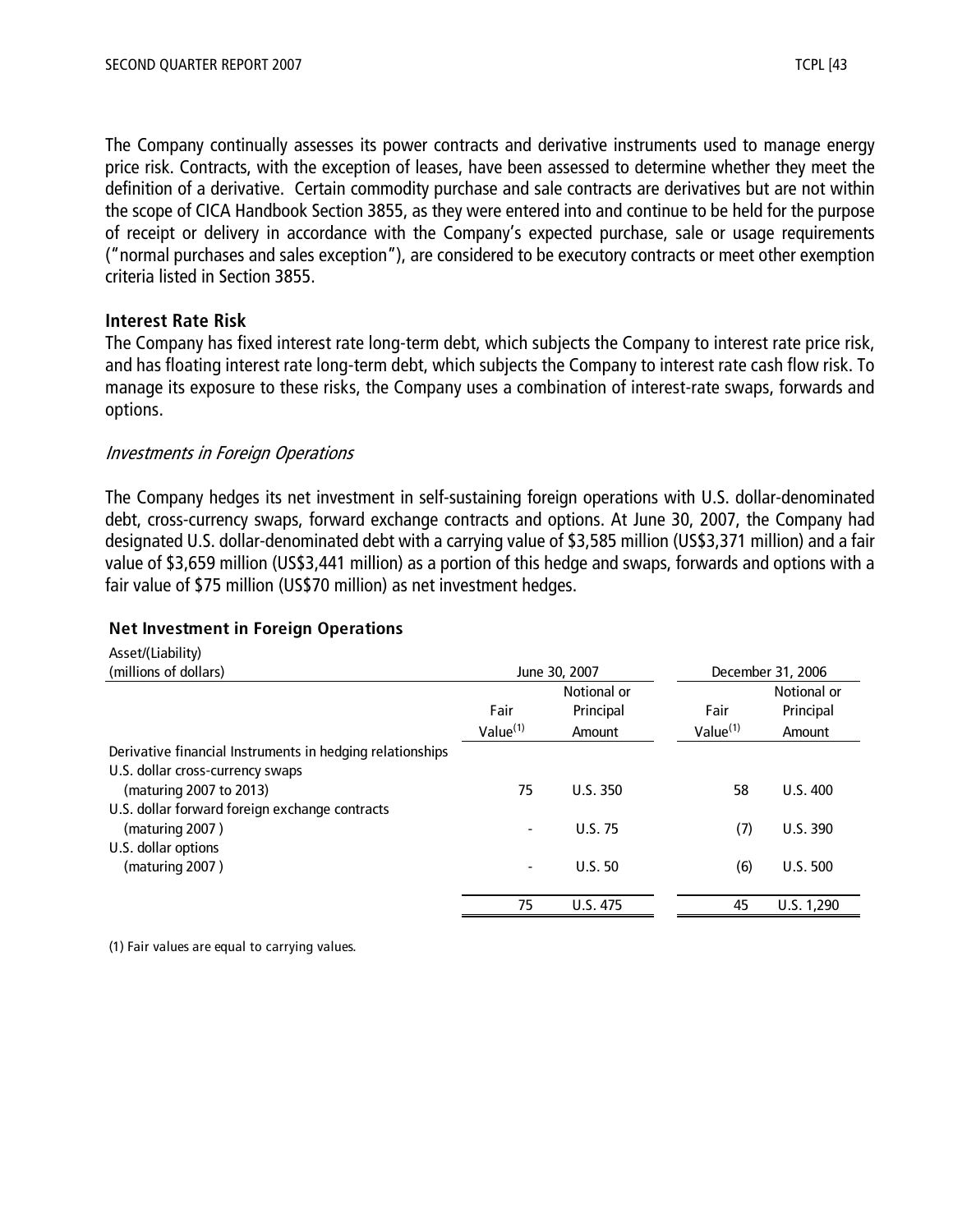## Fair Values

Fair values of financial instruments are determined by reference to quoted bid or asking price, as appropriate, in active markets. In the absence of an active market, the Company determines fair value by using valuation techniques that refer to observable market data or estimated market prices. These include comparisons with similar instruments where market observable prices exist, option pricing models and other valuation techniques commonly used by market participants. Fair values determined using valuation models require the use of assumptions concerning the amount and timing of estimated future cash flows and discount rates. In determining those assumptions, the Company looks primarily to external readily observable market input factors such as interest rate yield curves, currency rates, and price and rate volatilities as applicable.

## **9. Income Taxes**

In second quarter 2007, TCPL recorded income tax benefits of approximately \$16 million as a result of changes in Canadian federal income tax legislation.

In first quarter 2007, TCPL recorded income tax benefits of approximately \$10 million from the resolution of certain income tax matters, as well as a \$5 million income tax benefit from an internal restructuring.

## **10.Employee Future Benefits**

The net benefit plan expense for the Company's defined benefit pension plans and other post-employment benefit plans for the three and six months ended June 30, 2007 is as follows.

| Three months ended June 30                         | <b>Pension Benefit Plans</b> |      | <b>Other Benefit Plans</b> |      |
|----------------------------------------------------|------------------------------|------|----------------------------|------|
| (unaudited - millions of dollars)                  | 2007                         | 2006 | 2007                       | 2006 |
| Current service cost                               | 11                           | 9    |                            |      |
| Interest cost                                      | 18                           | 16   |                            |      |
| Expected return on plan assets                     | (20)                         | (17) | (1)                        | (1)  |
| Amortization of net actuarial loss                 | 6                            |      |                            |      |
| Amortization of past service costs                 |                              |      | (1)                        |      |
| Net benefit cost recognized                        | 16                           | 16   |                            |      |
|                                                    |                              |      |                            |      |
| Six months ended June 30                           | <b>Pension Benefit Plans</b> |      | <b>Other Benefit Plans</b> |      |
| (unaudited - millions of dollars)                  | 2007                         | 2006 | 2007                       | 2006 |
| Current service cost                               | 22                           | 18   |                            |      |
| Interest cost                                      | 35                           | 33   |                            |      |
| Expected return on plan assets                     | (39)                         | (35) | (1)                        | (1)  |
| Amortization of transitional obligation related to |                              |      |                            |      |
| regulated business                                 |                              |      |                            |      |
| Amortization of net actuarial loss                 | 12                           | 14   |                            |      |
| Amortization of past service costs                 |                              | 2    | (1)                        |      |
| Net benefit cost recognized                        | 32                           | 32   | 4                          |      |